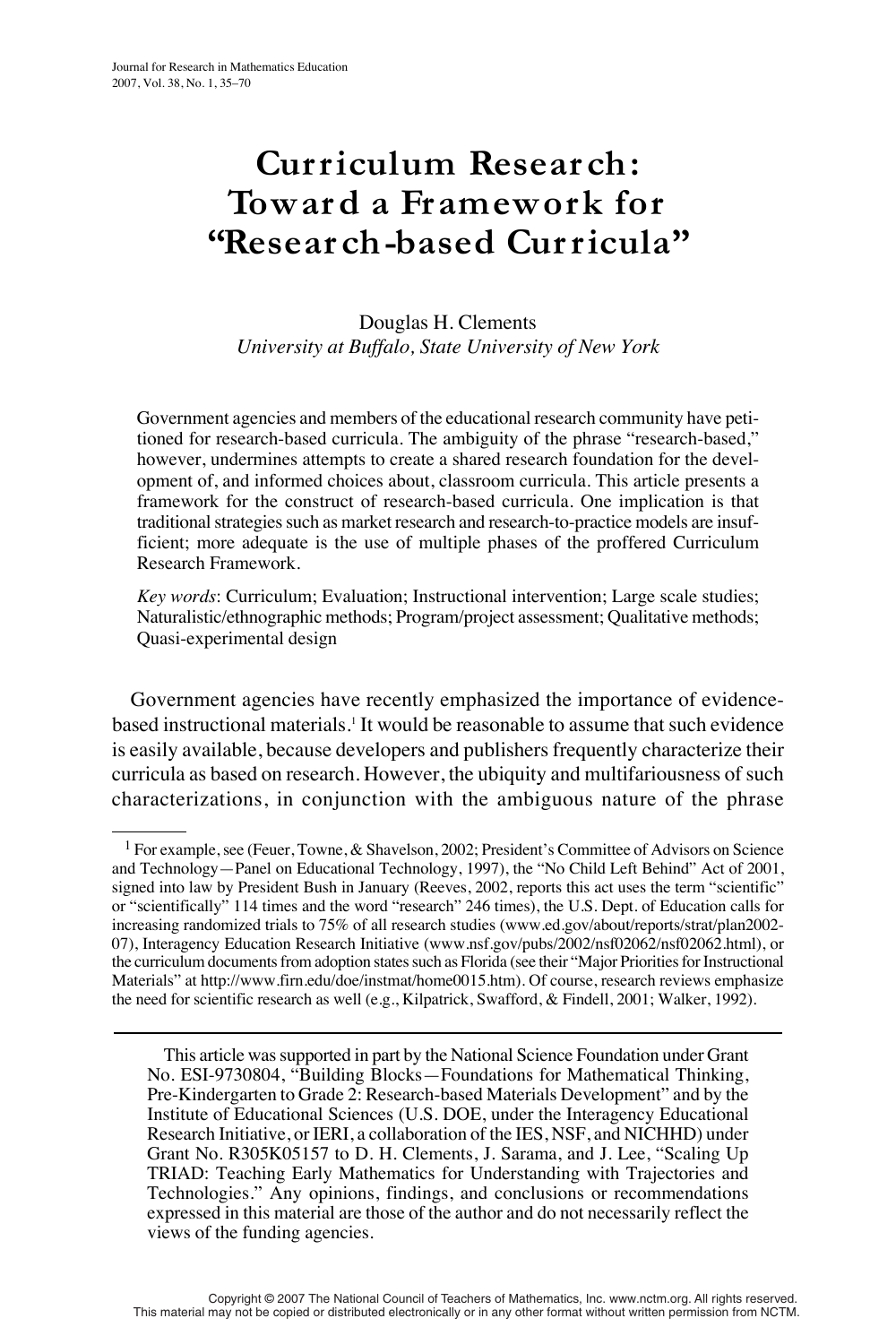"research-based," discourages scientific approaches to curriculum development (allowing the continued dominance of nonscientific "market research") and undermines attempts to create a shared research foundation for the creation of, and informed choices about, classroom curricula. Describing and categorizing possible research bases for curriculum development and evaluation is a necessary first step in ameliorating these problems. The purposes of this article are to propose a framework for the construct of "research-based curricula" in mathematics and to discuss the ramifications for multiple relevant parties, including practitioners, curriculum developers, researchers, administrators, funding agencies, and policymakers.

#### CURRICULUM AND SCIENTIFIC RESEARCH

"Curriculum" has different meanings in different contexts (Beauchamp, 1986; Jackson, 1992; Pinar, Reynolds, Slattery, & Taubman, 1995; Walker, 2003). Although there are many definitions, there are only a few substantive distinctions among them (Jackson, 1992). This article focuses on curriculum as a specific set of instructional materials that order content used to support pre-K–grade 12 classroom instruction—what is often called the "available curriculum" (or potentially implemented curriculum, Schmidt et al., 2001), in contrast to the ideal, adopted, implemented, achieved, or tested curriculum (Burkhardt, Fraser, & Ridgway, 1990, pp. 5–6). Because my usage corresponds with historical (Beauchamp, 1981; Dewey, 1902/1976) and common uses as an available "course of study," reflected in dictionary definitions (Goodlad & Associates, 1979; Jackson, 1992), I shall refer to it hereafter without appending the adjective "available." In this meaning, curriculum is a written instructional blueprint and set of materials for guiding students' acquisition of certain culturally valued concepts, procedures, intellectual dispositions, and ways of reasoning (Battista & Clements, 2000; Beauchamp, 1981). The focus of the framework presented here is on the design and evaluation of a specific curriculum and thus involves one subtheory of curriculum theory (Beauchamp, 1981). As will be argued, basing curricula on scientific knowledge focuses the meaning considerably.

The isolation of curriculum development and educational research vitiates both (Clements & Battista, 2000; Clements, Battista, Sarama, & Swaminathan, 1997a; Lagemann, 1997; Sarama & Clements, in press). The two remain distinct: The goal of scientific research is the creation of knowledge, whereas the goal of curriculum development is the production of instructional materials. However,

Drafts of this article were presented at the National Clearinghouse for Comprehensive School Reform Annual Meeting on Comprehensive School Reform, Washington, DC, June 29, 2004, and at the Annual Meeting of the American Educational Research Association, San Diego, CA, April 2004. The ideas expressed here were developed and tested in collaboration with Julie Sarama. Appreciation is expressed to Frank Lester, Martin A. Simon, Alan Schoenfeld, and Leslie Steffe for their comments on early drafts.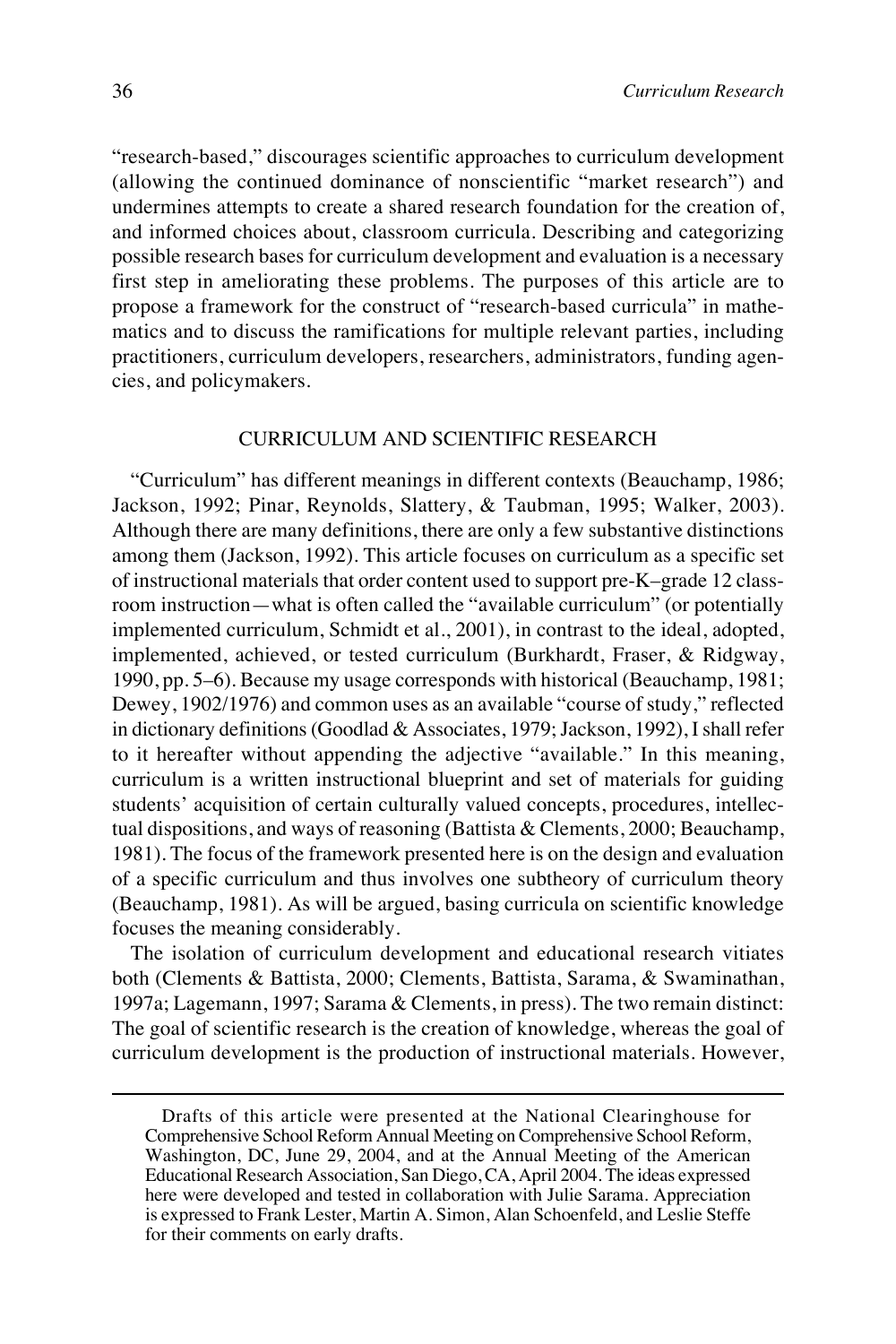the minimal connection between them is one reason curriculum development in the United States does not reliably improve (Battista & Clements, 2000; Clements, 2002; Clements & Battista, 2000). For example, although knowledge is usually created during curriculum development, this knowledge is seldom explicated or published and thus is unavailable to the educational community (Gravemeijer, 1994b).

Scientific knowledge is valued because it offers reliable, self-correcting, documented, shared knowledge based on research methodology (NRC, 2002). Curriculum development can be a design science (Brown, 1992; Simon, 1969; Wittmann, 1995), with the dual goals of engineering a learning process and developing local theories (Cobb, Confrey, diSessa, Lehrer, & Schauble, 2003). As a science, knowledge created during curriculum development should be both generated and placed within a scientific research corpus, peer reviewed, and published. Because scientific advances are ultimately achieved by the "self-regulating norms" of a scientific community over time, the goal cannot be the development of a single "ideal" curriculum but rather dynamic problem solving, progress, and advancement beyond present limits of competence (Dewey, 1929; Scardamalia & Bereiter, 1994; Tyler, 1949). Ironically, another implication is that curricula should be based on research—as defined here. That is, all research is social and political (Latour, 1987), with researchers garnering support for their global perspectives, research issues, studies, and results, and thus is not free from social-historical movements, values, controversies, politics, competition, status hierarchies, and egotism. Because these factors affect research on curriculum, particularly in the realm of financial gain, the checks and balances of scientific research are essential to support full disclosure as well as progress.

Finally, curriculum research should not be limited to research-to-practice strategies. Similar strategies are included in the proposed framework. However, because any model limited to research-to-practice strategies constitutes a one-way translation of research results, it is flawed in its presumptions, insensitive to changing goals in the content area, and unable to contribute to a revision of the theory and knowledge on which it is built—the second critical goal of a scientific curriculum research program. Instead, a valid scientific curriculum development program should address the basic issues of *effect* and *conditions* across the three domains of practice, policy, and theory, as described in Table 1. To achieve these goals satisfactorily and scientifically, developers must draw from existing research so that what is already known can be applied to the anticipated curriculum; structure and revise the nature and content of curricular components in accordance with models of children's thinking and learning in a domain; and conduct formative and summative evaluations in a series of progressively expanding social contexts. Thus, research should be present in all phases of the curriculum development and research process, from James' (1958) initial scientific base to formative and summative evaluation (Brown, 1992), and thus be integrated into even the most creative processes (Dewey, 1929) to achieve the documentation of decisions and the ultimate checking of hunches and full reporting of all procedures (Cronbach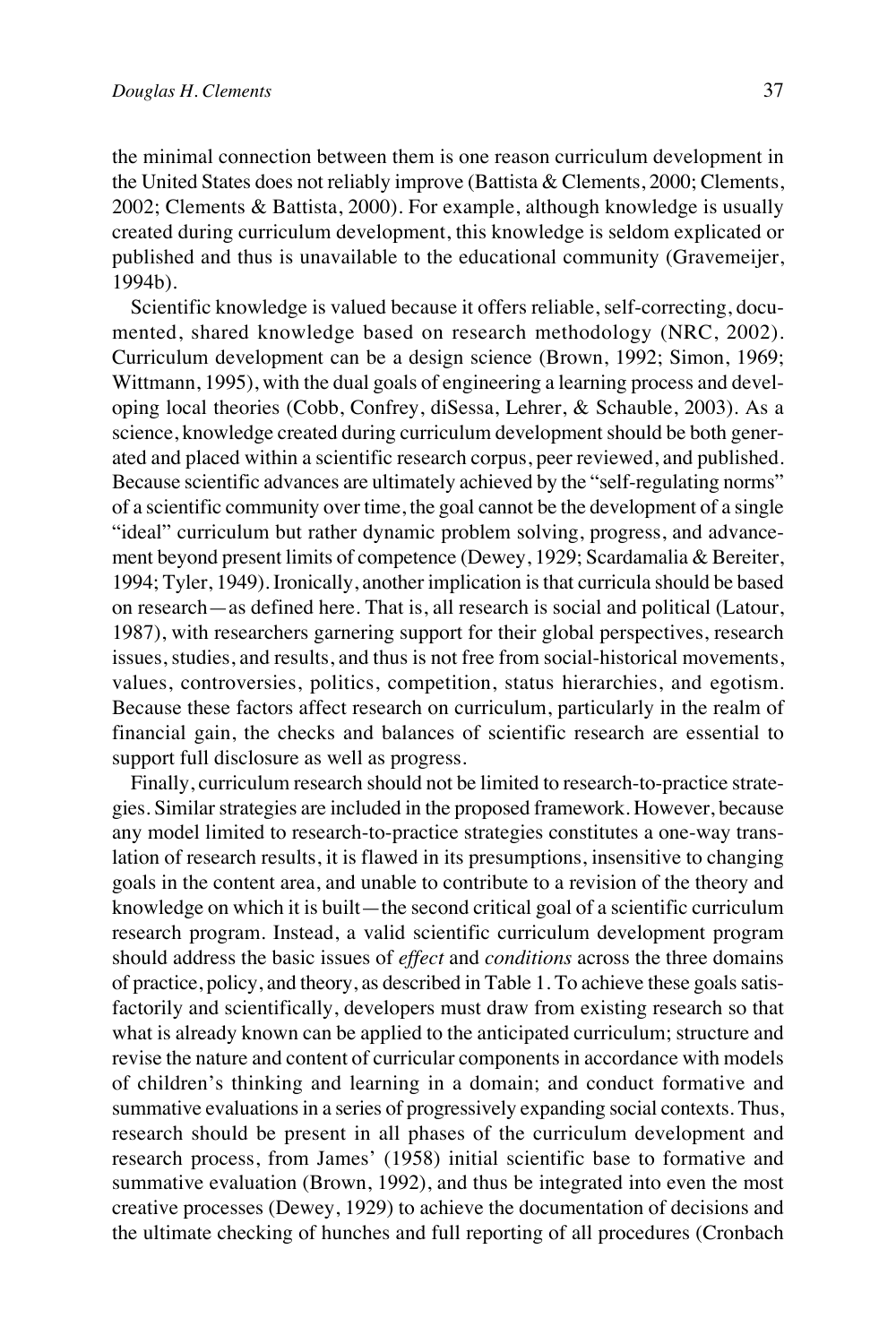& Suppes, 1969). Such documentation requires a common language for connections between curriculum development and research.<sup>2</sup>

Although research literatures exist on the methods of various components of the framework described in this article, no single methodology encompasses its scope. For example, design experiments (Brown, 1992; Cobb et al., 2003; The Design-Based Research Collective, 2003), developed as a way to conduct formative research to test and iteratively refine educational designs based on principles derived from previous research (Collins, Joseph, & Bielaczyc, 2004), provide a theoretical basis for several components of development. However, design experiments are often limited to pilot or field testing (Fishman, Marx, Blumenfeld, Krajcik, & Soloway, 2004; NRC Committee, 2004, p. 75), have less emphasis on the development of curriculum per se, and do not adequately address the full range of questions or methods of the proposed framework. (Unknown to us until recently is the work of Bannan-Ritland, 2003, who proposes a wider framework, bringing the stage models from engineering design to educational research.) The emphasis in design experiments on theory and model development is important, but the proposed framework's main goals are the production of an effective curriculum and educational research answering a comprehensive set of questions (Table 1). The

<sup>&</sup>lt;sup>2</sup> In some circumstances, other types of inquiry, such as historical research, will be required (Darling-Hammond & Snyder, 1992). In addition, a focus on scientific research should not be misconstrued as minimizing the relevance of approaches such as those taking aesthetic (Eisner, 1998), literary criticism (Papert, 1987), narrative (Bruner, 1986), phenomenological (Pinar et al., 1995), or humanistic (Schwandt, 2002) perspectives (Walker, 1992, argues that humanistic approaches would make greater contributions if they were more specific and thorough). Such approaches would complement the scientific research methods described here. Of course, no single scientific finding or set of findings should dictate pedagogy: "No conclusion of scientific research can be converted into an immediate rule of educational art. For there is no educational practice whatever which is not highly complex; that is to say, which does not contain many other conditions and factors than are included in the scientific finding. Nevertheless, scientific findings are of practical utility, and the situation is wrongly interpreted when it is used to disparage the value of science in the art of education. What it militates against is the transformation of scientific findings into rules of action" (Dewey, 1929, p. 19). Consistent with Dewey's early formulation, our framework for curriculum development research rejects strict "rules" but values scientific research for its practical, and political, utility. Although the recent hermeneutic trend in the field of evaluation are valuable and complementary, the logic of practical wisdom (Schwandt, 2002), which rejects evaluating a published curriculum as defined here and focuses only on "lived human practice," "embraces the inherent ambiguity of life," and eschews scientific knowledge for "practical wisdom" (p. 12), cannot (is not designed) to answer the full suite of questions *as posed* (developing and evaluating a curriculum object that is to be widely disseminated), especially those of policy, outlined in Table 1, and so, at least at present, will not address the previously described needs of practitioners, publishers, and government agencies (NRC, 2002). Meeting such needs, in politically charged environs in which decisions have substantive financial and social ramifications, requires the reliable, self-correcting, documented, shared knowledge of scientific research. (Consistencies and the necessity of cross-fertilization between Schwandt's recommendations and the proposed framework are nevertheless numerous; i.e., the proposed framework was not designed to address the complete, complex field of curriculum theory and research, but is posited as a framework for including scientific research in curriculum development programs.) Finally, societal values and goals are substantive components of any curriculum (Confrey, 1996; Hiebert, 1999; NRC, 2002; Schwandt, 2002; Tyler, 1949); curriculum research cannot ignore or determine these components (Lester & Wiliam, 2002; Schwandt, 2002). Determining goals thus requires a dialectical process among all legitimate direct and indirect stakeholders (van Oers, 2003). Unlike groups such as the reconceptualists and poststructuralists (Pinar et al., 1995; Walker, 2003), however, I acknowledge limitations of science without rejecting its fundamental role.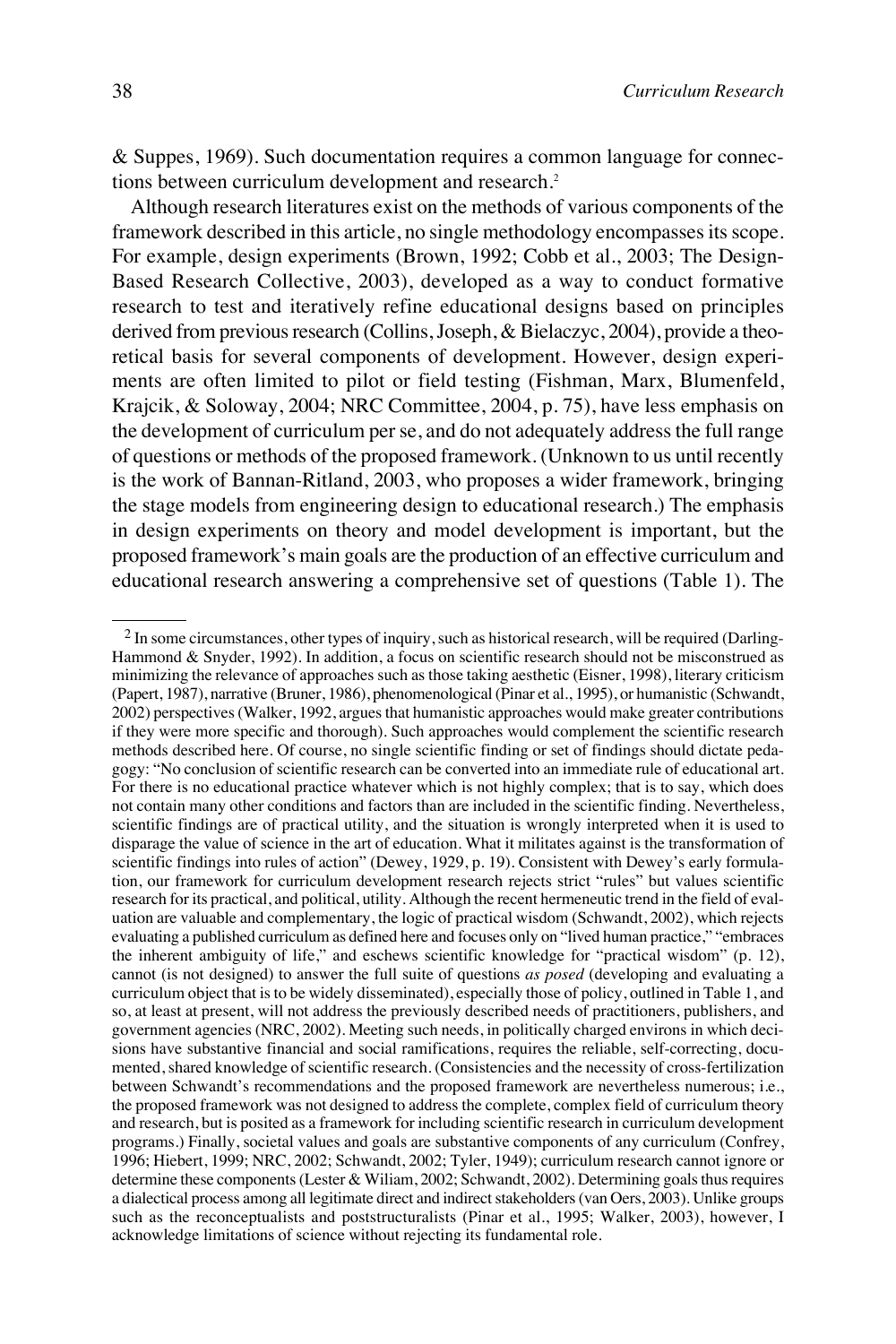| Table 1 |                                     |  |
|---------|-------------------------------------|--|
|         | <b>Goals of Curriculum Research</b> |  |

|         | Practice                                                                                                                                                                                                 | Policy                                                                           | Theory                                                                                                                                     |
|---------|----------------------------------------------------------------------------------------------------------------------------------------------------------------------------------------------------------|----------------------------------------------------------------------------------|--------------------------------------------------------------------------------------------------------------------------------------------|
| Effects | a. Is the curriculum effective<br>in helping children achieve<br>specific learning goals? Are                                                                                                            | c. Are the cur-<br>riculum<br>goals                                              | f. Why is the curriculum<br>effective?                                                                                                     |
|         | the intended and unintended<br>consequences positive for                                                                                                                                                 | important?                                                                       | g. What were the theoret-<br>ical bases?                                                                                                   |
|         | children? (What is the quali-<br>ty of the evidence? $\sim$ Con-<br>struct and internal validity.)                                                                                                       | d. What is the<br>effect size<br>for students?                                   | h. What cognitive changes<br>occurred and what proc-<br>esses were responsible?                                                            |
|         | b. Is there credible documenta-<br>tion of both a priori research<br>and research performed on<br>the curriculum indicating<br>the efficacy of the approach<br>as compared to alternative<br>approaches? | e. What effects<br>does it have<br>on teachers?                                  | That is, what specific com-<br>ponents and features<br>(e.g., instructional proce-<br>dures, materials) account<br>for its impact and why? |
|         | Conditions <i>i</i> . When and where? Under<br>what conditions is the<br>curriculum effective?<br>(Do findings generalize?—<br>External validity.)                                                       | <i>i</i> . What are the<br>support re-<br>quirements<br>for various<br>contexts? | k. Why do certain sets of<br>conditions decrease or<br>increase the curriculum's<br>effectiveness?                                         |
|         |                                                                                                                                                                                                          |                                                                                  | l. How do specific strategies<br>produce previously unat-<br>tained results and why?                                                       |

recent NRC report on evaluating curricular effectiveness (NRC Committee, 2004), is consistent with several components of the proposed framework but did not focus on either curriculum development or formative evaluation. My position is that work using such methods as teaching experiments, design experiments, and curriculum evaluation should be synthesized into a coherent, complete curriculum framework.

The remainder of this article describes a framework for the development, study, and evaluation of research-based curricula. I first describe the framework, including its three categories of activities and 10 phases that are embedded within those categories. I then briefly review the relationship between this framework and extant mathematics curricula. The last two sections draw implications, suggest several caveats, and provide conclusions.

#### RESEARCH BASES FOR CURRICULA: A FRAMEWORK

Establishing, maintaining, and evaluating connections between curricula and research are problematic because many, if not most, developers and publishers claim to have based their curricula on research, but few fully explicate the claims. Without an established framework for understanding or evaluating these claims, educators turn to other criteria in developing and selecting curricula, and the potential for curriculum development and evaluation to build a coherent scientific knowledge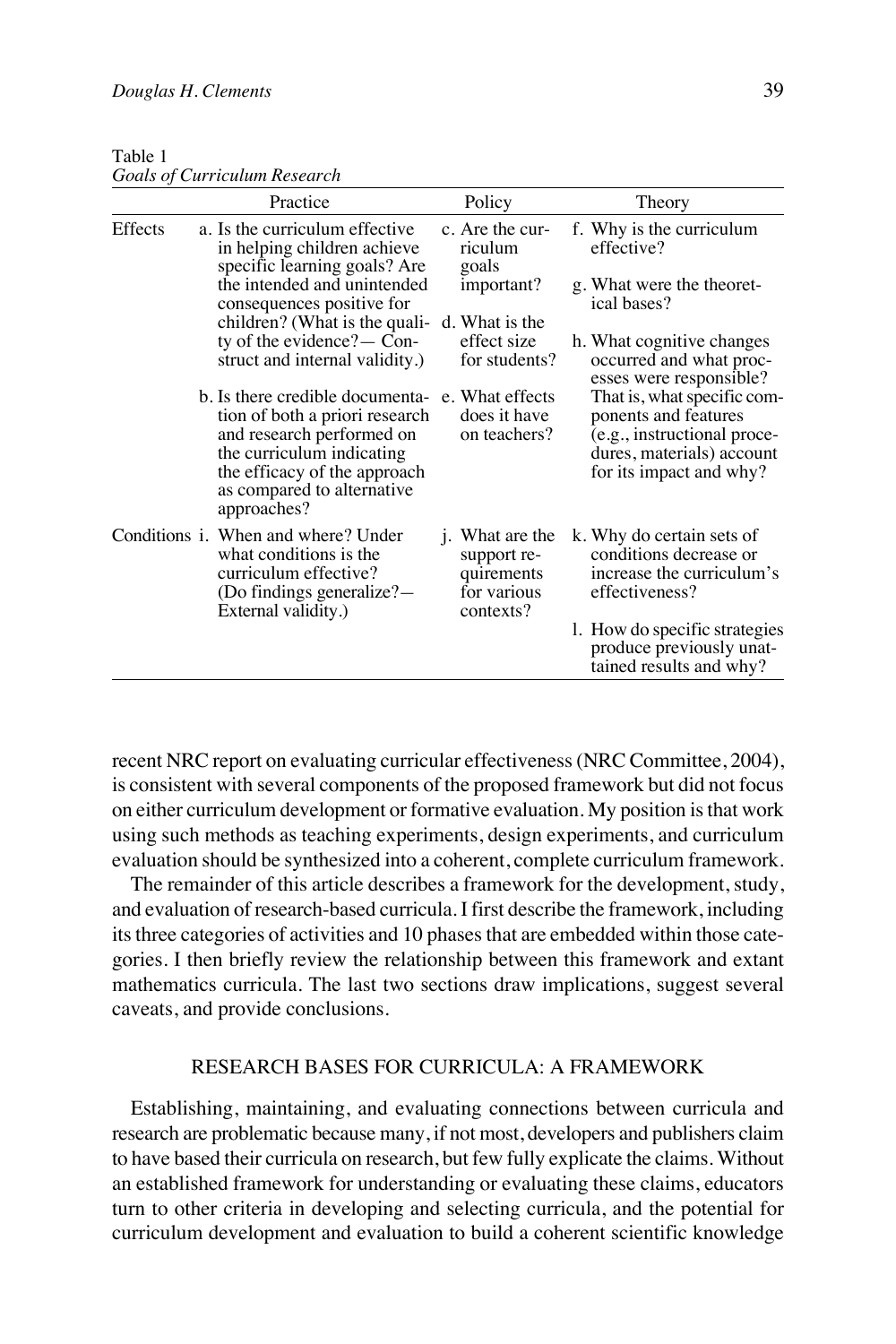base is left unrealized. I propose a *Curriculum Research Framework (CRF)* that builds upon many elements of previous works (e.g., Beauchamp, 1981; Clements & Battista, 2000; Cobb et al., 2003; Jackson, 1992; Tyler, 1949). The CRF specifies research methods in place of several nonscientific procedures and provides a coherent structure for development and evaluation in place of useful but separate techniques. As an example of the latter, Walker (1992) advocated strategies such as "simple, quick" field tests, which are practicable in classrooms and provide feedback to developers. I agree with these goals but contend that we also must contribute to theoretical and empirical work. To do so, we need to answer the questions in Table 1 within a research framework, with the goal of syncretizing the development of curricula, theories, empirical data, and implications (that communicate with researchers, designers, and practitioners). Further, I propose that curriculum research as described here provides an ideal context for building a scientific knowledge base for education and educational reform. The CRF includes 10 phases of the curriculum development research process that would warrant the claim that a curriculum is based on research. These 10 phases are classified into three categories (reflecting the three categories of knowledge required to meet Table 1's goals), as outlined in Table 2. The following sections describe the CRF's cyclic phases.

## *A Priori Foundations*

1. *Subject Matter A Priori Foundation.* Establishing educational goals involves multiple considerations, not all of which involve scientific knowledge (recall footnote 2). This research phase contributes to the process by using scientific procedures to identify subject-matter content that is valid within the discipline and makes a substantive contribution to the mathematical development of students in the target population (cf. Tyler, 1949). That is, concepts and procedures of the domain should play a central role in the subject-matter domain per se (Tyler, 1949), build from the students' past and present experiences (Dewey, 1902/1976), and be generative in students' development of future understanding (for an explication and examples, see Clements, Sarama, & DiBiase, 2004).<sup>3</sup> Further, research on complementary components of competence should be considered, such as problem posing and problem solving, metacognition, and a positive disposition toward learning and using the subject-matter content (Baroody with Coslick, 1998; Schoenfeld, 2002). The NCTM *Standards* (2000) and *Curriculum Focal Points* (2006) were created by a dialectical process among many legitimate stakeholders and thus serve as a valuable starting point, as are comparisons to other successful curricula. These are scientific research-oriented strategies that constitute part of comprehensive content analyses (cf. NRC Committee, 2004). This phase does not determine a particular pedagogical approach, but the reviews should encompass valid and reliable measures. Ideally, one member of the research team is respon-

<sup>&</sup>lt;sup>3</sup> There is a presage of the enormity of the challenge for the research community; for example, although large studies such as TIMSS and NAEP contribute to identifying areas of strengths and weaknesses, the generativity criterion requires extensive longitudinal work.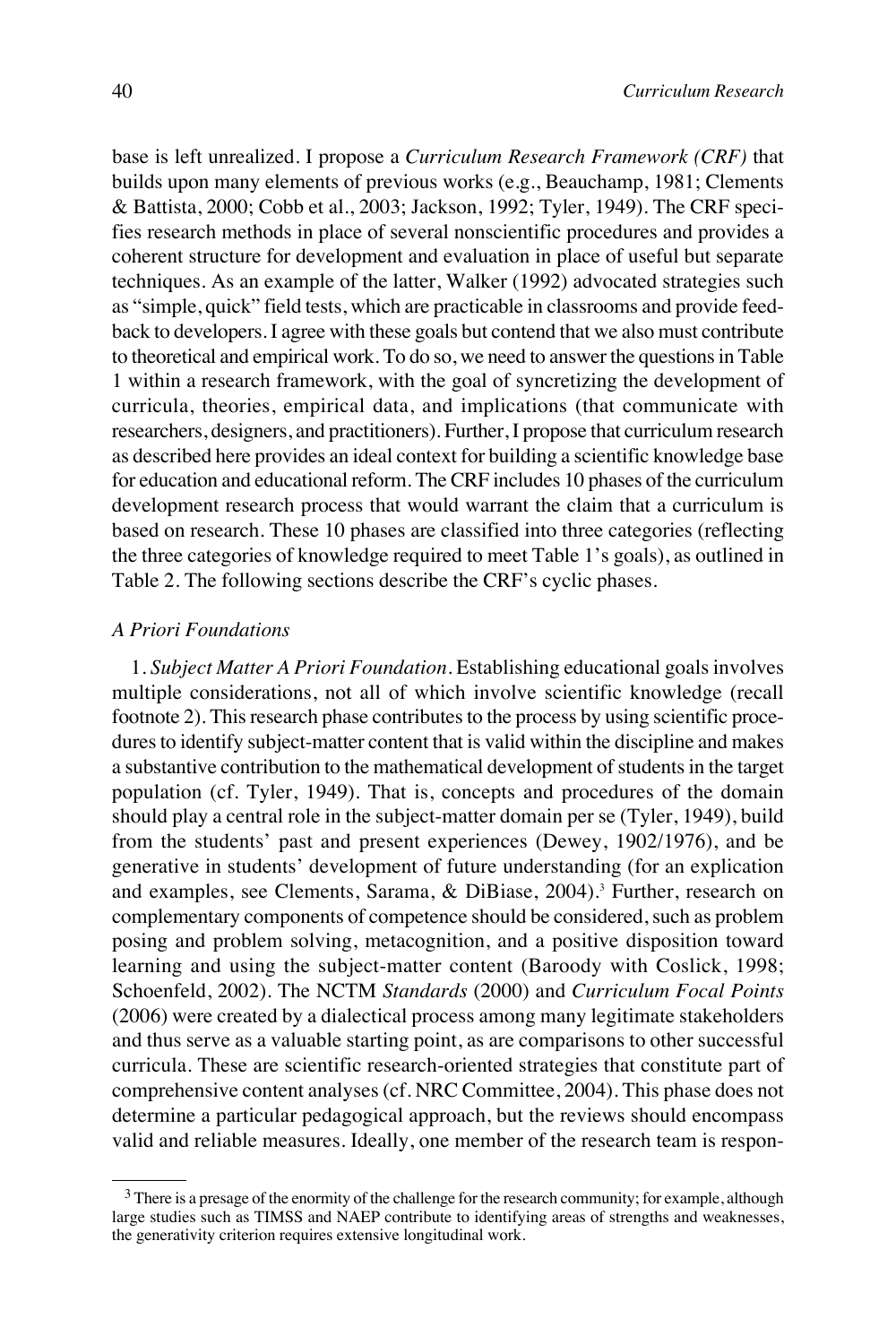sible, in this and other phases, for taking a perspective of "standing outside," observing and documenting the curriculum development and research team's activities, decisions, and reasons for decisions (Lesh & Kelly, 2000).

2. *General A Priori Foundation.* Broad philosophies, theories, and empirical results on teaching and general curriculum issues are reviewed. For example, developers might start from an Ausubelian or "constructivist" perspective and proceed in any of several directions (Forman, 1993; Lawton, 1993). In addition, curriculum theory and research offer perspectives on students' and teachers' experiences with curricula, as well as on school and society (e.g., concerns for equity), that help establish general goals and directions (Pinar et al., 1995).

3. *Pedagogical A Priori Foundation.* Empirical findings on making specific types of activities educationally effective—motivating and efficacious—are reviewed to create general guidelines for the generation of activities. As one example, in designing software for young children, we consulted empirical data on features that appeared to make computer programs motivating (Escobedo & Evans, 1997; Lahm, 1996; Shade, 1994) and effective (Childers, 1989; Clements & Sarama, 1998; Lavin & Sanders, 1983; Murphy & Appel, 1984; Sarama, Clements, & Vukelic, 1996). Pedagogical strategies and curriculum structure are not determined fully by this line of reasoning, of course; intuition, and the art of teaching play roles (Confrey, 1996; Dewey, 1929; Hiebert, 1999):

A science only lays down lines within which the rules of the art must fall, laws which the follower of the art must not transgress; but what particular thing he shall positively do within those lines is left exclusively to his own genius . . . many diverse methods of teaching may equally well agree with psychological laws. (James, 1958, p. 24)

James treats research as an a priori foundation only—appropriate for this category (indeed, it can play a major contributing role, Tamir, 1988), but not encompassing the other categories.

#### *Learning Model*

The second category emphasizes *learning models*. Here, a tenet of the CRF comes into sharp focus: Although the CRF can be discussed in general, both the instantiations and the correlated research are inextricably based in subject matter content, which cannot simply be added post hoc to a general predetermined structure.

4. *Structure According to Specific Learning Models.* Activities are structured in accordance with domain-specific models of learning.<sup>4</sup> This might involve two interrelated aspects. First, activities may be designed to be consistent with empir-

<sup>&</sup>lt;sup>4</sup> Design includes its own theories and processes. Examples are presented here only briefly (e.g., see Clements & Battista, 2000; Clements, Meredith, & Battista, 1992; Clements & Sarama, in press). The intent here is to present a curriculum *research* framework for the instantiation of different specific design models, some of which may be complementary or competitive (see, e.g., Bannan-Ritland, 2003; Cobb et al., 2003; The Design-Based Research Collective, 2003; Zaritsky, Kelly, Flowers, Rogers, & O'Neil, 2003).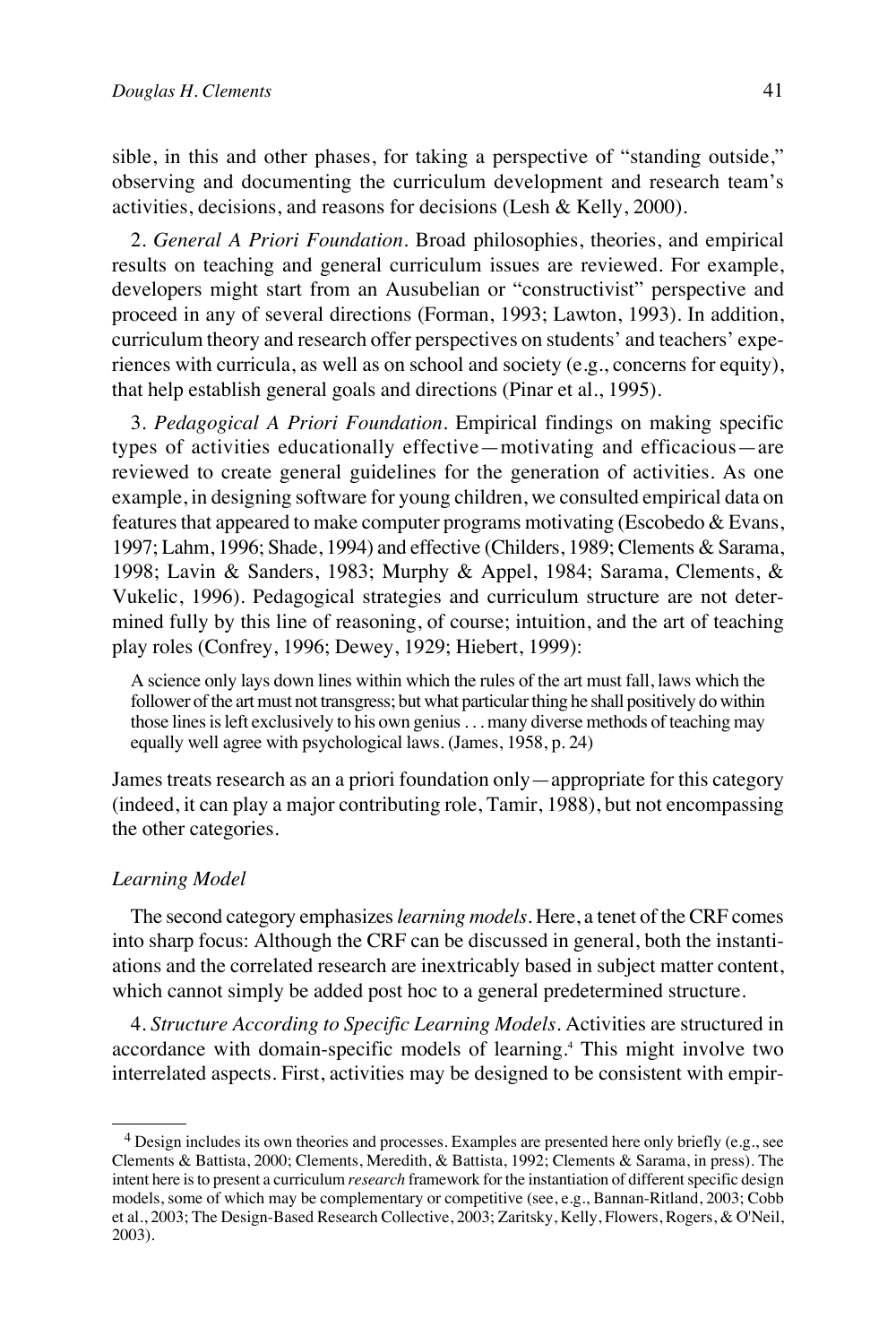| Table 2                                                                                                                                                              | Categories and Phases of the Curriculum Research Framework (CRF)                                                                           |                                                                                                                                                                                                                                                                                                                                                                          |
|----------------------------------------------------------------------------------------------------------------------------------------------------------------------|--------------------------------------------------------------------------------------------------------------------------------------------|--------------------------------------------------------------------------------------------------------------------------------------------------------------------------------------------------------------------------------------------------------------------------------------------------------------------------------------------------------------------------|
| Categories                                                                                                                                                           | Questions asked                                                                                                                            | Phases                                                                                                                                                                                                                                                                                                                                                                   |
| variants of the research-to-<br>ᆸ<br>A Priori Foundations.                                                                                                           | applied to the anticipated curriculum?<br>What is already known that can be                                                                | Established review procedures (e.g., Light & Pillemer, 1984) and<br>content analyses (NRC Committee, 2004) are employed to garner                                                                                                                                                                                                                                        |
| ulum development effort drawn.<br>research<br>practice model, extant researd<br>is reviewed and implications<br>for the nascent curric-                              | Phase<br>$\frac{1}{3}$<br>Goals <sup>*</sup><br>$b$ of $g$<br>$b$ f $g$<br>$b$ f $g$                                                       | (phase 2); and pedagogy, including the effectiveness of certain types<br>knowledge concerning the specific subject matter content, including<br>the role it would play in students' development $(phase I)$ ; general<br>issues concerning psychology, education, and systemic change<br>of activities (phase 5).                                                        |
| Learning Model. Activities are 1<br>structured in accordance with<br>empirically based models of 1<br>children's thinking and learn-<br>ing in the targeted subject- | How might the curriculum be constructed to<br>be consistent with models of students' think-<br>ing and learning (which are posited to have | In <i>phase</i> 4, the nature and content of activities is based on models of<br>Tyler, 1949). In addition, a set of activities (the hypothetical mech-<br>children's mathematical thinking and learning (cf. James, 1958;                                                                                                                                               |
| natter domain.                                                                                                                                                       | characteristics and developmental courses<br>or curricular routes)?                                                                        | amenable to various instructional approaches guishes phase 4 from phase 3, which concerns pedagogical a priori<br>that are not arbitrary and therefore not equally learning trajectories (Clements & Sarama, 2004c). What distin-<br>foundations, is not only the focus on the child's learning, rather<br>anism of the research) may be sequenced according to specific |
|                                                                                                                                                                      | Phase<br>$\overline{4}$<br>$rac{Gads}{bfth}$                                                                                               | simultaneously with the development of instructional tasks, using<br>application. That is, in practice, such models are usually applied<br>than teaching strategies alone, but also the iterative nature of its<br>and revised (or, not infrequently, created anew) dynamically,                                                                                         |
|                                                                                                                                                                      |                                                                                                                                            | grounded theory methods, clinical interviews, teaching experiments,<br>and design experiments.                                                                                                                                                                                                                                                                           |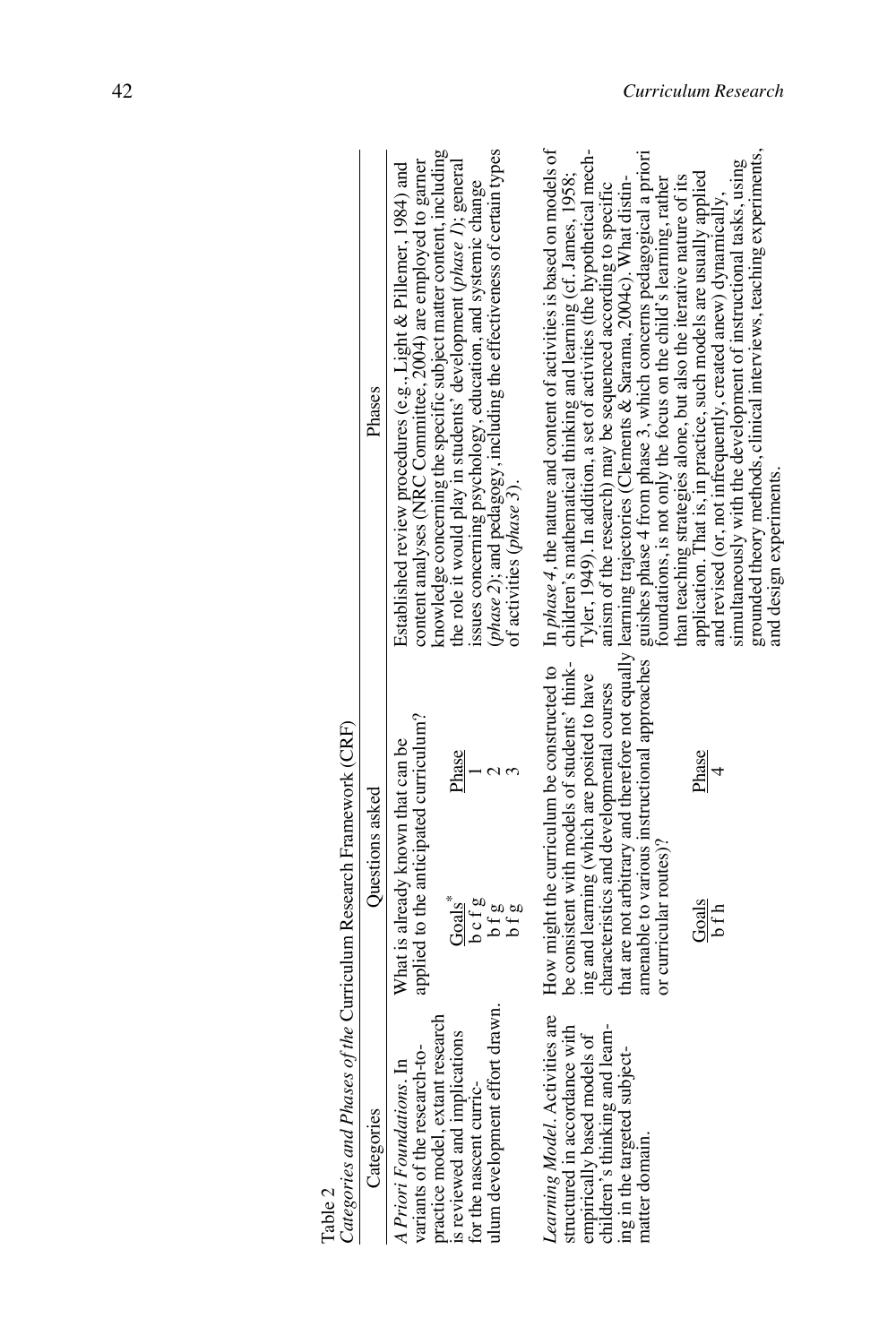|                              | <b>Mondoney</b><br>J            |
|------------------------------|---------------------------------|
|                              | l                               |
|                              | $\frac{1}{2}$                   |
|                              | tegories and Phases of the<br>i |
|                              |                                 |
| <br>עי<br>$\frac{1}{2}$<br>٦ |                                 |

|                                                                                                                                                            | Table 2 – Continued<br>Categories and Phases of the Curriculum Research Framework (CRF)                                              |                                                                                                                                                                                                                                                       |
|------------------------------------------------------------------------------------------------------------------------------------------------------------|--------------------------------------------------------------------------------------------------------------------------------------|-------------------------------------------------------------------------------------------------------------------------------------------------------------------------------------------------------------------------------------------------------|
| Categories                                                                                                                                                 | Questions asked                                                                                                                      | Phases                                                                                                                                                                                                                                                |
| <b>collected</b><br>hases,<br>empirical evidence is o<br>Evaluation. In these pl                                                                           | How can market share for the curriculum be<br>maximized?                                                                             | ing information about mandated educational objectives and surveys<br>Phase 5 focuses on marketability, using strategies such as gather-<br>of consumers.                                                                                              |
| to evaluate the curriculum,<br>realized in some form. The goal<br>is to evaluate the appeal,<br>usability, and effectiveness of<br>an instantiation of the | Phase<br>$\overline{5}$<br>$rac{Gads}{b}$                                                                                            |                                                                                                                                                                                                                                                       |
| curriculum                                                                                                                                                 | with, various student groups and teachers?<br>Is the curriculum usable by, and effective<br>How can it be improved in these areas or | Formative <i>phases 6 to 8</i> seek to understand the meanings that students<br>and teachers give to the curriculum objects and activities in progres-                                                                                                |
|                                                                                                                                                            |                                                                                                                                      | curriculum as implemented by a teacher who is familiar with the<br>sively expanding social contexts; for example, the usability and<br>adapted to serve diverse situations and needs? effectiveness of specific components and characteristics of the |
|                                                                                                                                                            | Phase<br>$\circ$<br>abfhkl<br>Goals                                                                                                  | classes (phase 7) and, later, by a diverse group of teachers (phase 8).<br>materials with individuals or small groups (phase 6) and whole                                                                                                             |
|                                                                                                                                                            | abfhjkl<br>abfijkl                                                                                                                   | Methods include interpretive work using a mix of model testing and<br>model generation strategies, including design experiments, micro-                                                                                                               |
|                                                                                                                                                            | What is the effectiveness (e.g., in affecting                                                                                        | phase 6), classroom-based teaching experiments and ethnographic<br>genetic, microethnographic, and phenomenological approaches                                                                                                                        |
|                                                                                                                                                            | teaching practices and ultimately student                                                                                            | participant observation (phase 7), and these plus content analyses                                                                                                                                                                                    |
|                                                                                                                                                            | complete form, as it is implemented in<br>learning) of the curriculum, now in its                                                    | phase $\delta$ ). The curriculum is altered based on empirical results, with<br>the focus expanding to include aspects of support for teachers.                                                                                                       |
|                                                                                                                                                            | realistic contexts?                                                                                                                  | differ from each other most markedly on the characteristic of scale.<br>Summative phases 9 and 10 both use randomized field trials and                                                                                                                |
|                                                                                                                                                            | Phase<br>Goals                                                                                                                       | That is, phase 10 examines the fidelity or enactment, and sustain-                                                                                                                                                                                    |
|                                                                                                                                                            | $\Omega$<br>$\circ$<br>$abdfjk1$<br>$abcde$<br>$fijkl$                                                                               | ability, of the curriculum when implemented on a large scale, and the<br>critical contextual and implementation variables that influence its                                                                                                          |
|                                                                                                                                                            |                                                                                                                                      | effectiveness. Experimental or carefully planned quasi-experimental                                                                                                                                                                                   |
|                                                                                                                                                            |                                                                                                                                      | useful for generating political and public support, as well as for<br>designs, incorporating observational measures and surveys, are                                                                                                                  |
|                                                                                                                                                            |                                                                                                                                      | their research advantages. In addition, qualitative approaches                                                                                                                                                                                        |
|                                                                                                                                                            |                                                                                                                                      | continue to be useful for dealing with the complexity and indeter-<br>minateness of educational activity (Lester & Wiliam, 2002).                                                                                                                     |

<sup>\*</sup> Goals refer to the specific questions in Table 1, answers to which are the goals of the CRF. Goals refer to the specific questions in Table 1, answers to which are the goals of the CRF.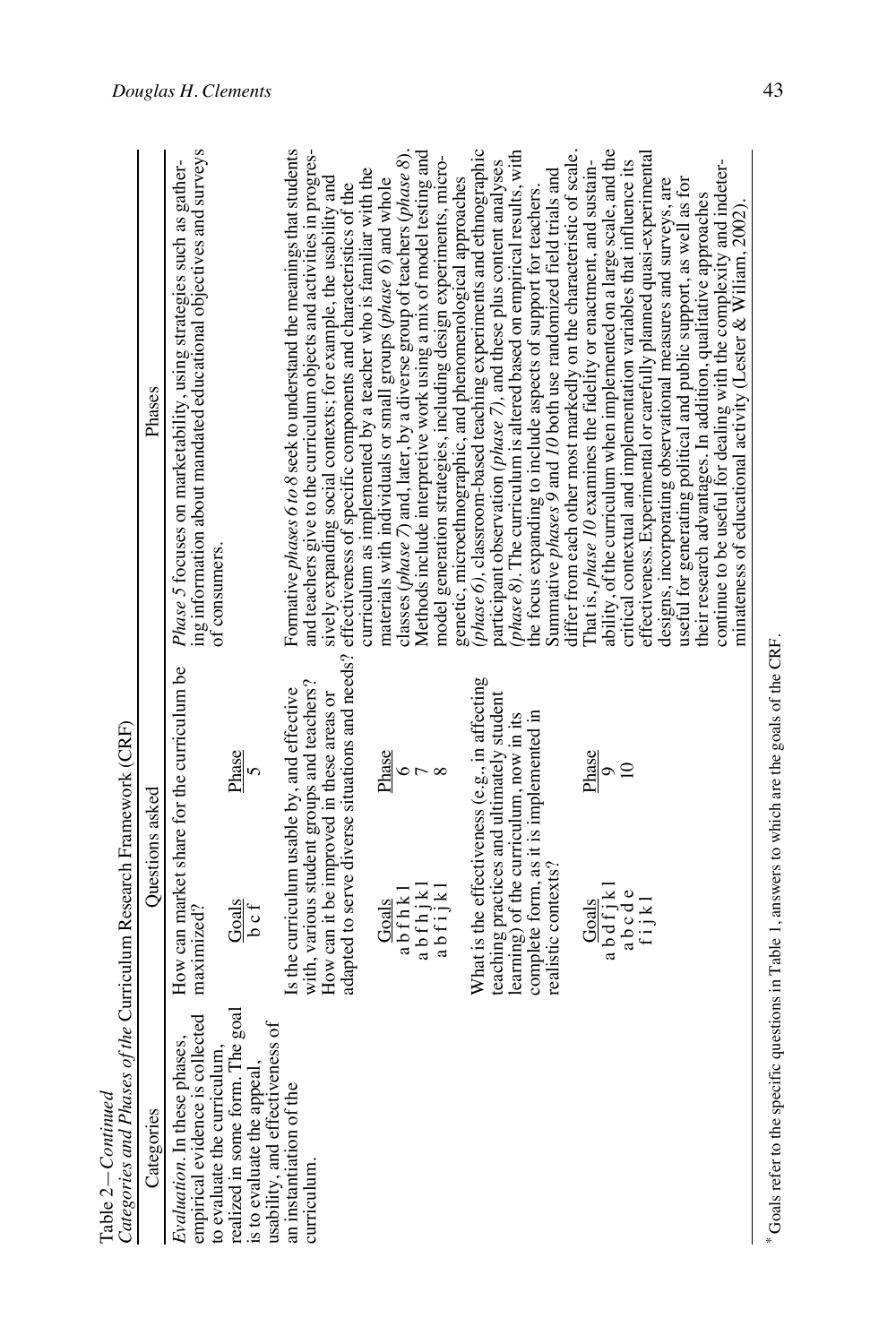ically based models of children's thinking and learning in the targeted subject-matter domain, which can substantially affect curriculum design by focusing it on teaching and learning (Tamir, 1988; Walker, 1992). As an example, based on research that indicates that young children can invent their own solutions to simple arithmetic problems (Baroody, 1987; Carpenter & Moser, 1984; Ginsburg, 1977 Kamii, 1985; Steffe & Cobb, 1988) and profit from doing so more than being introduced to arithmetic by being taught prescriptive procedures (Hiebert et al., 1997; Kamii & Dominick, 1998; Steffe, 1983, 1994), curricula have been crafted that pose problems in the forms of activities and games that ask children to figure out how to solve the problems and explain their solution strategies (Baroody with Coslick, 1998; Everyday Math, see Fuson, Carroll, & Drueck, 2000; Griffin & Case, 1997; Hiebert, 1999; Kamii & Housman, 1999), often using scaffolding techniques to guide their inventions (Mokros, 2003; van den Brink, 1991). As a specific illustration, Fuson (1997) described how a curriculum is based on a model of children's solving of word problems (as well as models of teaching, bilingual language use in word problem solving, and mathematizing children's stories). Briefly, a teacher begins with a story from a child and mathematizes that story to focus on the mathematical elements. Children pose questions and pose word problems as well as solve them. They retell a given story in their own words, as well as representing it through drawings. (In addition, the curriculum moves through increasingly difficult types of word problems based on the model, which anticipates the second aspect.)

Extant models may be available, although they vary in nature and degree of specificity. Especially when details are lacking, developers use grounded theory methods (Strauss & Corbin, 1990) (the methodology of grounded theory can provide critical theoretical bases to work in the early phases) and related methods such as clinical interviews to examine students' knowledge of the content domain, including conceptions, strategies, intuitive ideas, and informal strategies used to solve problems. The researchers set up a situation or task to elicit pertinent concepts and processes. Once a (static) model has been partially developed, it is tested and extended with teaching experiments, which present limited tasks and adult interaction to individual children with the goal of building models of children's thinking and learning (Steffe, Thompson, & Glasersfeld, 2000). Once several iterations of such work reveal no substantive variations, it is accepted as a working model.

Second, sets of activities may be sequenced according to learning trajectories (Simon, 1995) through the concepts and skills that constitute a domain of mathematics (Clements, 2002; Cobb & McClain, 2002; Gravemeijer, 1999). This strategy guides learning to be more effective and efficient and can help avoid the fragmentation common in U.S. textbooks, in which the number of short curricular strands are up to 10 times the potential number of topics (Valverde, Bianchi, Wolfe, Schmidt, & Houang, 2002). Learning trajectories might be based on the historical development of mathematics and observations of children's informal solution strategies (Gravemeijer, 1994b) or emergent mathematical practices of student groups (Cobb & McClain, 2002).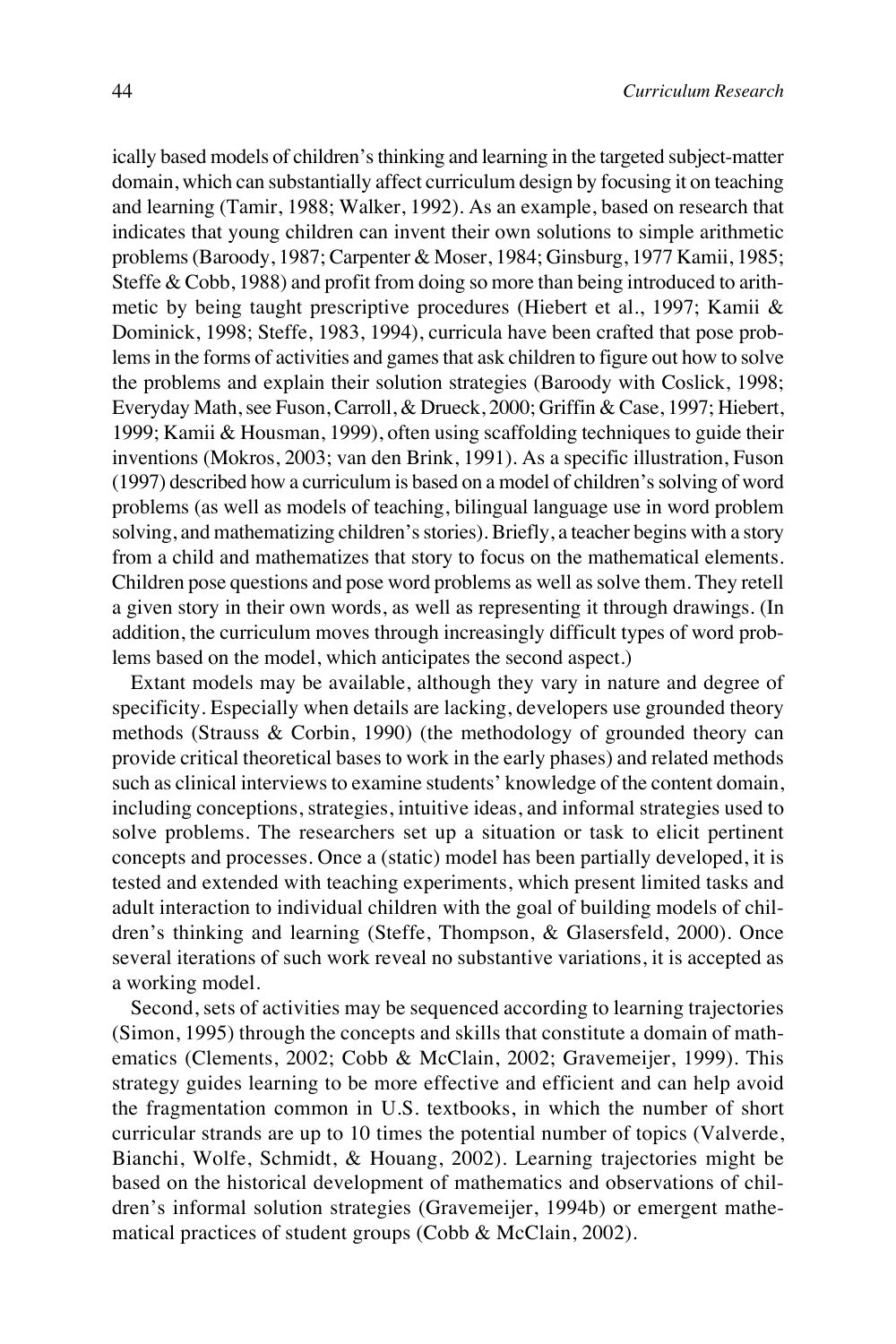Our CRF emphasizes learning trajectories built upon natural developmental progressions identified in empirically based models of children's thinking and learning (Carpenter & Moser, 1984; Case, 1982; Griffin & Case, 1997; Steffe & Cobb, 1988). These learning trajectories are

descriptions of children's thinking and learning in a specific mathematical domain, and a related, conjectured route through a set of instructional tasks designed to engender those mental processes or actions hypothesized to move children through a developmental progression of levels of thinking, created with the intent of supporting children's achievement of specific goals in that mathematical domain. (Clements & Sarama, 2004c, p. 83)

An example of such a learning trajectory is young children's development of geometric composition abilities. Research has confirmed a developmental progression in which children move through levels of thinking; from lack of competence in composing geometric shapes, they gain abilities to combine shapes (initially through trial and error and gradually by attributes) into pictures, and finally to synthesize combinations of shapes into new shapes, that is, composite shapes (Clements, Wilson, & Sarama, 2004). (For a description of all components of the learning trajectory, including instructional activities, see Fig. 1 in Clements & Sarama, in press.) The complete learning trajectory includes an explication of the mental constructions (actions-on-objects to meet specific goals or solve specific problems) and patterns of thinking that constitute children's thinking at each level, how they are incorporated in each subsequent level, and tasks aligned to each level (promoting movement to the succeeding level). The learning trajectories construct differs from instructional design based on task analysis because it is based not on a reduction of the skills of experts but on models of children's learning; expects unique constructions and input from children; involves self-reflexive constructivism; and involves continuous, detailed, and simultaneous analyses of goals, pedagogical tasks, teaching, and children's thinking and learning (with cognitive models describing specific processes and concepts involved in the construction of the goal mathematics across several distinct structural levels of increasing sophistication, complexity, abstraction, power, and generality). Such explication allows the researcher to test the theory by testing the curriculum (Clements & Battista, 2000), usually with teaching and design experiments (with the latter emphasizing intervention to support particular forms of learning, Cobb et al., 2003). To be scientific, these experiments must include conceptual analyses and theories that "do real design work in generating, selecting and validating design alternatives at the level at which they are consequential for learning" (diSessa & Cobb, 2004, p. 77).

# *Evaluation*

5. *Market Research.* Market research is consumer-oriented research about the customer and what the customer wants. Because it is arguably the most common type of research in commercial curriculum development, I first consider market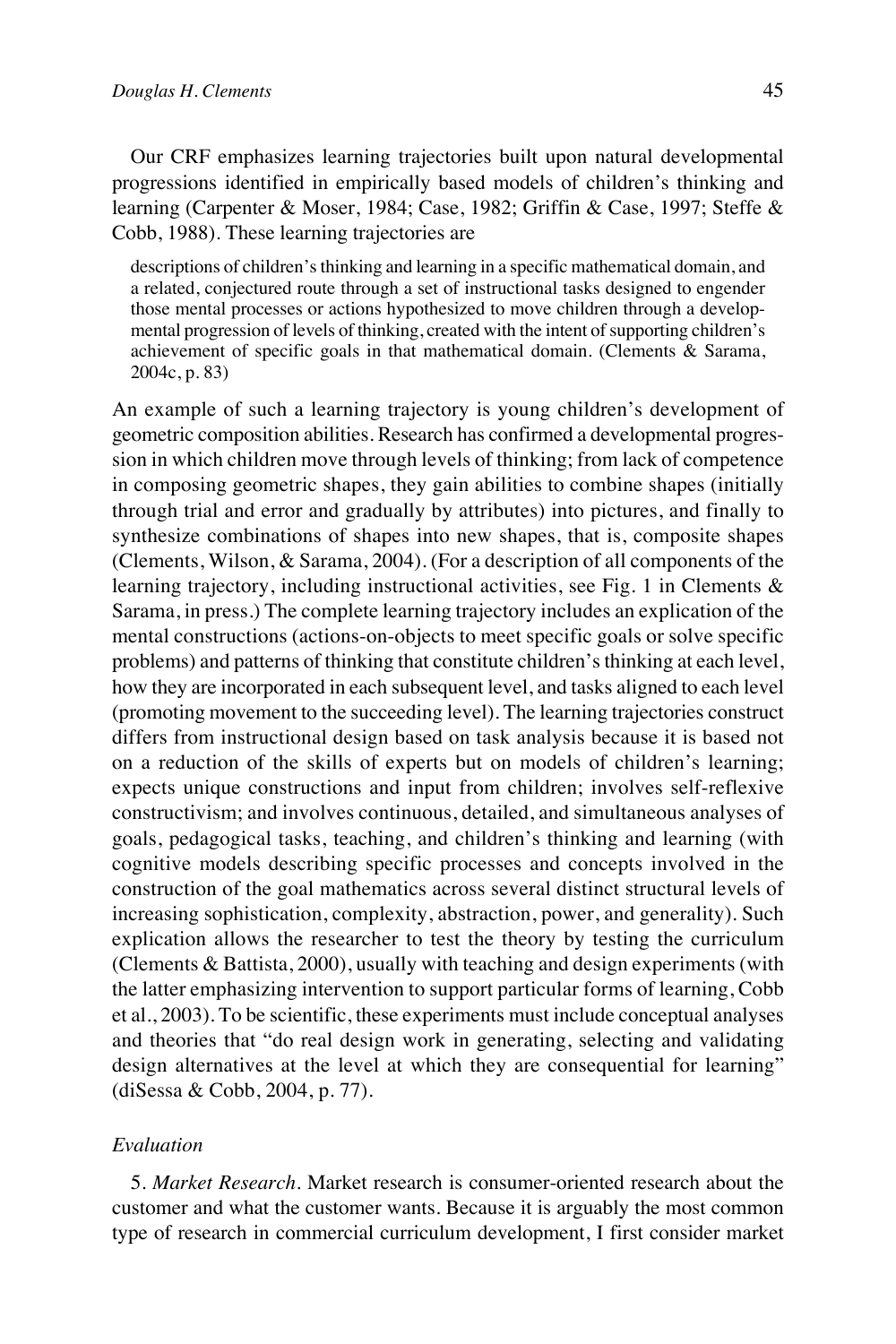research as typically conducted. (There is also market research that deals with how the publisher will design their message for promoting and selling the materials, which I will not discuss.) Such market research usually involves a close look at state standards, guidelines, and curricula (especially of the key adoption states, such as California, Florida, and Texas) and standardized tests. The publisher often creates prototype materials that are presented to "focus groups" in a geographically balanced sample of sites. These focus groups often are conducted by a separate facility so that the identity of the publisher is hidden. Facility personnel ask focus groups general questions about what they are looking for in a curriculum and specific questions about the prototype. Interviews, and especially large surveys of teachers and administrators, also are performed to seek general information about desired topics, assessments, and features. These strategies are complemented by meetings of the company's sales force, at which participants describe what customers are requesting (often a reaction to the current version of the product). Sometimes a sample chapter is provided to a sample of teachers, who provide feedback via a questionnaire.

Market research as typically conducted fails to meet the standards for scientific research. In contrast, *scientific* market research collects useful information about goals, needs, usability, and probability of adoption and implementation. In the United States, those who ignore concerns of publishers, teachers, and marketability in general often do not achieve wide adoption (Tushnet et al., 2000). To meet the needs of research and marketability, developers form early and sustained relationships with publishers to use findings from, or to conduct, *scientific* market research; that is, inquiry that is fully grounded in the disciplines, is in the public view, and is consciously documented or fully reported (Jaeger, 1988). This has the added advantage of connecting the scientific curriculum research to the types of information with which publishers are most familiar, thus bridging the gap between developers and publishers that is especially common for innovative materials (Tushnet et al., 2000). Such market research is conducted at several points in the developmental cycle, from the beginning, as a component of the *A Priori Foundations* phases, through the last phase of planning for diffusion (Rogers, 2003).

6. *Formative Research: Small Group.* Pilot testing with individuals or small groups of students is conducted on components (e.g., a particular activity, game, or software environment) or on sections of the curriculum. Early interpretive work evaluates components using a mix of model (or hypothesis) testing and model generation strategies, including design experiments, as well as grounded theory, microgenetic, microethnographic, and phenomenological approaches (Ginsburg, 1997; Pinar et al., 1995; Schoenfeld, Smith III, & Arcavi, 1993; Siegler & Crowley, 1991; Spradley, 1979; Steffe et al., 2000; Strauss & Corbin, 1990, note that specific methodologies are proffered as illustrations rather than prescriptions, a point to which I return in the final section). The goal is to understand the meanings that students give to the curriculum objects and tasks (Lincoln, 1992; Pinar et al., 1995).

Evaluating sections of the curriculum focuses on consonance between the actions of the students and the learning model or trajectory. If there are discrep-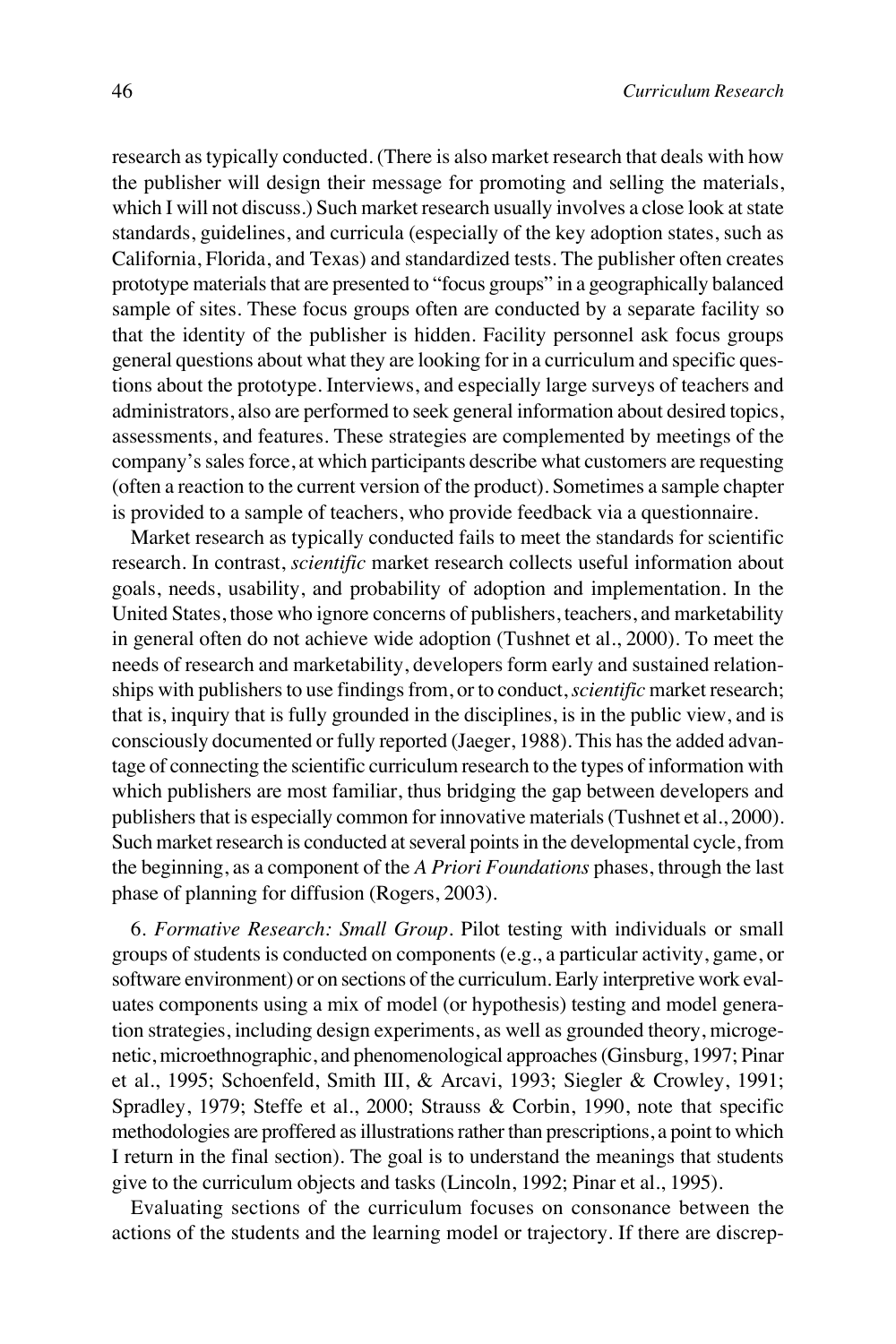ancies, either the model, or the way in which this model is instantiated in the curriculum, should be altered. (This distinguishes this and all subsequent phases from traditional formative and summative evaluations, which do not necessarily connect to theory and do not typically create new theories, cf. Barab & Squire, 2004.) Do students use the tools provided (e.g., manipulatives, tables or graphs, software tools or features) to perform the actions, either spontaneously or with prompting? If the latter, what prompts or scaffolding strategies are successful? In all cases, are students' own actions-on-objects enactments of the desired cognitive operations (Steffe & Wiegel, 1994) in the way the model posits, or merely trialand-error manipulation? Using the cognitive model and learning trajectories as guides, and the tasks as catalysts, the developer creates more refined models of the thinking of particular groups of students. Simultaneously, the developer describes what elements of the teaching and learning environment, such as specific scaffolding strategies, are observed as having contributed to student learning (Walker, 1992). The theoretical model may involve disequilibrium, modeling, social processes, practice, and combinations of these and other processes. The goal is to connect these processes with specific environmental characteristics and teaching strategies and student learning, and thus describes knowledge and abilities that are expected of the teacher.

As in all phases, equity must be considered (Confrey, 2000; NCTM, 2000). Thought should be given to the students who are envisioned as users and who participate in field tests; a convenience sample is often inappropriate, such as when a curriculum is designed for "all" or specifically at-risk students and yet the fieldtesting is done in affluent schools. The NRC report (2004) noted that one set of evaluation studies selected sites by advertisements in journals, resulting in samples mostly of white, middle-income, suburban populations. Previous reports' (Confrey, 2000; NRC Committee, 2004) recommendations that evaluations systematically include demographically representative student populations imply the need for appropriate samples in summative research, but the importance of representative populations when the structure and content of curricula are being formed also should be recognized explicitly. Systemic classroom and home participation patterns and sociocultural issues should be considered as well.

Phase 6 is often the most iterative research-design phase; sometimes evaluation and redesign may cycle in quick succession, often as much as every 24 hours (Burkhardt et al., 1990; Char, 1990; Clements & Sarama, 1995; Cobb et al., 2003). Tasks may be completely reconstituted, with edited or newly created ones tried the next day. Several classrooms may also be used so that revised lessons can be tested in a different classroom staggered to be 1–5 days behind in implementing the curriculum (Flagg, 1990).

With so many research and development processes happening, and so many possibilities, extensive documentation is required. Documentation must allow researchers to relate findings to specific components and characteristics of the curriculum. Field notes, and often audiotapes and videotapes (for microgenetic analysis), are collected. Computers might store data documenting students' ongoing activity. Solution-path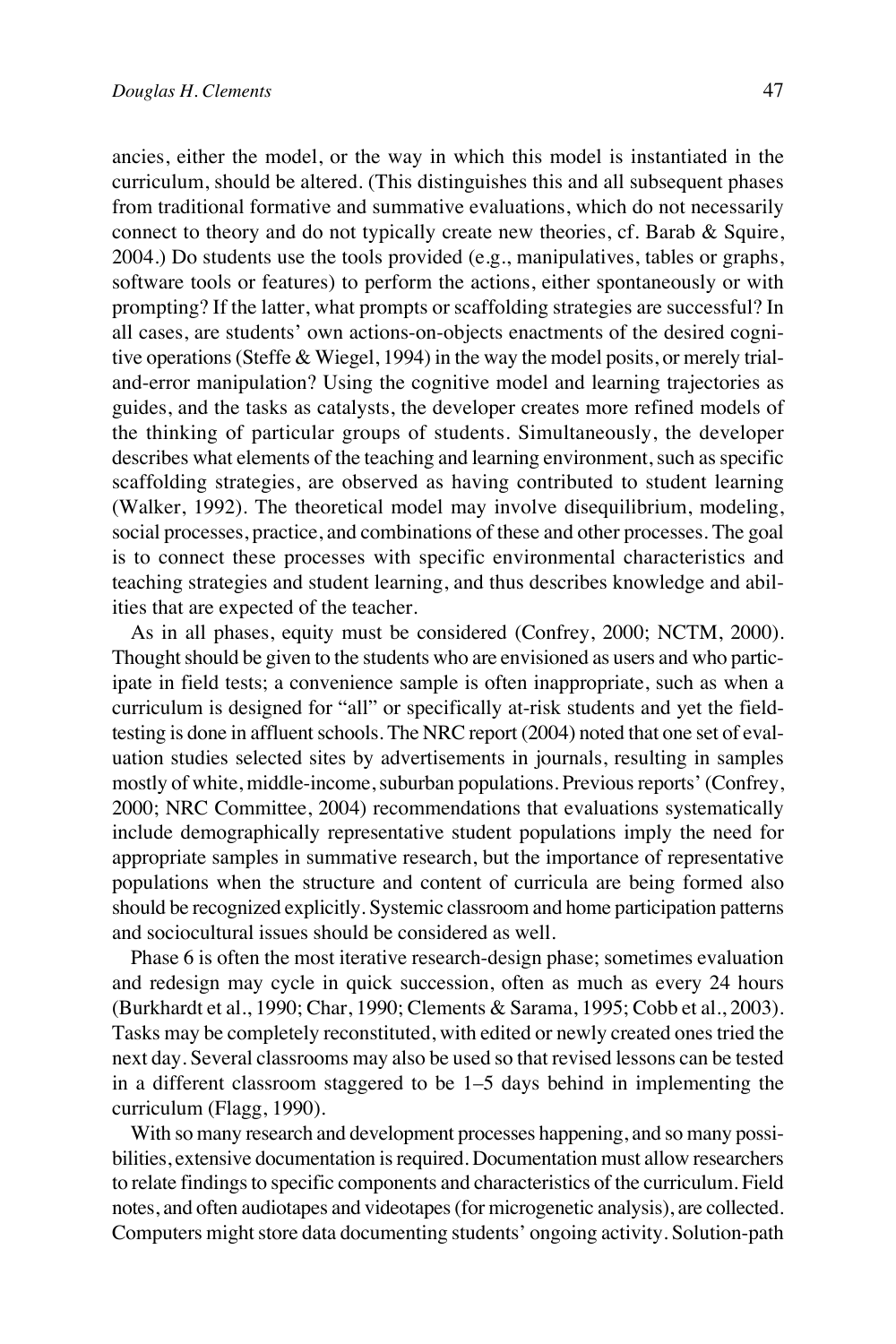recording is a particularly useful technique (Gerber, Semmel, & Semmel, 1994; Lesh, 1990). Solution paths can be re-executed and examined by the teacher, student, or researcher (and analyzed in many ways); they also can be modified. Issues such as the efficiency, simplicity, and elegance of particular solutions—even those that result in the same answer—can be assessed (Lesh, 1990). Techniques such as videorecording a mix of two inputs, traditional camera video, and computer screen output serve similar purposes. This documentation should be used to evaluate and reflect on those components of the design that were based on intuition, aesthetics, and subconscious beliefs.

Although this phase includes a model-testing approach, there remains significant adaptation to students' input. Often, students' free exploration of materials precedes the introduction of activities. In addition, the researcher interprets the contributions of children, and new tasks or questions are posed. One of the welcome but challenging features of curriculum research is that it studies what *could be*, unlike traditional research that tends to investigate *what is*. As such, it presents an invaluable counterpoint to research that invites confirmation bias and, instead, attempts to invent ways to produce previously unattained results (Greenwald, Pratkanis, Leippe, & Baumgardner, 1986). In sum, research in this phrase is rich with possibilities. Using the model of mathematics learning as a guide, and the tasks as a catalyst, the developer creates more refined models of particular students' thinking. Also collected is more detailed information about the worth of various features of the teaching and learning interventions, some of which will emerge from, and be mutually constituted by, the developer-teacher and the student. Valuable empirical data may be garnered from the interactions of the students with the tasks (writ large), the software, peers, the teacher-developer, and combinations of them. Developers may be teacher-researchers or engaged participant observers (NRC, 2002). This phase lays the groundwork not only for the final curriculum but also for professional support materials and instrumentation for later phases, such as student achievement and classroom observation measures.

7. *Formative Research: Single Classroom.* Although teachers are ideally involved in all phases of the CRF (in many projects, teachers are a central component of the research-and-development team), a special emphasis here is the process of curricular enactment (Ball & Cohen, 1996; Dow, 1991; Snyder, Bolin, & Zumwalt, 1992). For example, a goal of the curriculum may be to help teachers interpret students' thinking about the tasks and the content they are designed to teach; to support teachers' learning of that content, especially any topics that are new to teachers; and to provide guidance regarding the external representations of content that the materials use (Ball & Cohen, 1996). Thus, there are two research thrusts. First, classroom-based teaching experiments are used to track and evaluate student learning, with the goal of making sense of the curricular activities as they are experienced by individual students (Clements, Battista, Sarama, & Swaminathan, 1996a; for examples, see Clements, Battista, Sarama, Swaminathan, & McMillen, 1997b; Gravemeijer, 1994a; Pinar et al., 1995).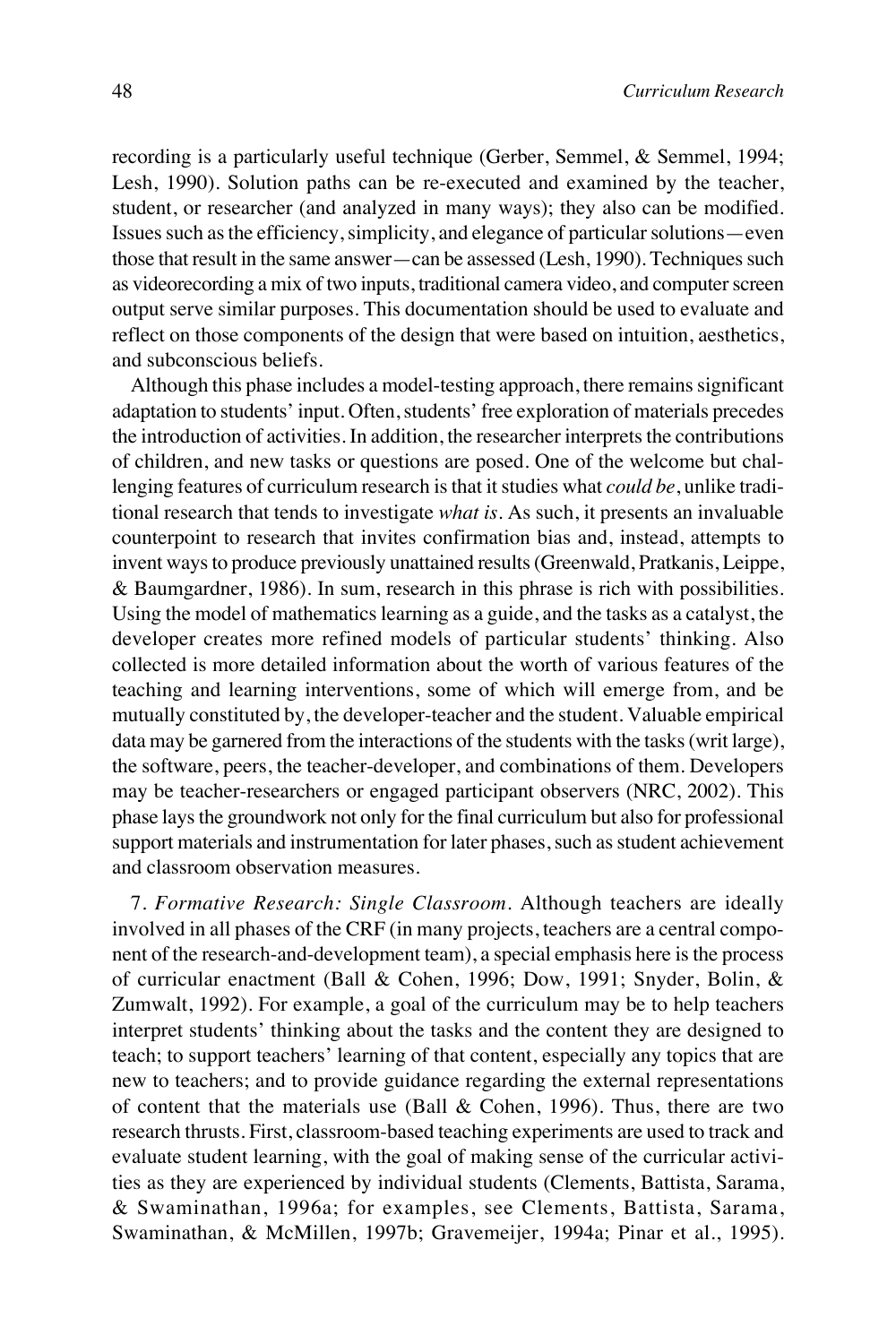Extensive field notes and often videotapes are required so that students' performances can be examined repeatedly for evidence of their interpretations and learning, for reasons similar to those of the previous phase.

Second and simultaneously, the entire class is observed for information concerning the usability and effectiveness of the curriculum as well as for its character. Ethnographic participant observation is used to examine the teacher and students as they construct new types of classroom cultures and interactions together (Spradley, 1980). Such observation is critical, because events and properties emerge in such interactions that cannot be predicted or understood solely in terms of analyses of the components but must be understood as a complex system (Davis  $\&$ Simmt, 2003; Herbst, 2003). Thus, the focus is on how the materials are used, how the teacher guides students through the activities, what characteristics emerge in various instantiations of the curriculum (class dynamics cannot be taken as a given; parents and the community are also considered), and, generally, how these processes are connected to both intended and unintended student outcomes.

This phase may involve teachers working closely with the developers. That is, the class may be taught either by a team including one of the developers and the teacher or by a teacher familiar with and intensively involved in curricula development. The goal is to examine learning in the context of the curriculum with teachers who can enact it consonant with the developers' vision, as opposed to ascertaining how the curriculum works in classrooms in general, which is one focus of the following phase. Achieving such initial "fidelity" should not be misinterpreted as following a script; indeed, many pedagogical approaches require creative, adaptive enactment. The philosophical foundations of the curriculum and of the researchers influence the interpretation of fidelity on a continuum from compliance to consonance of an individual enactment to a particular educational vision.

From the chosen perspective, this phase seeks an implementation similar to what Cronbach and others (1980) called a "superrealization"—a painstaking assessment of what the curriculum can accomplish at its best, as a nascent curriculum collaboratively constructed by the developers and teacher. Regular meetings of the teacher and research group are requisite. Written records and videotaping can also be used here as sources of data. Video from this and the following phases can also constitute an existence proof that is a particularly effective complement to other research data for practitioners, policymakers, and researchers. In preparation for the next phase, a near-final draft of the curriculum is completed and project-specific instruments, including measures of student achievement and fidelity of implementation (research on implementation moves from enactment to fidelity perspectives as the research questions change, cf. Snyder et al., 1992) as well as instruments to support qualitative data collection via classroom observation, are formalized.

8. *Formative Research: Multiple Classrooms.* Several classrooms are observed for information about the effectiveness and usability of the curriculum, with an emphasis on the usability and decision-making by such teachers and the conditions under which the curriculum is more or less effective, and how it might be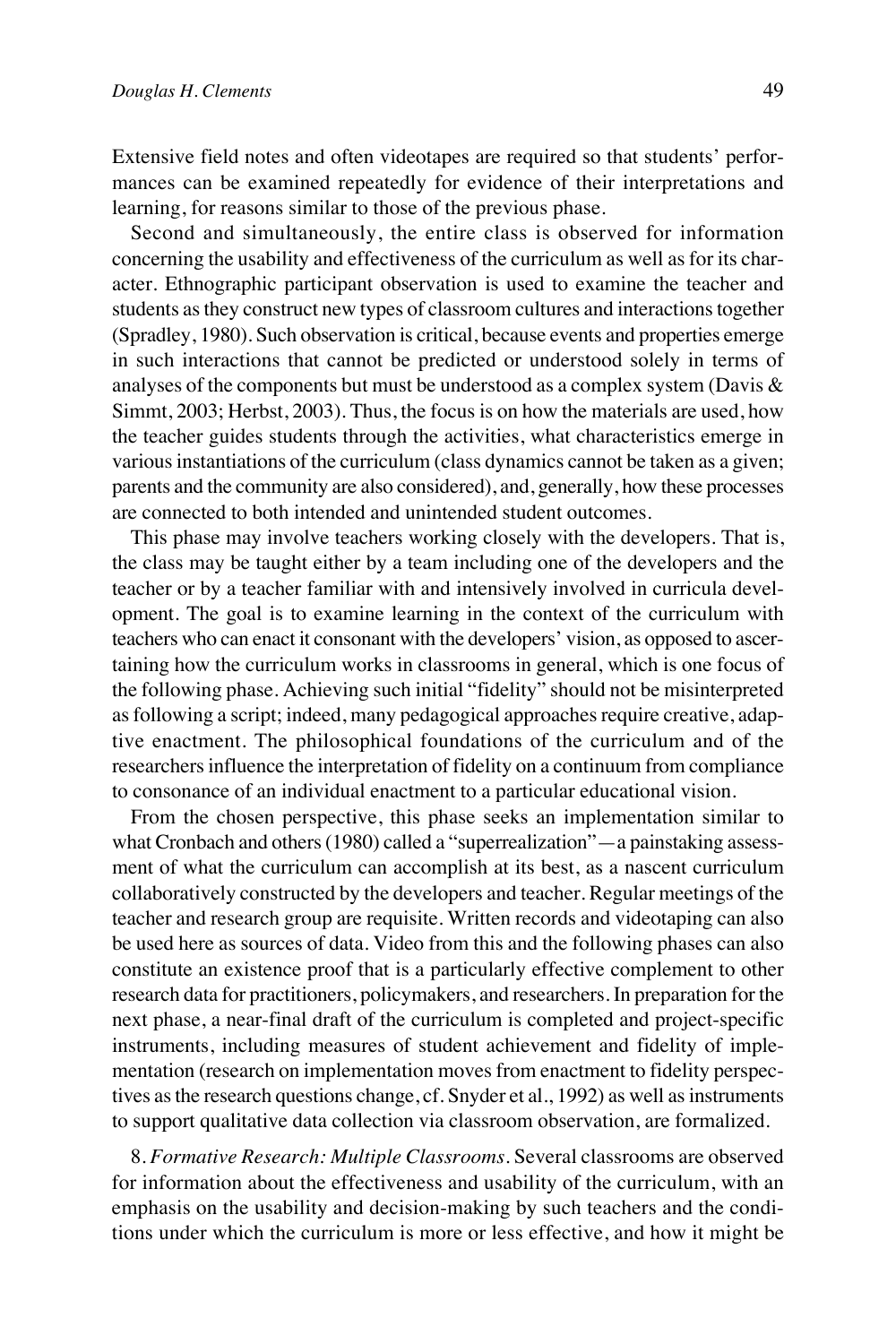altered or complemented to better serve the latter conditions. Innovative materials often provide less support for teachers than the traditional materials with which they are familiar (Burkhardt et al., 1990), so such ecological research is especially important for reform curricula. Thus, the first of three main research questions for this phase is whether the supporting materials are flexible enough to support multiple situations, various modes of instruction (e.g., demonstration to a class, class discussion, small group work), and different modes and styles of management (e.g., how teachers track students' progress while using the materials, monitor students' problem solving with the materials, and assess student learning), as well as how the materials might do so better. Addressing this question goes beyond evaluating and increasing a curriculum's effectiveness; by employing strategies of condition seeking, it extends the research program's inoculation against confirmation bias (Greenwald et al., 1986). That is, by *trying to fail*, and thereby identifying the limiting, necessary, and sufficient conditions (and eventually designing to succeed within more configurations of conditions), researchers extend theory, curriculum effectiveness, and guidance to future design and empirical research work. Involving new researchers also helps protect against confirmation bias.

A second question is whether the materials support teachers if they desire to delve more deeply into their students' thinking and then teach differently (Remillard, 2000). A third set of questions ask which contextual factors support productive adaptations and which allow lethal mutations (Brown  $&$  Campione, 1996) and why, as well as how, the curriculum might be changed to catalyze the former and minimize the latter. Understanding how and why the curriculum works in various contexts is essential for theory development and for helping practitioners implement the curriculum in their local setting. As learning trajectories in curricula are always *hypothetical* learning trajectories (Simon, 1995) that must be realized in each classroom, so too is a curriculum a hypothetical path to teaching and learning that is sensitive to local contexts and interpretations (Herbst, 2003). No modification can proof a curriculum against such factors; developers provide support for as wide a variety of contexts as possible and document the effects of various contextual and implementation variables.

Again, ethnographic research (Spradley, 1979, 1980) is important, because teachers may agree with the curriculum's goals and approach, but their implementation of these may not be veridical to the developers' vision (Sarama, Clements, & Henry, 1998). This phase should determine the meanings that the various curricular materials have for both teachers and students. Materials for professional development are created, or revised, based on this research, and instrumentation for summative evaluations is revised and validated (e.g., fidelity of implementation measures are used in parallel with qualitative methods and the two are cross-validated; achievement measures are validated). In addition, qualitative methods may uncover previously ignored factors (variables) that provide a better *explanation* for a curriculum's effects and indicate what design features may provide a more efficacious curriculum.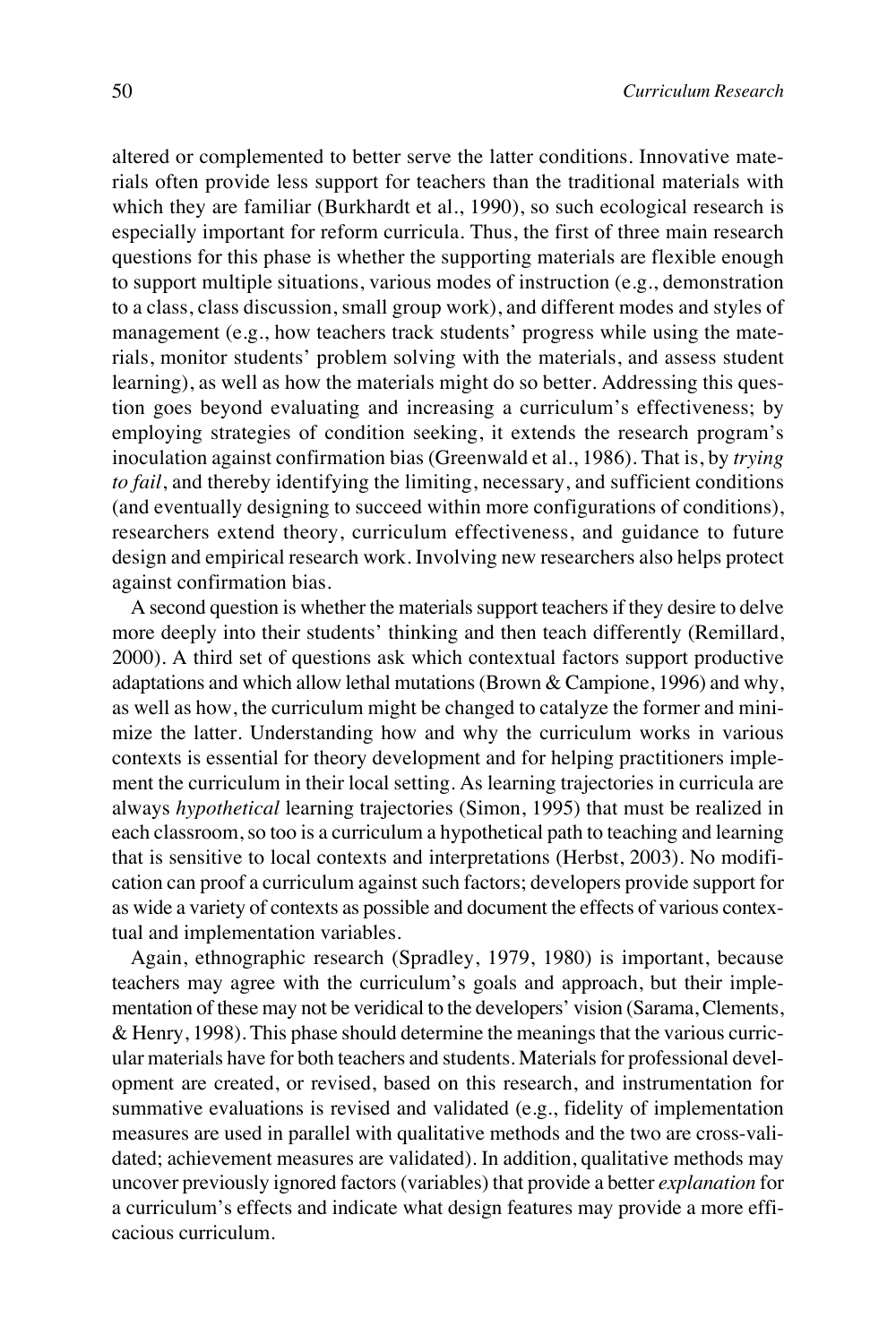Finally, another round of content analyses should inform revisions to the curriculum before summative evaluations begin. These should be conducted by multiple experts from different perspectives using approved procedures (NRC Committee, 2004).

9. *Summative Research: Small Scale.* In this phase, researchers evaluate what can actually be achieved with typical teachers under realistic circumstances (Burkhardt et al., 1990; Rogers, 2003). Again in multiple classrooms (2 to about 10), pre- and posttest randomized experimental designs using measures of learning are used. Six issues are common for phases 9 and 10. First, standardized instruments (not necessarily standardized tests as commonly construed) must have been chosen or developed (usually incrementally, as described in the previous phases) as valid measures of the curriculum goals (NRC, 2002; NRC Committee, 2004). Often, this involves at least two assessment components: one that is a valid measure of the shared goals of the experimental and comparison curricula, and one that measures any unique goals of the experimental curriculum (which may involve categorical data; e.g., levels of thinking along a learning trajectory). In both cases, instruments should be sufficiently valid, reliable, and differentiated to measure nuanced differences in various content and process areas. Second, the design requires that the intervention is fully and explicitly described and able to be implemented with fidelity (reliably evaluated according to the definition of fidelity adopted, allowing analysis of data by various curricular components, and recognizing that some curricula may be implemented in nonstandard, but appropriate, ways, and that at the highest levels, the art of teaching does not yield easily to instrumental analysis). Experiments provide the most efficient and least biased designs to assess causal relationships, and most criticisms of them speak to misapplications and misinterpretations (Cook, 2002). For example, recognition that researchers cannot definitively test a theory and that both curriculum and research are social in nature (rejecting logical positivism) does not imply that experiments cannot contribute to evidence on causal claims.

Third, in a similar vein, the curriculum used in the comparison classrooms also should be fully and explicitly described, and ideally selected on a principled basis. Further, the use of a "traditional" curriculum as the only comparison will be less useful than involving a wider variety of comparison curricula, including other innovative curricula, and describing each comparison groups' curriculum and fidelity of implementation (NRC Committee, 2004). Fourth, the quantity and quality of mathematics instruction must be measured in all participating classrooms (e.g., via a classroom observation instrument that measures components such as the classroom culture, including the environment and the personal attributes of the teacher, and specific mathematics lessons, including mathematical focus, organization and teaching approaches, teaching and learning interactions, and assessment and instructional adjustment). Fifth, experiments should be designed to have greater explanatory power by connecting specific processes and contexts to outcomes so that moderating and mediating variables are identified (Cook, 2002). Sixth and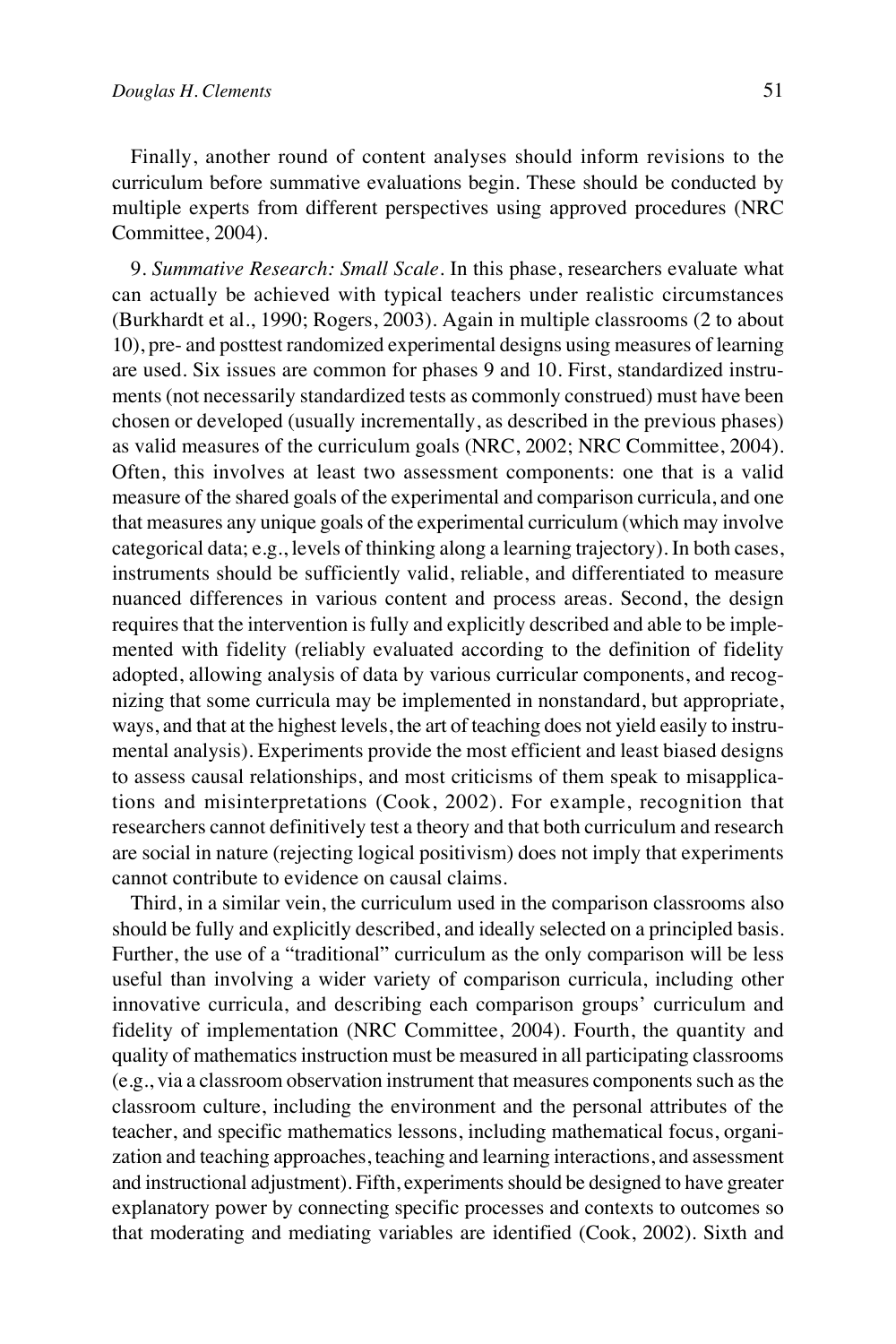finally, if quasi-experimental designs only are possible, careful consideration of bias must be conducted to ensure comparability (e.g., of students, teachers, and classroom contexts, NRC Committee, 2004).

Experiments are conducted in conjunction with, and to complement, methodologies previously described. Other approaches, including qualitative work, are stronger if conducted within the context of a randomized experiment. For example, if teachers volunteer to implement the curriculum in a quasi-experimental design, neither quantitative nor qualitative techniques alone will easily discriminate between the effects of an intervention and the teachers' dispositions and knowledge that led to their decisions to volunteer.

Surveys of teacher participants also may be used to compare data collected before and after they have used the curriculum, as well as to collect such data as teacher's background, professional development, and resources. The combined interpretive and survey data also address whether supports are viewed as helpful by teachers and other caretakers and whether their teaching practices have been influenced. Do before-and-after comparisons indicate that they have learned about children's thinking in specific subject matter domains and adopted new teaching practices? Have they changed previous approaches to teaching and assessment of the subject matter?

Such research is similar to, but differs from, traditional summative evaluations. A theoretical framework is essential; comparison of scores outside of such a framework, permitted in traditional curriculum evaluation, is inadequate. A related point is that the comparison curriculum must be selected deliberately, to focus on specific research issues. Further, connecting the curriculum objects and activities and the processes of curricular enactment, including all components of the implementation, to the outcomes is important for theoretical, development, and practical reasons. Also connected to outcomes are variables from the broader data collected (e.g., data procedure via classroom observation instruments, such as various components of high-quality teaching of mathematics). Similar connections should be made across experimental and comparison classrooms (e.g., using the aforementioned measures of the quantity and quality of mathematics instruction). Without such connections, there is an inadequate basis for contributing to theories of learning and teaching in complex settings, guiding future curriculum development, and implementing the curriculum in various contexts. Finally, statistical analyses should allow making those connections (NRC Committee, 2004) and provide estimates of the efficacy of curricula expressed as effect sizes.

10. *Summative Research: Large Scale.* Commonly known is the "deep, systemic incapacity of U.S. schools, and the practitioners who work in them, to develop, incorporate, and extend new ideas about teaching and learning in anything but a small fraction of schools and classrooms" (Elmore, 1996, p. 1; see also Berends, Kirby, Naftel, & McKelvey, 2001; Confrey, Bell, & Carrejo, in press; Cuban, 2001; Tyack & Cuban, 1995; Tyack & Tobin, 1992). Thus, with any curriculum, but especially with one that differs from tradition, evaluations must be conducted on a large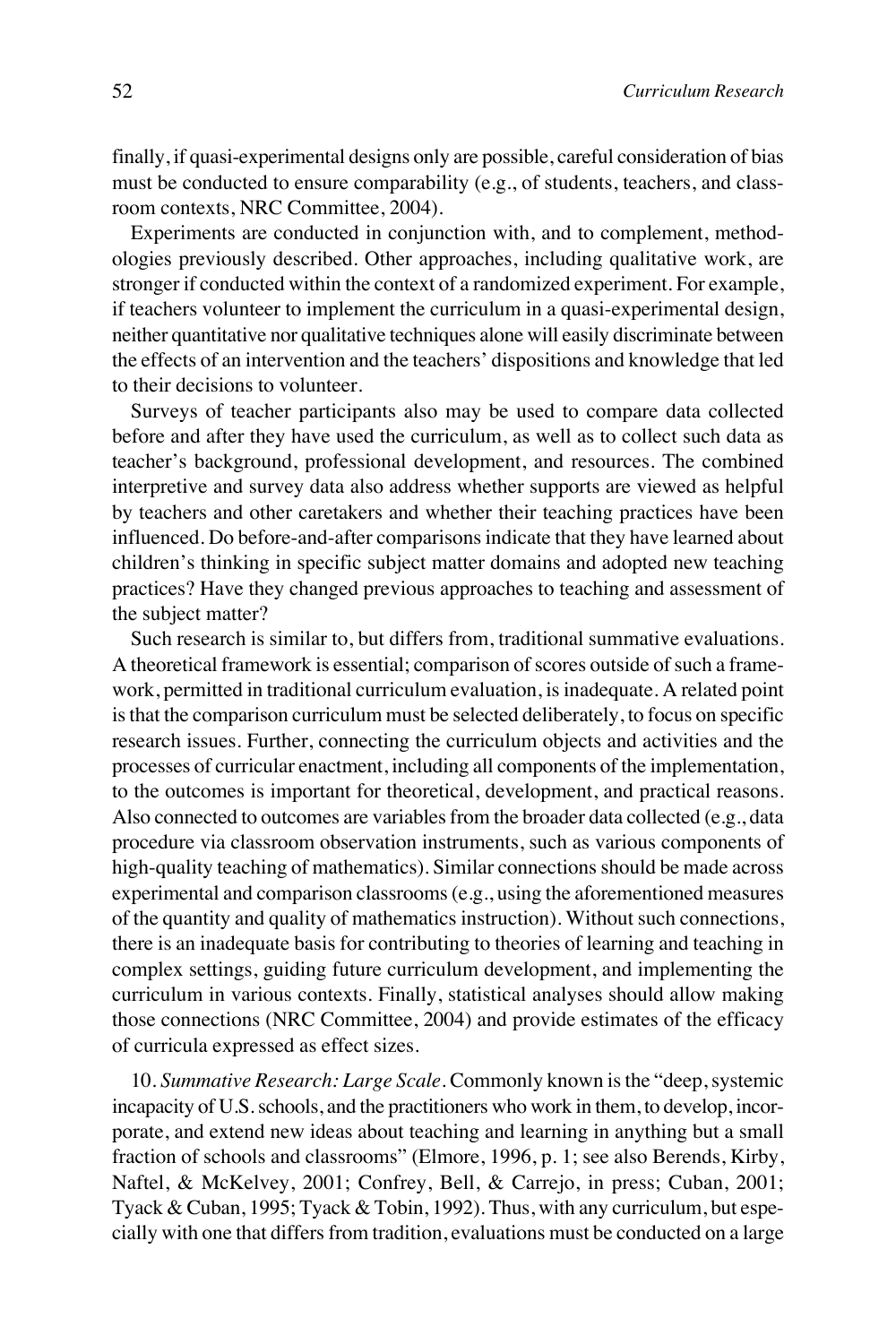scale (after considering issues of ethics and practical consequences, see Lester & Wiliam, 2002; Schwandt, 2002). Such research should use a broad set of instruments to assess the impact of the implementation on participating children, teachers, program administrators, and parents, as well as to document the fidelity of the implementation and the effects of the curriculum across diverse contexts. That is, unlike the treatment standardization necessary to answer the questions of previous phases, here it is assumed that implementation fidelity will vary (often widely, with research indicating that people who take advantage of all program components are more likely to benefit; Ramey & Ramey, 1998), with the questions centering around the curriculum's likely effects in settings where standard implementation cannot be guaranteed (Cook, 2002).

A related goal is to measure and analyze the critical variables, including contextual variables (e.g., settings, such as urban/suburban/rural; type of program; class size; teacher characteristics; student/family characteristics) and implementation variables (e.g., engagement in professional development opportunities; fidelity of implementation; leadership, such as principal leadership, as well as support and availability of resources, funds, and time; peer relations at the school; "convergent perspectives" of the developers, school administrators, and teachers in a cohort; and incentives used) (Berends et al., 2001; Cohen, 1996; Elmore, 1996; Fullan, 1992; Mohrman & Lawler III, 1996; Sarama et al., 1998; Weiss, 2002). A randomized experiment provides an assessment of the average impact of exposure to a curriculum. A series of analyses (e.g., hierarchical linear modeling, or HLM, that provide correct estimates of effects and standard errors when the data are collected at several levels; that is, repeated observations nested within individual children nested within classrooms) relate outcome measures to a set of target contextual and implementation variables, critical for identifying moderating and mediating variables. (Appropriate units of analysis, such as the class, should be defined and should be identical to the unit used for random assignment). Ideally, because no set of experimental variables is complete or appropriate for each situation, qualitative inquiries supplement these analyses. From the wide breadth of documents, including field notes, theoretical notes (methodological and personal journals), drafts of research literature syntheses, and the like, researchers conduct iterative analyses to determine the significant meanings, relationships, and critical variables that affect implementation and effectiveness (Lincoln  $\&$  Guba, 1985) and thus meaningfully connect implementation processes to learning outcomes.

Finally, summative evaluations are not complete until two criteria are met. First, the curriculum must be sustained and evaluated in multiple sites for more than 2 years, with full documentation of the contextual and implementation variables, including practical requirements, procedures, and costs (Berends et al., 2001; Bodilly, 1998; Borman, Hewes, Overman, & Brown, 2003; Fishman et al., 2004; Fullan, 1992). Second, evaluations must be confirmed by researchers unrelated to the developers of the curriculum (Darling-Hammond & Snyder, 1992), with attention given to issues of adoption and diffusion of the curriculum (Fishman et al., 2004; Rogers, 2003; Zaritsky et al., 2003). The large expense and the great effort involved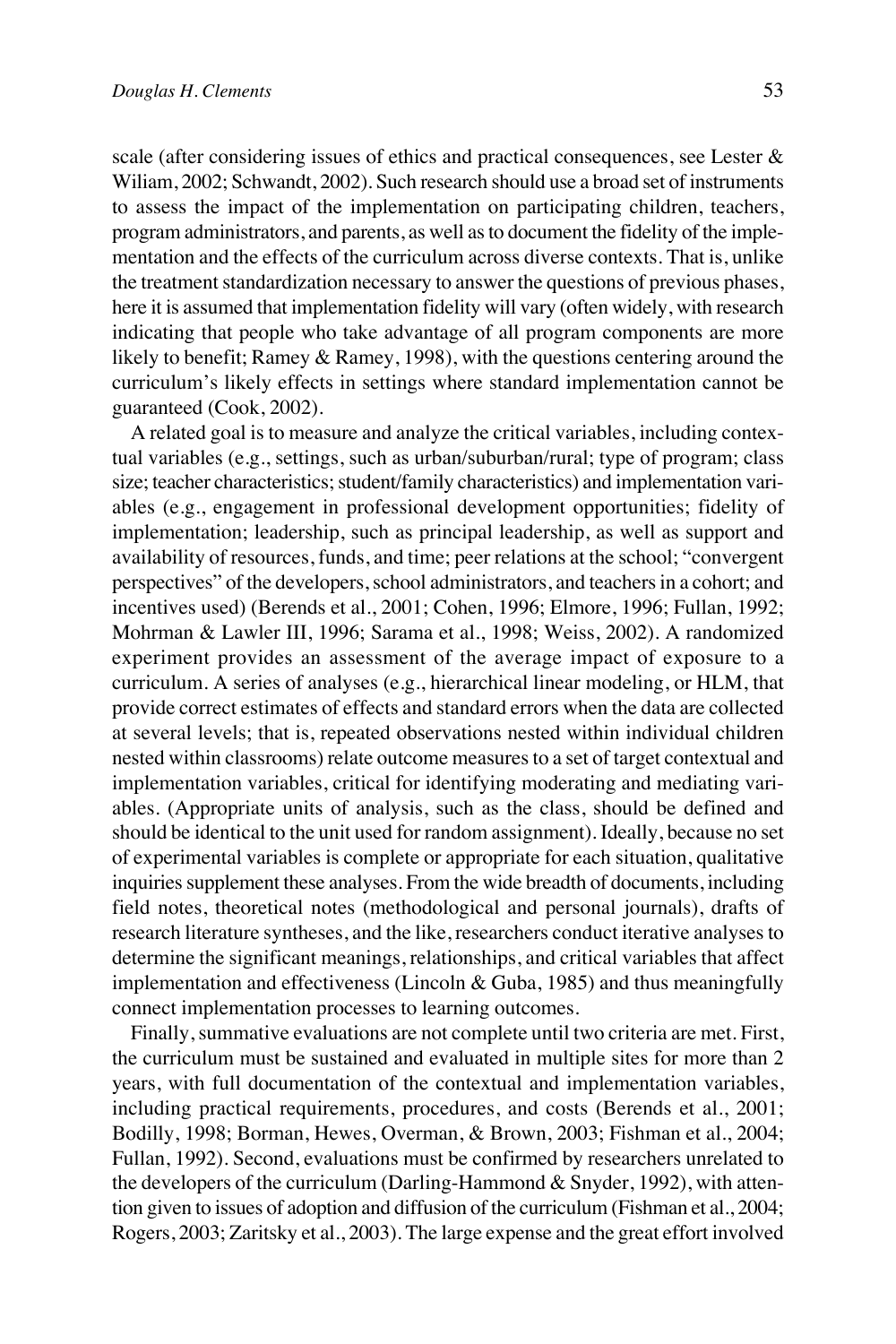in meeting these criteria are other reasons why previous evaluation phases should be employed first; only effective curricula should be scaled up.

A final approach is nonscientific (as is typical market research) and often contrived, but it may be frequent in practice and thus is mentioned for completeness. It is *not* a component of the CRF. Following the creation of a curriculum, research results that are consistent with it are cited post hoc. I am not aware of any recorded information about such *Post Hoc Rationalization*, but have on multiple occasions been asked by publishers to write one or several pages of research-based justifications for completed curriculum materials, and more than one colleague has confided that this practice is common. Ideally, such justifications would constitute descriptions of a priori foundations or other phases that were veraciously used as the basis for the curriculum but never recorded. In this case, the justifications would merely be documentation that was, unfortunately, delayed. As argued previously, all phases should be recorded in detail and shared with the greater community as part of the research process. In contrast, the chronology and the structure within which the requests for *Post Hoc Rationalizations* are frequently made suggest that this "documentation" may often be spurious.

Given this variety of possibilities, claims that a curriculum is based on research should be questioned to reveal the nature and extent of the connection between the two, including the specific phases used of the 10 described and the results obtained with each.

## CURRICULUM RESEARCH AND MATHEMATICS CURRICULA

Some of the phases of the CRF have been used and reported in extant mathematics curriculum projects. A brief description of examples suggests that those that use multiple phases make substantive, unique contributions to theory, research, and curriculum development. Evaluations suggest that curricula whose development employed more of the phases of the CRF, including rigorous, mostly qualitative research in early development, have had more positive effects on learning.

Mathematics education in the United States has a long history of connecting research with curriculum development to varying degrees (Schaff, 1960; Whipple, 1930). Authors of "Patterns of Arithmetic" (Braswell & Romberg, 1969) reviewed basic research on learning, gathered feedback from participating teachers, and conducted extensive large-scale summative research that included inventories of teachers and students, as well as achievement tests. Many mathematics curriculum projects of the 1950s and 1960s were based to varying degrees on a priori research, and many were successful, although they generated only small amounts of summative research (Davis, 1984).

Unfortunately, many widely used mathematics textbooks of recent decades have not built on that foundation. Commercially published, traditional textbooks dominate mathematics curriculum materials in U.S. classrooms and to a great extent determine teaching practices (Goodlad, 1984; Grouws & Cebulla, 2000; Kilpatrick et al., 2001; Schmidt et al., 2001; Woodward & Elliot, 1990), even in the context of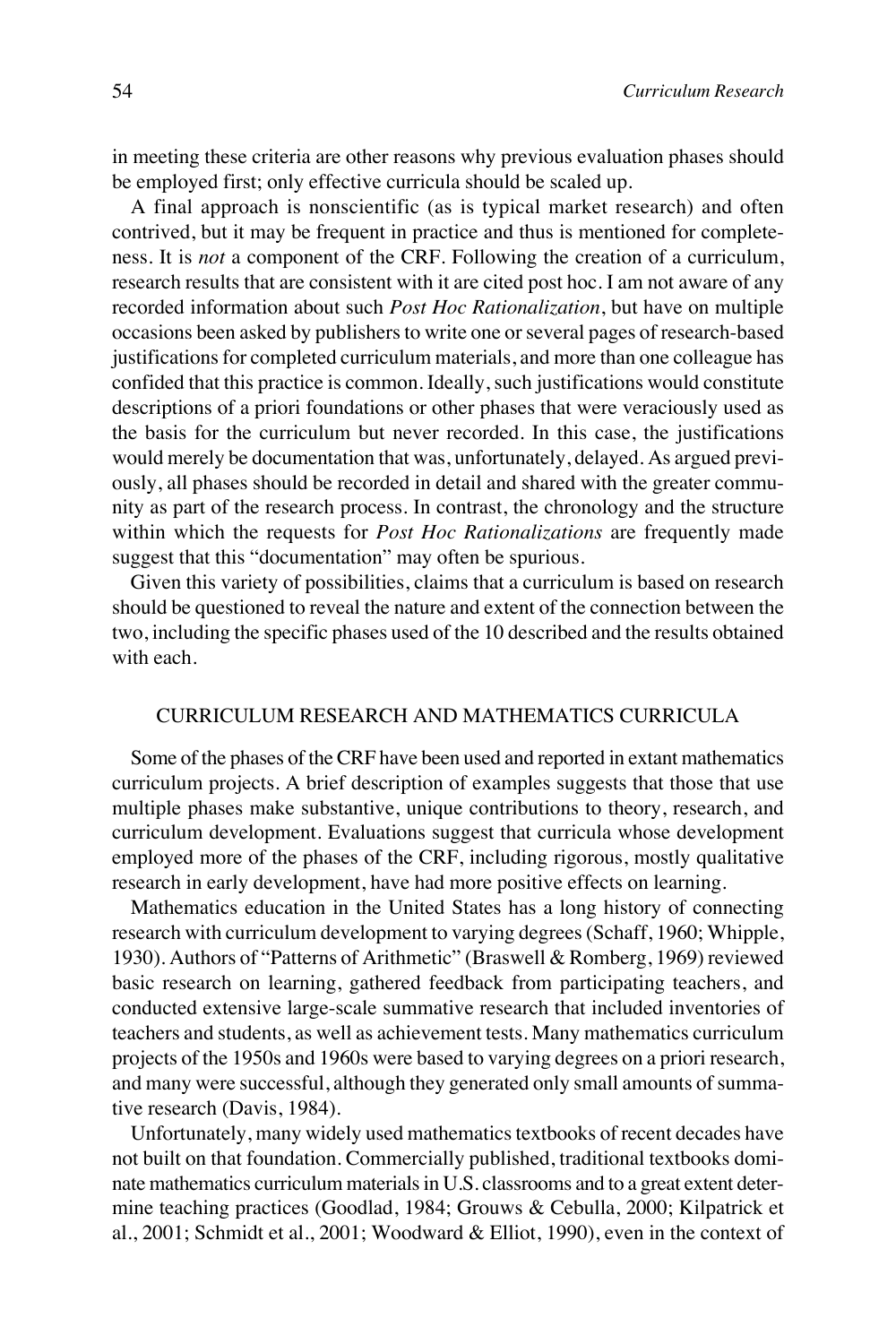reform efforts (Grant, Peterson, & Shojgreen-Downer, 1996). According to Ginsburg, Klein, and Starkey (1998), the most influential publishers are a few large conglomerates that usually have profit, rather than the mathematics learning of children, as their main goal. This leads them to painstakingly follow state curriculum frameworks, attempting to meet every objective of every state—especially those that mandate adherence to their framework. Thus, *unscientific market research* is chiefly used to determine content and approach. Focus groups of teachers frequently emphasize that reform movements are not based "in the real world," that drill and practice should predominate curricula, and that "good textbooks" are those that get one through mathematics as quickly and effortlessly as possible by supplying simple activities and familiar routines (Ginsburg et al., 1998). The result is a false sense of innovation and research foundation. This reveals

the skill of publishers in including materials which appear to support the new aspects . . . presented in such a way as not to embarrass those who wish to continue teaching mathematics the way they have always done it. (Burkhardt et al., 1990, p. 16)

Authors and editors of these textbooks are often researchers and other knowledgeable professionals, however, and they influence the materials to various degrees. Further, publishers state that the recent governmental policies on research have motivated renewed emphasis on research, clearly shown in their materials (in conversations with publishers about their materials, July 2005, one had "no research," although it was "planned"; another included some research from each of the CRF's three categories; two described a priori research only, with one saying that they planned additional methods; one described a priori and a mix of nonrandomized summative research). However, the difficulty of uncovering the nature and extent of that influence supports the concern that many curricula are not developed using scientific methods (which by definition must include full reporting) and do not contribute to the research literature.

Even materials based on theory and research, when limited to a priori phases, may not be successful. For example, the van Hiele theory of levels of geometric thinking and phases of instruction (van Hiele, 1986) lends itself to the *subject matter a priori foundation*, and the *pedagogical a priori foundation* phases. In two studies, a curriculum based on the theory did not lead to better achievement than a traditional approach (Halat & Aspinwall, 2004; Han, 1986). This is another indication that the research-to-practice model alone is inadequate.

Several recent projects have employed more of the phases in the CRF, with positive results. One is Realistic Mathematics Education (RME), whose "developmental research" is an integration of design and research (Gravemeijer, 1994b). Their procedures are consistent with the proposed CRF's *A Priori Foundations* and *Learning Model* (focusing on learning trajectories) categories, as well some formative and summative evaluation methods (Gravemeijer, 1994a, 1994b, 1999). Collaborators with the RME developers (McClain, Cobb, Gravemeijer, & Estes, 1999), have similar philosophical and curriculum development perspectives (Cobb & McClain, 2002; Gravemeijer, Cobb, Bowers, & Whitenack, 2000). These devel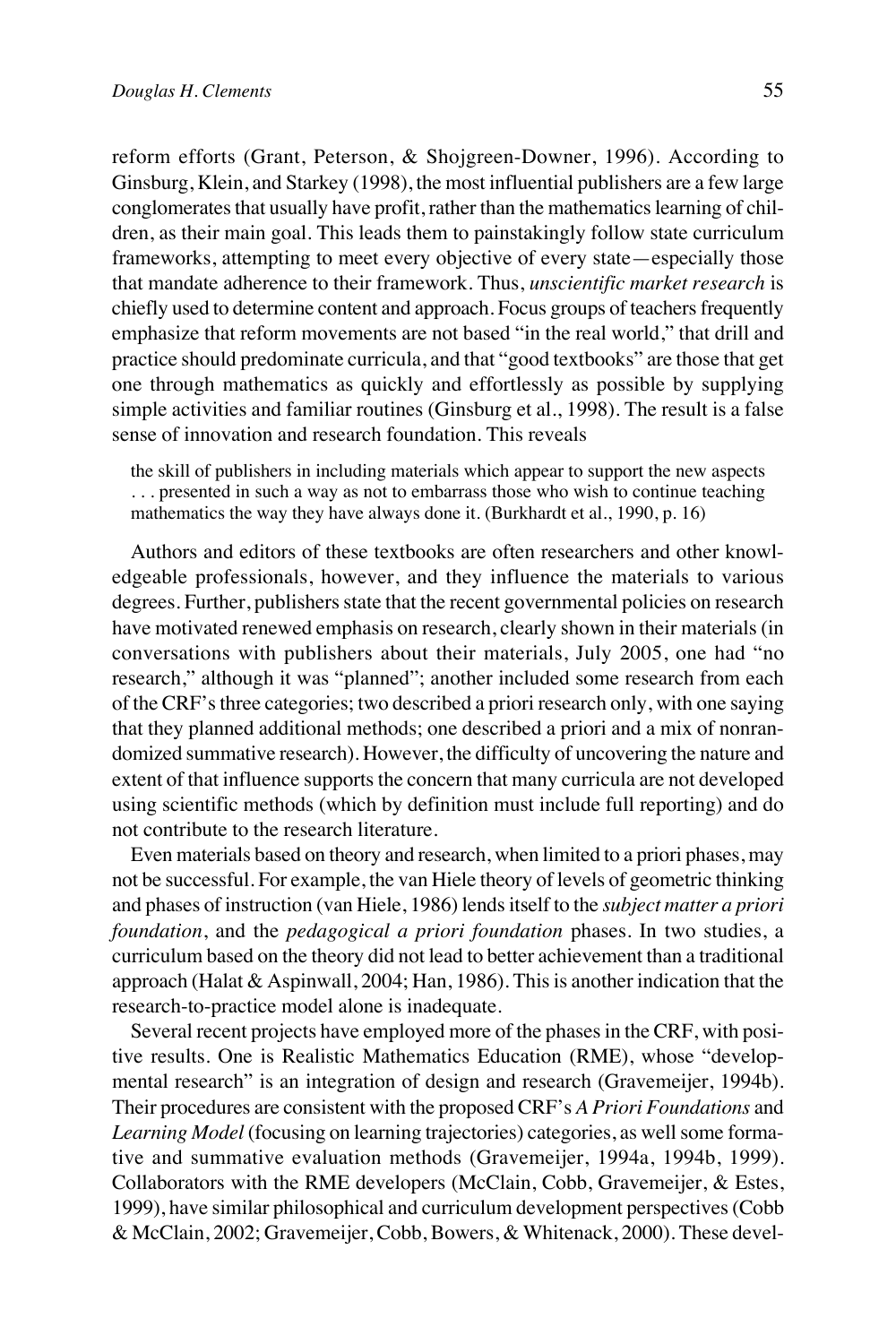opers have documented positive results both on wide-scale adoption of the Netherlands curriculum and on student outcomes.

Some of the units in the *Investigations in Number, Data, and Space* were based on several research phases, with findings reported in the literature (Battista & Clements, 1996, 1998; Battista, Clements, Arnoff, Battista, & Borrow, 1998; Clements et al., 1996a, 1997a; Clements, Sarama, & Battista, 1996b, 1998; Clements, Sarama, Battista, & Swaminathan, 1996c). Other units were built upon *a priori foundation* knowledge and informal research in classrooms. Without such approaches, we would not know about the substantial role of spatial structuring in learning about two- and three-dimensional space, including mapping and measuring those spaces (Battista et al., 1998; Sarama, Clements, Swaminathan, McMillen, & González Gómez, 2003), of the integration of body motions and abstract-symbolic notions in the learning of turn and angle measurement (Clements et al., 1996a), or the impact of curriculum activities on other cognitive abilities (e.g., doubling of scores on spatial visualization resulting from activities on motions and areas; Clements et al., 1997a), much less the specific gains on targeted mathematics achievement that these reports document.

Considered together, these recent projects show signs of using at least some phases of all three categories of the CRF. They illustrate that these disciplined, mostly qualitative, methods have provided a rigorous research basis for materials, which are documented to result in improved student performance. They confirm the importance of knowledge about the students for whom the curriculum was designed (Tamir, 1988). Important to the theme of the present article, for several of these projects instructional design served as a primary setting for the development of theory<sup>5</sup> (Battista & Clements, 1996; Clements et al., 1997b; Cobb, 2001; Gravemeijer, 1994b; Sarama & Clements, 2002; Yerushalmy, 1997).

Most of these curricula have also been used widely, but specific reporting of results of multiple class formative or summative research have only begun to appear (e.g., Mokros, 2003; Streefland, 1991; and Cobb's group is planning on working with 10 classrooms). There are, of course, many other evaluations, such as the *summative research: small scale* evaluations by Fuson and colleagues of their own curricula and of *Everyday Math* (Fraivillig, Murphy, & Fuson, 1999; Fuson et al., 2000; Fuson, Smith, & Lo Cicero, 1997) or the studies of *Connected Mathematics 2*. 6

As we shall discuss in the final section, it may be impractical for every project to include each phase. However, it is possible. One curriculum was based explicitly on the CRF, with all 10 phases applied at least to some degree (albeit taking

<sup>5</sup> Although this is a main point of the article, it deserves special attention. One reviewer of a previous draft of this article said that creation of curricula, empirical research, and theory were different activities and that the manuscript should address only one.

<sup>6</sup> Space constraints prohibit describing the many relevant research-based projects from the fields of mathematics education (e.g., Clements, 2002b; Confrey, Castro-Filho, & Wilhelm, 2000; Confrey & Lachance, 2000; Hoyles & Noss, 1992; Hoyles, Noss, & Sutherland, 1989; Lehrer & Chazan, 1998; Lewis & Tsuchida, 1998; Stigler & Hiebert, 1999; Yerushalmy, 1997) and cognitive science (e.g., Anderson, Corbett, Koedinger, & Pelletier, 1995; Brown, 1992; Griffin & Case, 1997; Lehrer et al., 1998a; Lehrer, Jenkins, & Osana, 1998b), as well as different conceptions such as didactical engineering (Artigue, 1994).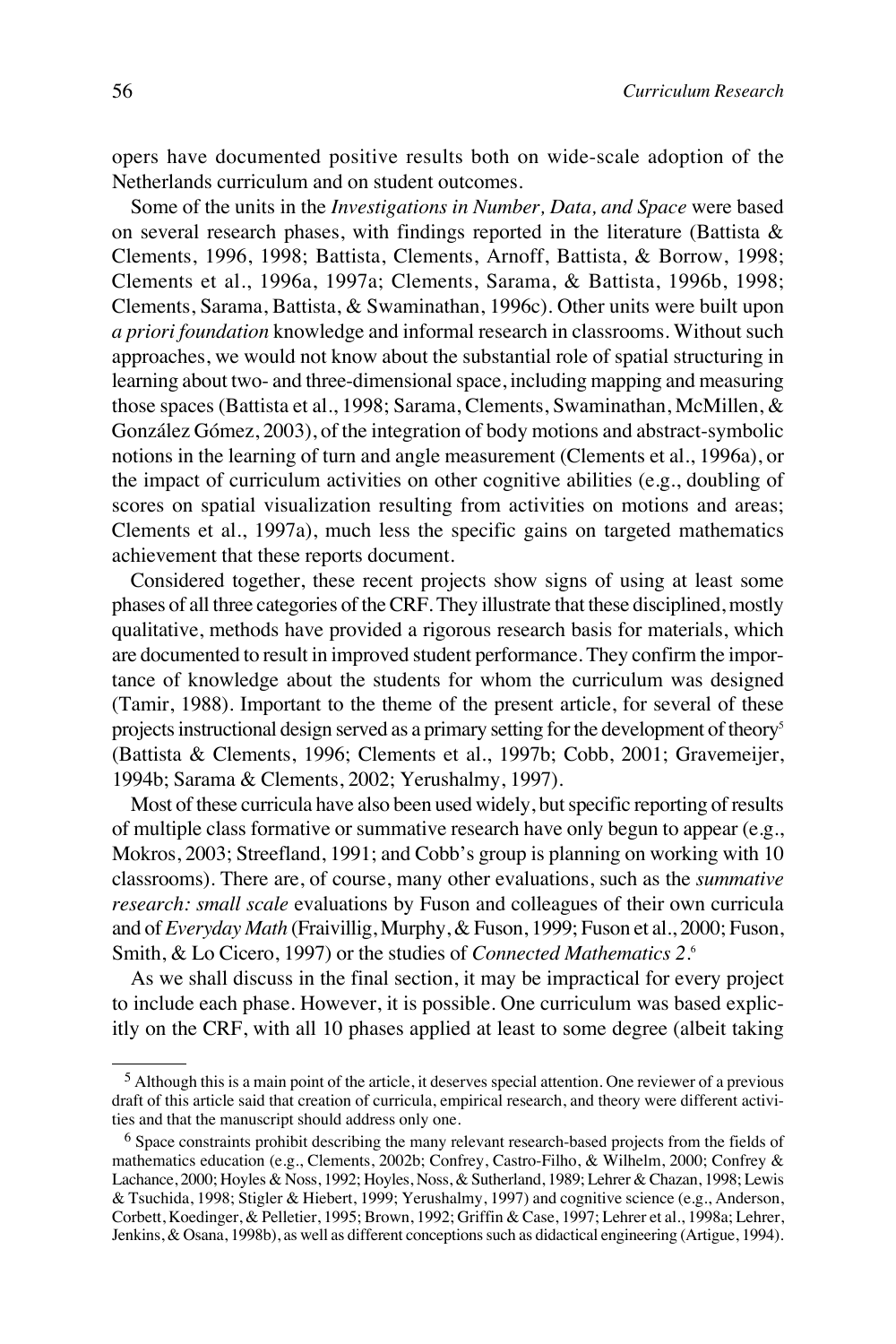twice the originally funded 4-year period; Clements & Sarama, 2004a; Sarama, 2004; Sarama & Clements, 2002). The first *summative research: small scale* evaluation of the Building Blocks curriculum resulted in effect sizes of 1.71 for number and 2.12 for geometry (Cohen's d; Clements & Sarama, in press). Effect sizes of the first of two *summative research: large scale* evaluations ranged from .46 (compared to another research-based curriculum) to 1.11 (compared to a "home grown" control curriculum). Achievement gains of the experimental group approached the sought-after 2-sigma effect of individual tutoring (Bloom, 1984, albeit under good conditions, with considerable support for the teachers). Further, the research described the support conditions necessary to achieve such effects. As another example, commercial publishers are beginning to support more phases of the CRF, even if the methods are not always fully conducted or fully reported in the CRF's scientific fashion (e.g., two at www.phschool.com/Research/math). Thus, the CRF is practicable. Consider, with the hundreds of millions of dollars undoubtedly spent on developing and testing mathematics curricula *without producing satisfactory evaluation data* (NRC Committee, 2004), is it more impractical to use the proposed CRF or to spend such large sums *without* using it?

# RAMIFICATIONS

There are several ramifications of the proposed framework and this line of argument.

1. *Using the multiple phases of the proposed Curriculum Research Framework (CRF) will help developers improve curricula and contribute to the field of curriculum research.* Particular research designs and methods are suited for specific kinds of investigations and questions, but can rarely illuminate all the questions and issues in a line of inquiry. This is why different methods are used in various phases of the CRF (cf. NRC, 2002, p. 4; NRC Committee, 2004). For example, although iterating through one or two of the phases here, such as phase 8, *might* lead to an effective curriculum, such iteration would not meet all the goals outlined in Table 1. The curriculum might be effective in some settings, but not others, or it might be too difficult to scale up. Moreover, we would not know *why* the curriculum is effective.

Using the CRF not only documents whether the design is successful in attaining achievement goals, but also traces whether that success can be attributed to the posited theory-design connections. This necessitates developers accepting new responsibilities, such as expanding their knowledge of the subject matter, psychology, and cognitive science, instruction, implementation, and scaling up, as well as of the variety of scientific research methods in the CRF's phases. Even if multiple phases are used, if they are all *a priori foundations*, for example, they are inadequate. As noted, subtle differences in activities can enhance or sabotage effectiveness (Sarama, 2000; Martin A. Simon, personal communication, May 28, 2002). Achieving the goals of the CRF (see Table 1) requires refining and espe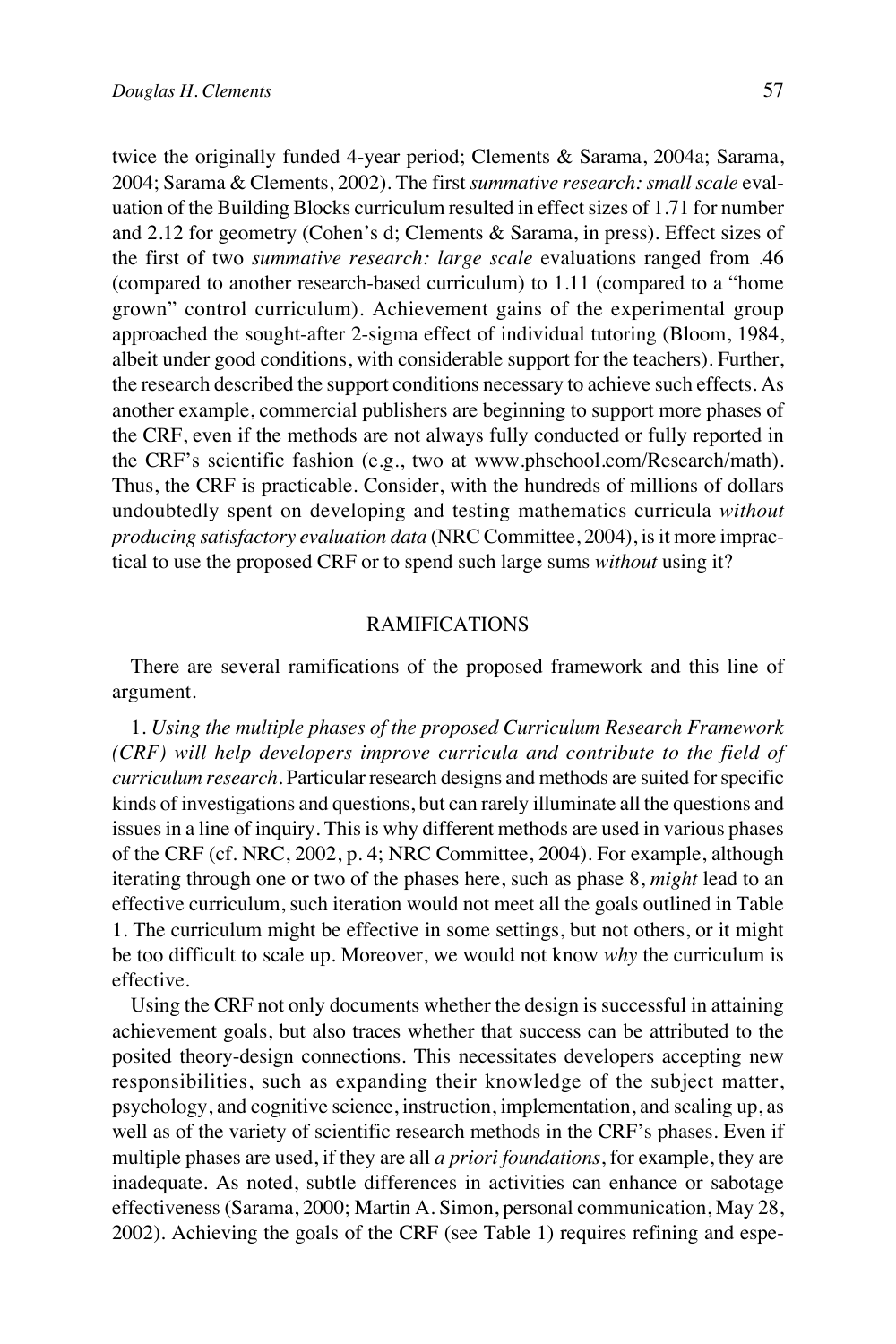cially elaborating principles by ongoing research and development work that tracks the effectiveness of every specific implementation, consistently maintaining links to the hypothesized theories and models, through progressively expanding social contexts. Ensuring that the *research trajectory* described by the CRF is coherent and connected throughout the development process maintains unbroken threads of argumentation.

2. *Achieving the goals of CRF requires both qualitative and quantitative methodologies* (NRC Committee, 2004, makes similar recommendations, albeit for summative research only). In response to theorists who celebrate the "defeat of quantitative research in the curriculum field and the victory of qualitative research" (Pinar et al., 1995, p. 52), I paraphrase Mark Twain to say that the report of its death is greatly exaggerated. Both approaches can make valid, rigorous contributions to scientific research (Darling-Hammond & Snyder, 1992; Johnson & Onwuegbuzie, 2004; NRC, 2002; NRC Committee, 2004). Quantitative methodologies provide experimental results, garnered under conditions distant from the developers, that are useful in and of themselves and in that they can generate political and public support. Randomized experiments are more powerful and less biased than alternative designs and also can uncover unexpected and subtle interactions not revealed by qualitative investigations (Clements & Nastasi, 1988; Nastasi, Clements, & Battista, 1990; Russek & Weinberg, 1993).

Qualitative methodologies are important for three reasons. First, curriculum research seeks to understand individual students' interpretations and learning and how these change in the context of, and as a result of, interactions among teachers and students around a specific curriculum. Qualitative research describes the nature of the "it" when researchers ask, "Did it work?" (Erickson & Gutierrez, 2002); validity is suspect without this information (especially given the possibility of unintended and immeasurable outcomes; Taba, 1962; van Oers, 2003; Walker, 1992). Second, such research helps explain *why* it works and how and why it works differently in different contexts. Third, qualitative research in a triangulation context may serve to validate or invalidate quantitative results, more so than the inverse (Russek & Weinberg, 1993), and such methodologies complement experiments in ruling out alternate explanations (NRC, 2002). Experiments control a necessarily small fraction of an indefinite number of contextual variables, and one will rarely identify limiting or catalytic conditions and curricular features (including the aforementioned "subtle differences") optimally by considering only focal experimental variables (Greenwald et al., 1986). In summary, given its inherently complex and creative nature, its interpretive goals, the small number of students involved in many of its techniques, and the progressive breadth of concerns combined with the consistent need for sensitivity to new findings and insights, curriculum research requires qualitative methodologies and openness to emergent findings throughout the phases (Smith, 1983).

Quantitative and qualitative method are integrated throughout the CRF's phases. Every experiment benefits from collecting ethnographic data. Conversely, the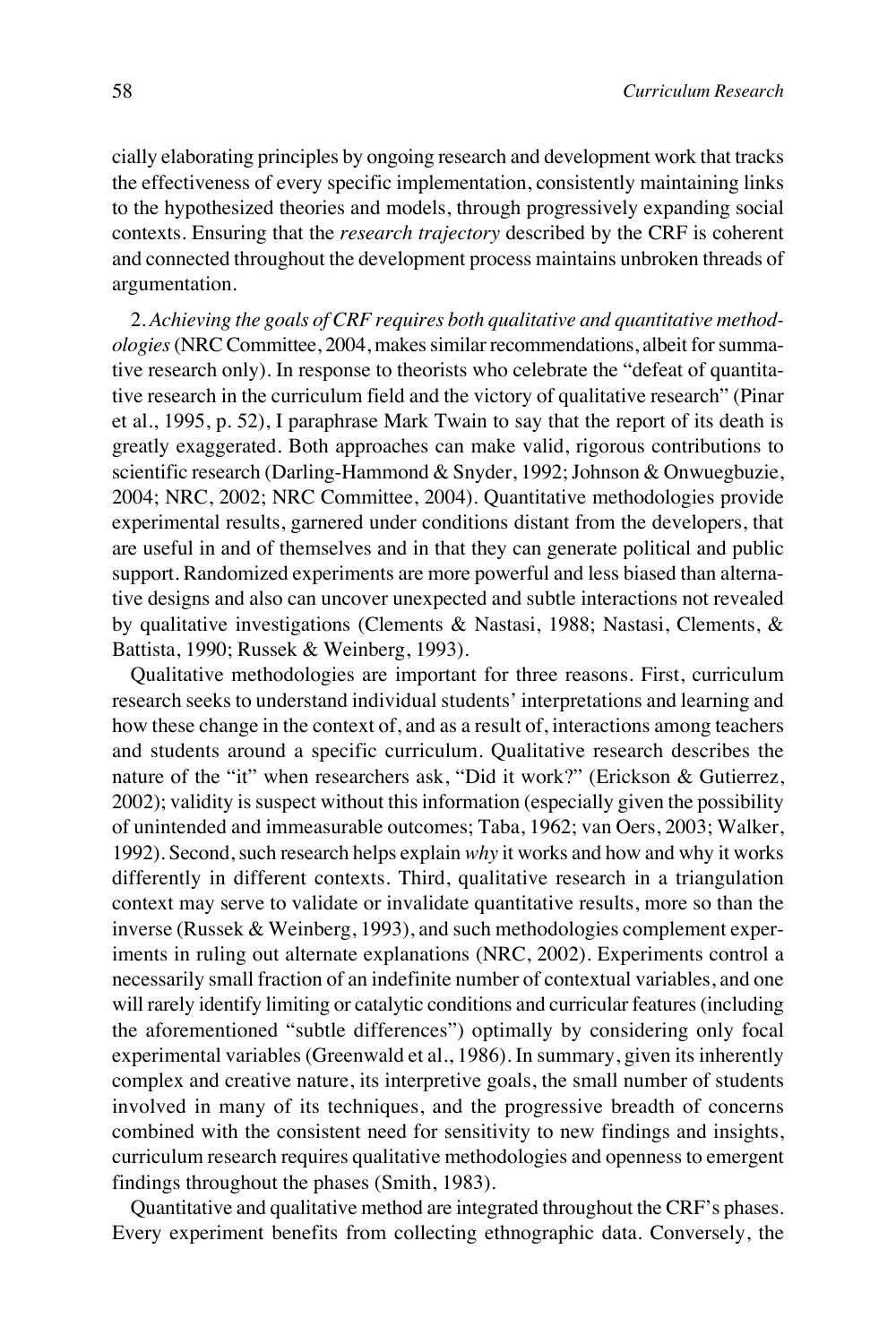validity of qualitative methodologies, such as case studies, is increased if they are conducted within the context of an experiment (Cook, 2002). Finally, the use of summative evaluation without other phases is usually premature, wasteful, and misleading. (The medical research model, oft-cited as the gold standard, uses randomized trials, especially large-scale experiments, only after nonrandom, discovery strategies, exploratory clinical research, dose-response trials, etc.; Giorgianni & Granna, 1999; Zaritsky et al., 2003.) Thus, although randomized experiments remain the best design for evaluation of causal interpretations, placing them in the context of a complete research framework mitigates the limitations and misuses of randomized experiments (The Design-Based Research Collective, 2003).

3. *Increasing academe's support for curriculum research will improve curricula, research, and the public's opinion of educational research.* There is a long history of bias against design sciences in academe (Simon, 1969; Wittmann, 1995). Increasing support is justified for at least two reasons. First, such research is legitimate science and has led to new directions in theory and empirical research in complex situations. Second, universities benefit as well as schools, because the approaches will prove practically useful and thus will legitimize educational research per se to a wide audience.

4. *Curriculum research could be more successful if funding agencies reconsidered funding requirements and time frames for this enterprise.* Curriculum research needs increased funding (Feuer et al., 2002). The proportion of funds currently allocated to research in education is inconsistent with virtually any other enterprise (Dow, 1991; President's Committee of Advisors on Science and Technology—Panel on Educational Technology, 1997; Schoenfeld, 1999). All phases of the CRF entail substantial costs. Paradoxically, using the full range of phases increases the justification for expending public funds, because the resultant curricula will be more effective and better documented; a substantive amount of valid research will be produced evaluating that curriculum and guiding future curriculum development, research, and theoretical efforts; and contextual and other implementation issues will be addressed. To realize these benefits, funding agencies could insist that those receiving funds propose and apply a coherent use of the CRF's phases, including the essential last step of sharing the research—addressing perhaps the worst sin of the curriculum development community.

Such funding suggests a concomitant reconsideration of the time such development requires. Usually in the development of curricula, there are deadlines, but any extra time that might exist is usually used to improve the product, rather than for reflection and research (Gravemeijer, 1994b). Funded curriculum projects usually are given implausible time frames that make such reflection and research (especially using the multiple methods in the CRF) nearly impossible, such as 5 years to develop 5 years of curriculum (Schoenfeld, 1999).

5. *To benefit from curriculum research, the entire education community needs to support and expect research-based curriculum development and to expect specific methods used and results obtained to be fully explicated.* Lack of a connec-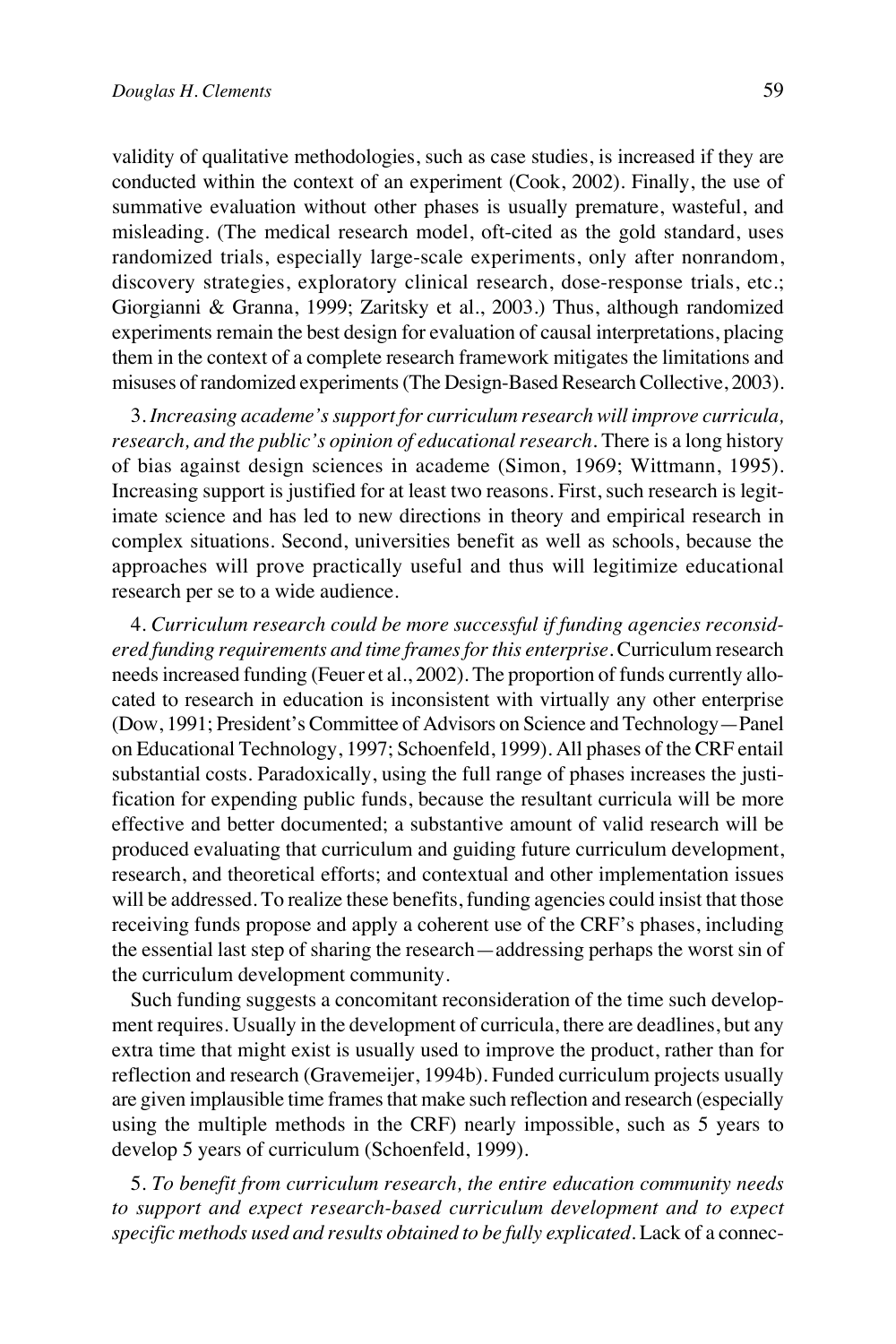tion between research and curriculum development and adoption is a major reason that curriculum, and ultimately student achievement, in the United States do not improve (Battista & Clements, 2000; Clements, 2002; Clements & Battista, 2000) and that curriculum reforms usually fail, with "genuine achievements . . . thrown out along with excesses and failures" (Walker, 2003, p. 116). To have substantial benefit for all children, the educational community has to establish scientific research as a sine qua non of curriculum development and selection. Educators at all levels should insist that a full reporting of methods and findings accompany any curriculum proffered and should eschew curricula that do not have the support of at least a viable subset of the phases; the construct of "evidence-based" or "researchbased" curricula is spurious without such criteria. This calls into question much of what is currently used in classrooms, which might be replaced as successful research-based curricula become available.7

# CAVEATS AND CONCLUSIONS

Although I believe the proposed Curriculum Research Framework (CRF) has been and can be useful, it is inchoate and in need of further testing and elaboration. For example, the nature, basis, and procedures in the use of learning trajectories need to be clarified (Clements & Sarama, 2004b, discusses variations such as psychological vs. social perspectives). Prosaic issues such as the optimal amount of time or number of iterations of specific phases are underdetermined. Maintaining theoretical continuity between phases must be further addressed. Finally, phases that rely on design experiments are vulnerable to the weaknesses in those methods. Design experiments cannot control the many variables in their complex settings; the large amount of data collected can rarely be fully analyzed before the next cycle of revision, enactment, and analysis take place (Collins et al., 2004); and different participants may have different data and perspectives, so that ultimate paths and products may be to an extent arbitrary and generalization difficult (Kelly, 2004). Randomized trials have weaknesses that ameliorate many of these limitations. However, design experiments and other methods such as teaching experiments and classroom-based teaching experiments, which include conceptual and relational, or semantic, analysis, are theoretically grounded methodologies that can help accomplish what randomized trials cannot: Build models of the child's mathematics, of mental actions-on-objects, of learning, and of teaching interactions (Les Steffe,

<sup>7</sup> Being based on research does not, of course, guarantee success—evaluation being one reason to conduct research—nor does it speak to values and goals (cf. Hiebert, 1999; NRC, 2002), although, qua research, it *should be explicit about those values and goals*. Thus, the results of research remain only one criterion for curriculum selection. However, findings from multiple curriculum research methods that indicate that valued goals will be achieved should constitute the most important standard. In addition, fortunately, the research methods discussed here that include tight cycles of planning, instruction, and analysis, are consistent with the practices of teachers who develop broad conceptual and procedural knowledge in their students (Cobb, 2001; Fuson et al., 2000; Lampert, 1988; Simon, 1995; Stigler & Hiebert, 1999); therefore, the curriculum and findings are not only applicable to other classrooms but also support those practices.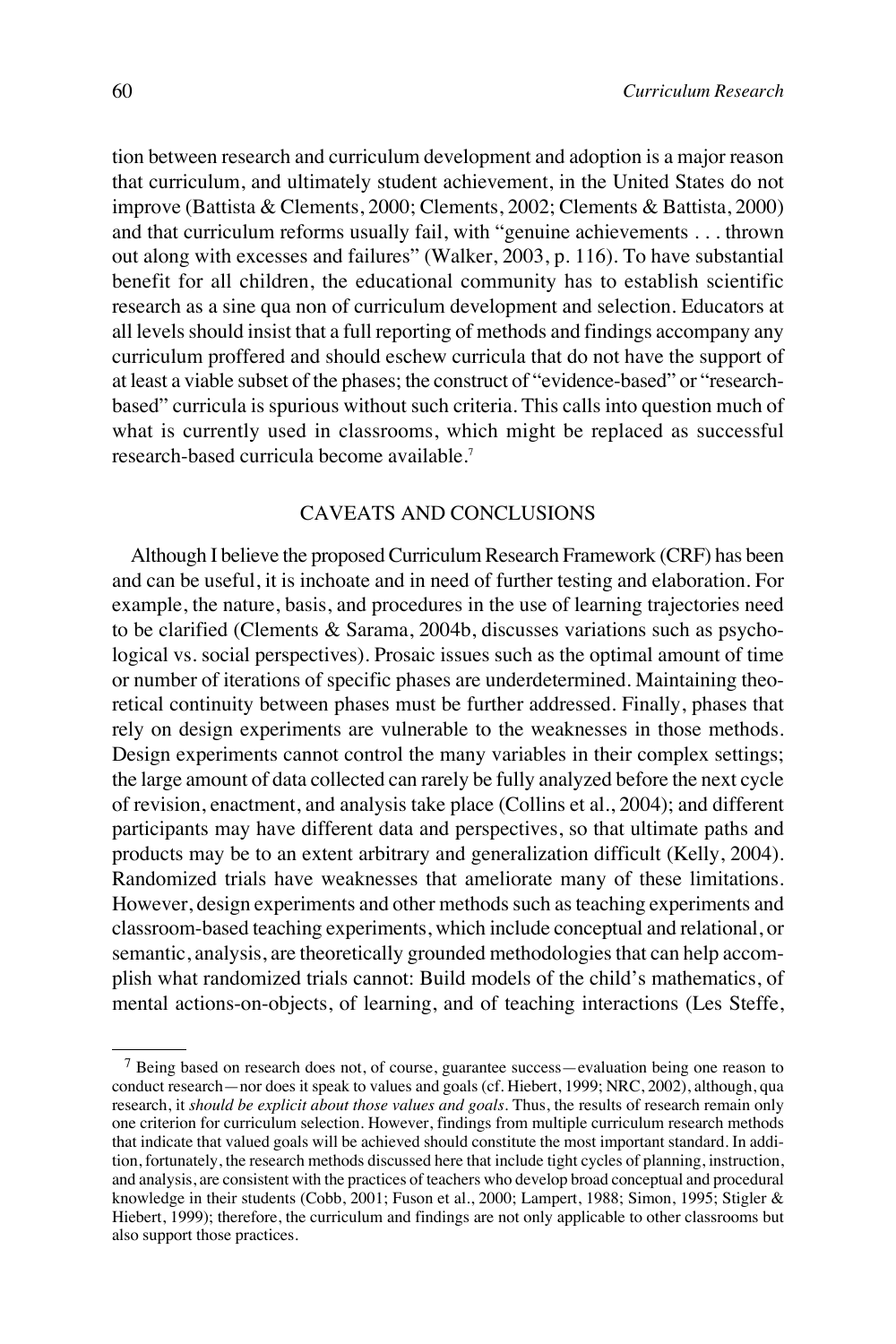personal communication, July 18, 2005). In summary, because the CRF includes a *coherent complement* of methods, built-in checks and balances address limitations of each method, with the focus on the *Learning Model* especially useful for maintaining a core focus.

In conclusion, a synthesis of curriculum development, classroom teaching, and research is necessary to contribute both to a better understanding of thinking, learning, and teaching and to progressive change in curricula. Without curriculum development projects, researchers would have fewer rich tasks, authentic settings, and theoretical problems. Such projects serve as sources of, and testing sites of, research ideas. Without concurrent research, curriculum developers and teachers would miss opportunities to learn about critical aspects of students' thinking and the particular features of software, curricula, and teaching actions that engender learning (including understandings of limitations on what a curriculum alone can "promise," given that curriculum enactment affects effectiveness). I believe that the CRF can help ameliorate these problems (Clements et al., 1997a; Schoenfeld, 1999). Traditional research is conservative; it studies "what is" rather than "what could be." When research is an integral component of the design process, when it helps uncover and invent models of children's thinking and builds these into a creative curriculum, then research moves to the vanguard of educational innovation and results in substantive student achievement across the multiple goals of educational reform (NRC, 2002; Taba, 1962).

I argue that *curriculum research is one of the best ways to answer the three types of research questions* (NRC, 2002)*, descriptive, causal, and process, within a program that is synergistic, integrated, and complete.* Across the different phases, and within them, there are iterative cycles, each of which must "work" to proceed and reveal weaknesses if they do not work, and thus offer tests of construct validity that are both more frequent and more trustworthy than tests in most other approaches (cf. Johnson & Onwuegbuzie, 2004). Further, because it is resultcentered, rather than theory-centered, the CRF minimizes seductive theoryconfirming strategies that tend to insidiously replace the intended theory-testing strategies and maximizes strategies that attempt to produce specified patterns of data and thus mitigate confirmation bias, stimulating creative development of theory (Greenwald et al., 1986). This type of scientific research both constrains decisions to be consistent with what has been scientifically verified (James, 1958) and liberates, by broadening the range of possibilities (Dewey, 1929). The CRF makes the relationships among theory, research, design, and practice more salient and accessible to reflection.

I also argue that *curriculum should be produced and selected using all of CRF's phases that are appropriate* and that the more comprehensive the curriculum (e.g., compare a single module undergoing minor revisions to a complete pre-K to grade 8 mathematics curriculum built from the ground up), the more phases should be employed. Thus, all 10 CRF phases need not, and often cannot, be employed in every individual project (e.g., a single project may simply be evaluating a published curriculum). However, every curriculum should be based on a foundation of extant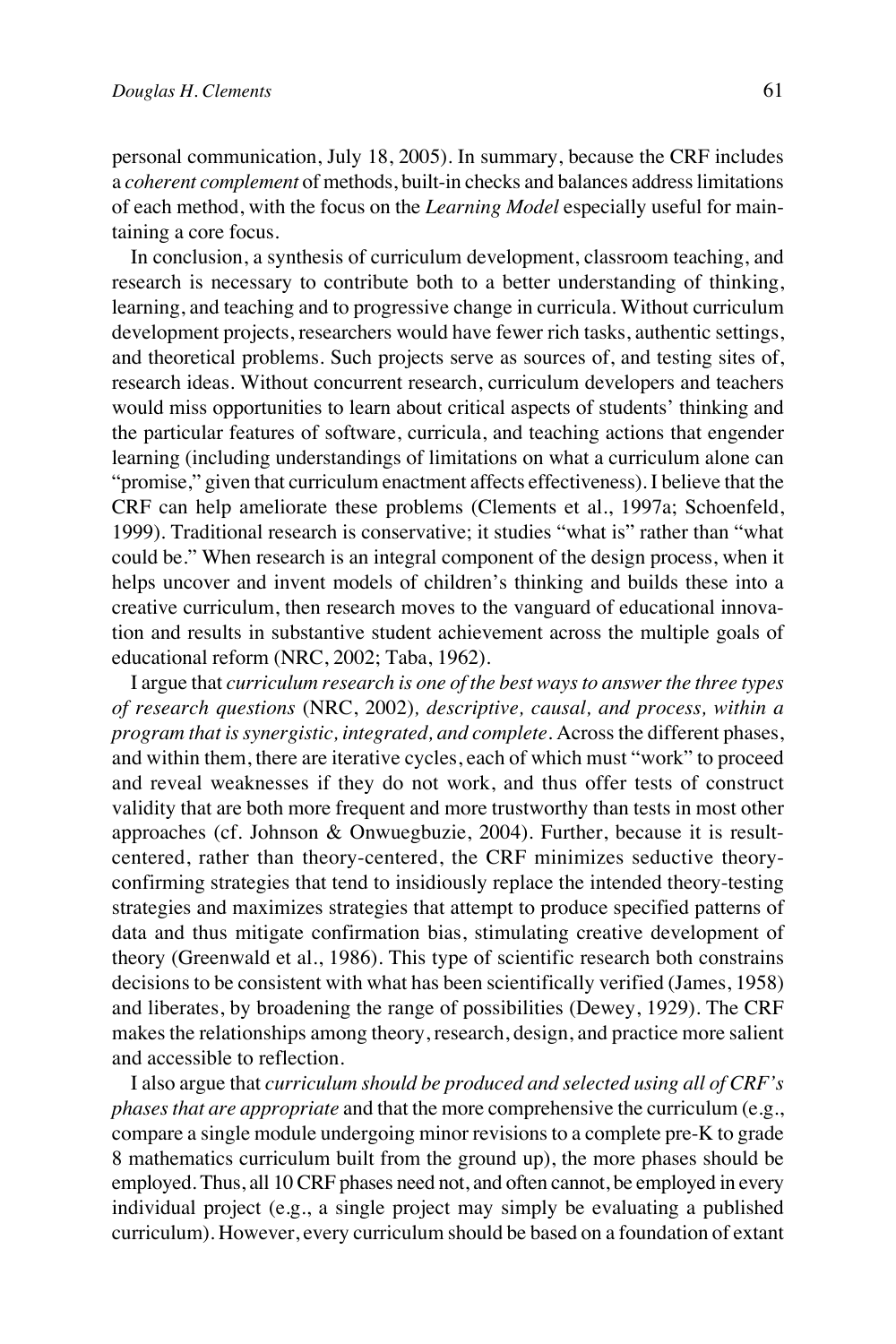research and should proceed in the context of a coherent, dynamic research program that uses all the phases that are applicable and tractable. Decisions to omit certain phases should be made deliberately, and reasons for those decisions documented. Optimizing the contribution of both the curriculum and research produced, and avoiding pitfalls of randomized trials such as the premature experimental evaluation of an innovation, depends on using all relevant phases.

Although I believe these implications and guidelines are warranted, the main purpose of this article is to begin a discussion of a framework for the construct of "research-based curricula." Therefore, criticisms and alterations would be welcome, as well as agreements and applications.

#### **REFERENCES**

- Anderson, J. R., Corbett, A. T., Koedinger, K., & Pelletier, R. (1995). Cognitive tutors: Lessons learned. *The Journal of the Learning Sciences*, *4*, 167–207.
- Artigue, M. (1994). Didactical engineering as a framework for the conception of teaching products. In R. Biehler, R. W. Scholz, R. Strässer, & B. Winkelmann (Eds.), *Didactics of mathematics as a scientific discipline* (pp. 27–39). Dordrecht, The Netherlands: Kluwer Academic Publishers.
- Ball, D. L., & Cohen, D. K. (1996). Reform by the book: What is—or might be—the role of curriculum materials in teacher learning and instructional reform? *Educational Researcher*, *16*(2), 6–8; 14.
- Bannan-Ritland, B. (2003). The role of design in research: The integrative learning design framework. *Educational Researcher*, *32*(1), 21–24.
- Barab, S., & Squire, K. (2004). Design-based research: Putting a stake in the ground. *The Journal of the Learning Sciences*, *13*, 1–14.
- Baroody, A. J. (1987). *Children's mathematical thinking*. New York: Teachers College Press.
- Baroody, A. J., with Coslick, R. T. (1998). *Fostering children's mathematical power: An investigative approach to K–8 mathematics instruction*. Mahwah, NJ: Lawrence Erlbaum Associates.
- Battista, M. T., & Clements, D. H. (1996). Students' understanding of three-dimensional rectangular arrays of cubes. *Journal for Research in Mathematics Education*, *27*, 258–292.
- Battista, M. T., & Clements, D. H. (2000). Mathematics curriculum development as a scientific endeavor. In A. E. Kelly & R. A. Lesh (Eds.), *Handbook of research design in mathematics and science education* (pp. 737–760). Mahwah, NJ: Lawrence Erlbaum Associates.
- Battista, M. T., Clements, D. H., Arnoff, J., Battista, K., & Borrow, C. V. A. (1998). Students' spatial structuring of 2d arrays of squares. *Journal for Research in Mathematics Education*, *29*, 503–532.
- Beauchamp, G. A. (1981). *Curriculum theory*. Itasca, IL: F. E. Peacock Publishers.
- Beauchamp, G. A. (1986). Curriculum theory: Meaning, development, and use. *Theory Into Practice*, *21*(1), 23–27.
- Berends, M., Kirby, S. N., Naftel, S., & McKelvey, C. (2001). *Implementation and performance in new American schools: Three years into scale-up*. Santa Monica, CA: Rand Education.
- Bloom, B. S. (1984). The 2-sigma problem: The search for methods of group instruction as effective as one-to-one tutoring. *Educational Researcher*, *13*, 4–16.
- Bodilly, S. J. (1998). *Lessons from new American schools' scale-up phase*. Santa Monica, CA: RAND Education.
- Borman, G. D., Hewes, G. M., Overman, L. T., & Brown, S. (2003). Comprehensive school reform and achievement: A meta-analysis. *Review of Educational Research*, *73*, 125–230.
- Braswell, J. S., & Romberg, T. A. (1969). *Objectives of patterns in arithmetic and evaluation of the telecourse for grades 1 and 3*. Madison, WI: Wisconsin Research and Development Center for Cognitive Learning.
- Brown, A. L. (1992). Design experiments: Theoretical and methodological challenges in evaluating complex interventions in classroom settings. *The Journal of the Learning Sciences*, *2*(2), 141–178.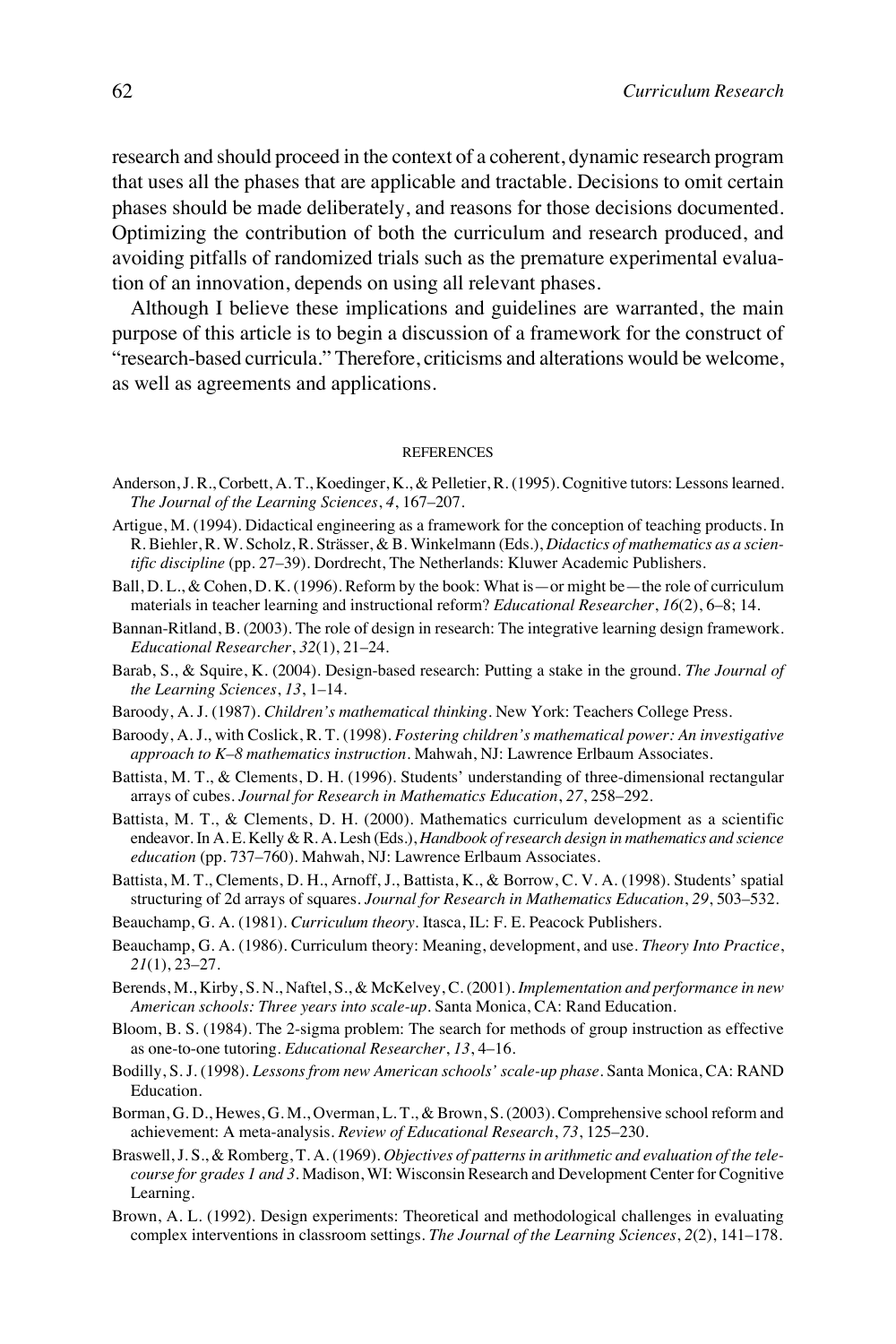- Brown, A. L., & Campione, J. C. (1996). Psychological theory and the design of innovative learning environments: On procedures, principles, and systems. In R. Glaser (Ed.), *Innovations in learning: New environments for education* (pp. 289–325). Mahwah, NJ: Lawrence Erlbaum Associates.
- Burkhardt, H., Fraser, R., & Ridgway, J. (1990). The dynamics of curriculum change. In I. Wirszup & R. Streit (Eds.), *Developments in school mathematics around the world* (Vol. 2, pp. 3–30). Reston, VA: National Council of Teachers of Mathematics.
- Carpenter, T. P., & Moser, J. M. (1984). The acquisition of addition and subtraction concepts in grades one through three. *Journal for Research in Mathematics Education*, *15*, 179–202.
- Case, R. (1982). General developmental influences on the acquisition of elementary concepts and algorithms in arithmetic. In T. P. Carpenter, J. M. Moser, & T. A. Romberg (Eds.), *Addition and subtraction: A cognitive perspective* (pp. 156–170). Hillsdale, NJ: Lawrence Erlbaum Associates.
- Char, C. A. (1990). *Click on the clock: Formative research in the development of mathematics software for young children* (No. Report No. 90–1). Newton, MA: Educational Development Center.
- Childers, R. D. (Cartographer). (1989). *Implementation of the writing to read instructional system in 13 rural elementary schools in southern West Virginia. 1988–89 annual report.*
- Clements, D. H. (2002). Linking research and curriculum development. In L. D. English (Ed.), *Handbook of international research in mathematics education* (pp. 599–636). Mahwah, NJ: Lawrence Erlbaum Associates.
- Clements, D. H., & Battista, M. T. (2000). Designing effective software. In A. E. Kelly & R. A. Lesh (Eds.), *Handbook of research design in mathematics and science education* (pp. 761–776). Mahwah, NJ: Lawrence Erlbaum Associates.
- Clements, D. H., Battista, M. T., Sarama, J., & Swaminathan, S. (1996a). Development of turn and turn measurement concepts in a computer-based instructional unit. *Educational Studies in Mathematics*, *30*, 313–337.
- Clements, D. H., Battista, M. T., Sarama, J., & Swaminathan, S. (1997a). Development of students' spatial thinking in a unit on geometric motions and area. *The Elementary School Journal*, *98*, 171–186.
- Clements, D. H., Battista, M. T., Sarama, J., Swaminathan, S., & McMillen, S. (1997b). Students' development of length measurement concepts in a Logo-based unit on geometric paths. *Journal for Research in Mathematics Education*, *28*(1), 70–95.
- Clements, D. H., Meredith, J. S., & Battista, M. T. (1992). Design of a Logo environment for elementary geometry. In W. Geeslin & K. Graham (Eds.), *Proceedings of the sixteenth annual meeting of the North American Chapter of the International Group for the Psychology of Mathematics Education* (vol. 1, p. 152). Durham, NH: Program Committee.
- Clements, D. H., & Nastasi, B. K. (1988). Social and cognitive interactions in educational computer environments. *American Educational Research Journal*, *25*, 87–106.
- Clements, D. H., & Sarama, J. (1995). Design of a Logo environment for elementary geometry. *Journal of Mathematical Behavior*, *14*, 381–398.
- Clements, D. H., & Sarama, J. (1998). *Building blocks—foundations for mathematical thinking, prekindergarten to grade 2: Research-based materials development* [National Science Foundation, grant number ESI-9730804; see www.Gse.Buffalo.Edu/org/buildingblocks/]. Buffalo, NY: State University of New York at Buffalo.
- Clements, D. H., & Sarama, J. (2002). Design of microworlds in mathematics and science education. *Journal of Educational Computing Research*, *27*(1&2), 1–6.
- Clements, D. H., & Sarama, J. (2004a). *Building blocks* for early childhood mathematics. *Early Childhood Research Quarterly*, *19*, 181–189.
- Clements, D. H., & Sarama, J. (2004b). Hypothetical learning trajectories [special issue]. *Mathematical Thinking and Learning*, *6* (2).
- Clements, D. H., & Sarama, J. (2004c). Learning trajectories in mathematics education. *Mathematical Thinking and Learning*, *6*, 81–89.
- Clements, D. H., & Sarama, J. (in press). Effects of a preschool mathematics curriculum: Summary research on the *building blocks* project. *Journal for Research in Mathematics Education.*
- Clements, D. H., Sarama, J., & Battista, M. T. (1996b). Development of turn and turn measurement concepts in a computer-based instructional unit. In E. Jakubowski, D. Watkins, & H. Biske (Eds.), *Proceedings of the eighteenth annual meeting of the North American Chapter of the International*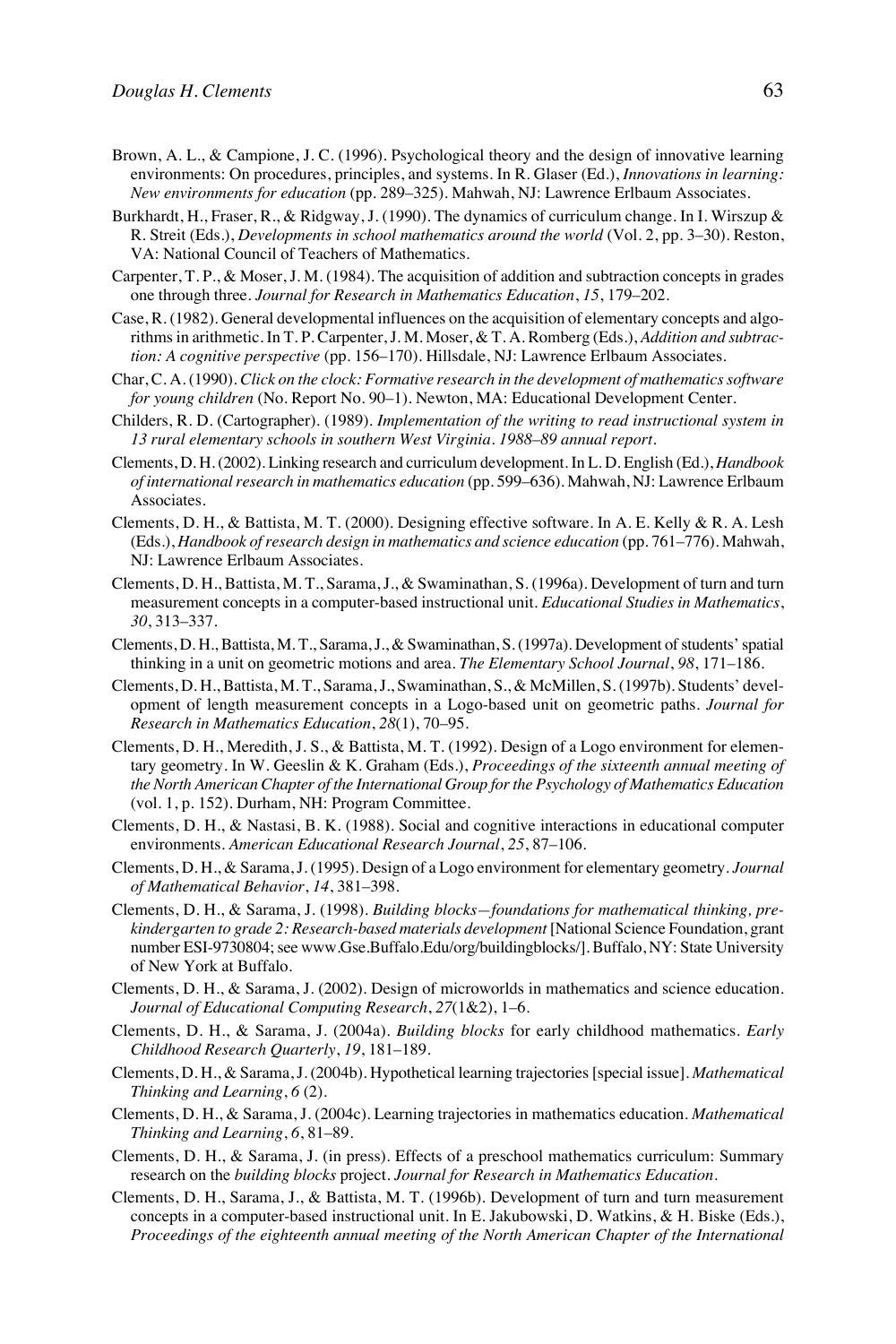*Group for the Psychology of Mathematics Education* (Vol. 2, pp. 547–552). Columbus, OH: ERIC Clearinghouse for Science, Mathematics, and Environmental Education.

- Clements, D. H., Sarama, J., & Battista, M. T. (1998). Development of concepts of geometric figures in a specially-designed Logo computer environment. *Focus on Learning Problems in Mathematics*, *20*, 47–64.
- Clements, D. H., Sarama, J., Battista, M. T., & Swaminathan, S. (1996c). Development of students' spatial thinking in a curriculum unit on geometric motions and area. In E. Jakubowski, D. Watkins, & H. Biske (Eds.), *Proceedings of the eighteenth annual meeting of the North American Chapter of the International Group for the Psychology of Mathematics Education* (Vol. 1, pp. 217–222). Columbus, OH: ERIC Clearinghouse for Science, Mathematics, and Environmental Education.
- Clements, D. H., Sarama, J., & DiBiase, A.-M. (2004). *Engaging young children in mathematics: Standards for early childhood mathematics education*. Mahwah, NJ: Lawrence Erlbaum Associates.
- Clements, D. H., Wilson, D. C., & Sarama, J. (2004). Young children's composition of geometric figures: A learning trajectory. *Mathematical Thinking and Learning*, *6*, 163–184.
- Cobb, P. (2001). Supporting the improvement of learning and teaching in social and institutional context. In S. Carver & D. Klahr (Eds.), *Cognition and instruction: Twenty-five years of progress* (pp. 455–478). Mahwah, NJ: Lawrence Erlbaum Associates.
- Cobb, P., Confrey, J., diSessa, A., Lehrer, R., & Schauble, L. (2003). Design experiments in educational research. *Educational Researcher*, *32*(1), 9–13.
- Cobb, P., & McClain, K. (2002). Supporting students' learning of significant mathematical ideas. In G. Wells & G. Claxton (Eds.), *Learning for life in the 21st century: Sociocultural perspectives on the future of education* (pp. 154–166). Oxford, England: Blackwell.
- Cohen, D. K. (1996). Rewarding teachers for student performance. In S. H. Fuhrman & J. A. O'Day (Eds.), *Rewards and reforms: Creating educational incentives that work*. San Francisco: Jossey Bass.
- Collins, A., Joseph, D., & Bielaczyc, K. (2004). Design research: Theoretical and methodological issues. *Journal of the Learning Sciences*, *13*(1), 15–42.
- Confrey, J. (1996). The role of new technologies in designing mathematics education. In C. Fisher, D. C. Dwyer, & K. Yocam (Eds.), *Education and technology, reflections on computing in the classroom* (pp. 129–149). San Francisco: Apple Press.
- Confrey, J. (2000). Improving research and systemic reform toward equity and quality. In A. E. Kelly & R. A. Lesh (Eds.), *Handbook of research design in mathematics and science education* (pp. 87–106). Mahwah, NJ: Lawrence Erlbaum Associates.
- Confrey, J., Bell, K., & Carrejo, D. (in press). *Systemic crossfire: What implementation research reveals about urban reform in mathematics*. Austin, TX: Systemic Research Collaborative for Education in Mathematics, Science, and Technology (SYRCE), University of Texas at Austin.
- Confrey, J., Castro-Filho, J., & Wilhelm, J. (2000). Implementation research as a means to link systemic reform and applied psychology in mathematics education. *Educational Psychologist*, *35*, 179–191.
- Confrey, J., & Lachance, A. (2000). Transformative teaching experiments through conjecture-driven research design. In A. E. Kelly & R. A. Lesh (Eds.), *Handbook of research design in mathematics and science education* (pp. 231–265). Mahwah, NJ: Lawrence Erlbaum Associates.
- Cook, T. D. (2002). Randomized experiments in educational policy research: A critical examination of the reasons the educational evaluation community has offered for not doing them. *Educational Evaluation and Policy Analysis*, *24*, 175–199.
- Cronbach, L. J., Ambron, S. R., Dornbusch, S. M., Hess, R. D., Hornik, R. C., Phillips, D. C., et al. (Eds.). (1980). *Toward reform of program evaluation: Aims, methods, and institutional arrangements*. San Francisco: Jossey-Bass.
- Cronbach, L. J., & Suppes, P. (Eds.). (1969). *Research for tomorrow's schools: Disciplined inquiry for education*. New York: Macmillan.
- Cuban, L. (2001). *Oversold and underused*. Cambridge, MA: Harvard University Press.
- Darling-Hammond, L., & Snyder, J. (1992). Curriculum studies and the traditions of inquiry: The scientific tradition. In P. W. Jackson (Ed.), *Handbook of research on curriculum* (pp. 41–78). New York: Macmillan.
- Davis, B., & Simmt, E. (2003). Understanding learning systems: Mathematics education and complexity science. *Journal for Research in Mathematics Education*, *34*, 137–167.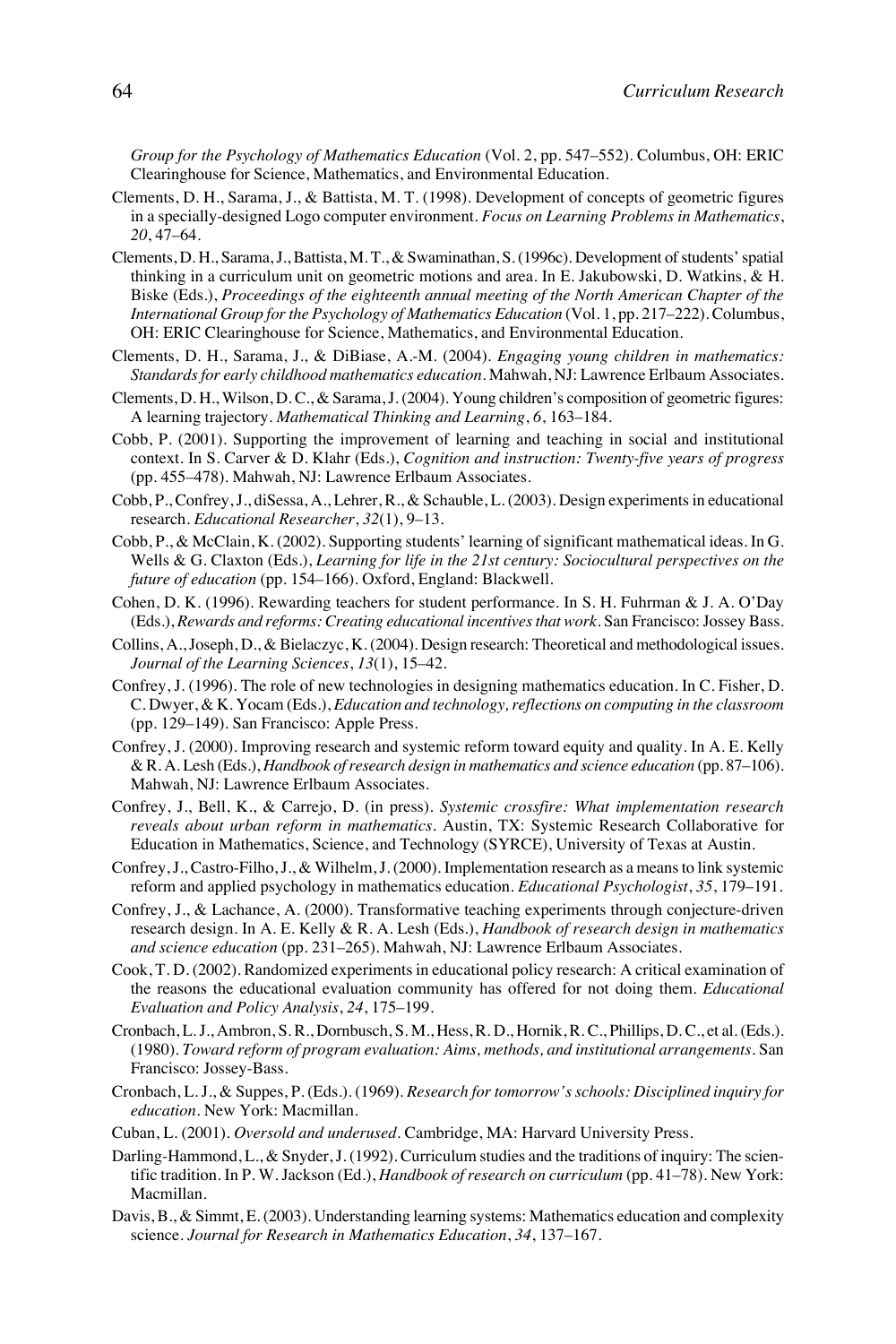- Davis, R. B. (1984). *Learning mathematics: The cognitive science approach to mathematics education*. Norwood, NJ: Ablex.
- The Design-Based Research Collective. (2003). Design-based research: An emerging paradigm for educational inquiry. *Educational Researcher*, *32*(1), 5–8.
- Dewey, J. (1902/1976). The child and the curriculum. In J. A. Boydston (Ed.), *John Dewey: The middle works, 1899–1924. Volume 2: 1902–1903* (pp. 273–291). Carbondale, IL: Southern Illinois University Press.
- Dewey, J. (1929). *The sources of a science of education*. New York: Liveright Publishing Corp.
- diSessa, A. A., & Cobb, P. (2004). Ontological innovation and the role of theory in design experiments. *Journal of the Learning Sciences*, *13*(1), 77–103.
- Dow, P. B. (1991). *School house politics*. Cambridge, MA: Harvard University Press.
- Eisner, E. W. (1998). The primacy of experience and the politics of method. *Educational Researcher*, *17*(5), 15–20.
- Elmore, R. F. (1996). Getting to scale with good educational practices. *Harvard Educational Review*, *66*, 1–25.
- Erickson, F., & Gutierrez, K. (2002). Culture, rigor, and science in educational research. *Educational Researcher*, *31*(8), 21–24.
- Escobedo, T. H., & Evans, S. (1997, March). A comparison of child-tested early childhood education software with professional ratings, Paper presented at the annual meeting of the American Educational Research Association, Chicago.
- Feuer, M. J., Towne, L., & Shavelson, R. J. (2002). Scientific culture and educational research. *Educational Researcher*, *31*(8), 4–14.
- Fishman, B., Marx, R. W., Blumenfeld, P. C., Krajcik, J. S., & Soloway, E. (2004). Creating a framework for research on systemic technology innovations. *The Journal of the Learning Sciences*, *13*, 43–76.
- Flagg, B. (1990). *Formative evaluation for educational technology*. Hillsdale, NJ: Lawrence Erlbaum Associates.
- Forman, G. E. (1993). The constructivist perspective to early education. In J. L. Roopnarine & J. E. Johnson (Eds.), *Approaches to early childhood education* (2nd ed., pp. 137–155). New York: Merrill.
- Fraivillig, J. L., Murphy, L. A., & Fuson, K. C. (1999). Advancing children's mathematical thinking in *everyday mathematics* classrooms. *Journal for Research in Mathematics Education*, *30*, 148–170.
- Fullan, M. G. (1992). *Successful school improvement*. Philadelphia: Open University Press.
- Fuson, K. C. (1997). Research-based mathematics curricula: New educational goals require programs of four interacting levels of research. *Issues in Education*, *3*(1), 67–79.
- Fuson, K. C., Carroll, W. M., & Drueck, J. V. (2000). Achievement results for second and third graders using the *standards*-based curriculum *everyday mathematics*. *Journal for Research in Mathematics Education*, *31*, 277–295.
- Fuson, K. C., Smith, S. T., & Lo Cicero, A. (1997). Supporting Latino first graders' ten-structured thinking in urban classrooms. *Journal for Research in Mathematics Education*, *28*, 738–760.
- Gerber, M. M., Semmel, D. S., & Semmel, M. I. (1994). Computer-based dynamic assessment of multidigit multiplication. *Exceptional Children*, *61*, 114–125.
- Ginsburg, H. P. (1977). *Children's arithmetic: How they learn it and how you teach it.* Austin, TX: Proed.
- Ginsburg, H. P. (1997). *Entering the child's mind: The clinical interview in psychological research and practice*. Cambridge, MA: Cambridge University Press.
- Ginsburg, H. P., Klein, A., & Starkey, P. (1998). The development of children's mathematical thinking: Connecting research with practice. In W. Damon, I. E. Sigel, & K. A. Renninger (Eds.), *Handbook of child psychology. Volume 4: Child psychology in practice* (pp. 401–476). New York: John Wiley & Sons.
- Giorgianni, S. J., & Granna, J. (1999). The importance of innovation in pharmaceutical research. *The Pfizer Journal*, *7*(2).
- Goodlad, J. I. (1984). *A place called school*. New York: McGraw-Hill.
- Goodlad, J. I., & Associates. (1979). *Curriculum inquiry: The study of curriculum practice*. New York: McGraw-Hill.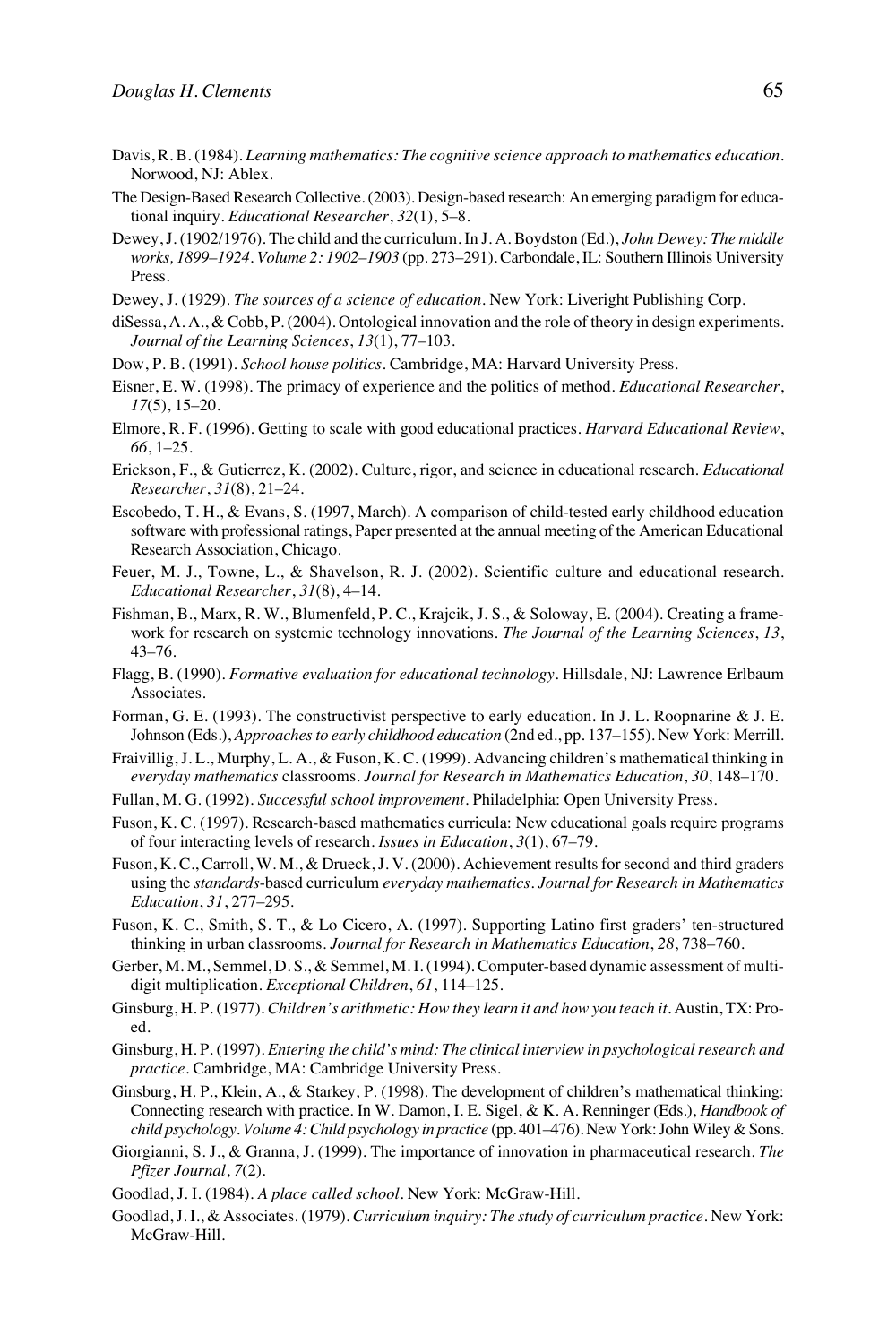- Grant, S. G., Peterson, P. L., & Shojgreen-Downer, A. (1996). Learning to teach mathematics in the context of system reform. *American Educational Research Journal*, *33*, 509–541.
- Gravemeijer, K. P. E. (1994a). *Developing realistic mathematics instruction*. Utrecht, The Netherlands: Freudenthal Institute.
- Gravemeijer, K. P. E. (1994b). Educational development and developmental research in mathematics education. *Journal for Research in Mathematics Education*, *25*, 443–471.
- Gravemeijer, K. P. E. (1999). How emergent models may foster the constitution of formal mathematics. *Mathematical Thinking and Learning*, *1*, 155–177.
- Gravemeijer, K. P. E., Cobb, P., Bowers, J., & Whitenack, J. (2000). Symbolizing, modeling, and instructional design. In P. Cobb, E. Yackel, & K. McClain (Eds.), *Symbolizing and communicating in mathematics classrooms: Perspectives on discourse, tools, and instructional design* (pp. 225–274). Mahwah, NJ: Lawrence Erlbaum Associates.
- Greenwald, A. G., Pratkanis, A. R., Leippe, M. R., & Baumgardner, M. H. (1986). Under what conditions does theory obstruct research progress? *Psychological Review*, *93*, 216–229.
- Griffin, S., & Case, R. (1997). Re-thinking the primary school math curriculum: An approach based on cognitive science. *Issues in Education*, *3*(1), 1–49.
- Grouws, D. A., & Cebulla, K. J. (2000). Elementary and middle school mathematics at the crossroads. In T. L. Good (Ed.), *American education: Yesterday, today, and tomorrow (volume ii)* (pp. 209–255). Chicago: University of Chicago Press.
- Halat, E., & Aspinwall, L. (2004, April). Van Hiele theory based curriculum in geometry; performance and gender. Paper presented at the annual meeting of the American Educational Research Association, San Diego, CA.
- Han, T.-S. (1986). The effects on achievement and attitude of a standard geometry textbook and a textbook consistent with the van Hiele theory. *Dissertation Abstracts International*, 47, 3690A.
- Herbst, P. (2003). Using novel tasks in teaching mathematics: Three tensions affecting the work of the teacher. *American Educational Research Journal*, *40*, 197–238.
- Hiebert, J. C. (1999). Relationships between research and the NCTM standards. *Journal for Research in Mathematics Education*, *30*, 3–19.
- Hiebert, J. C., Carpenter, T., Fennema, E. H., Fuson, K. C., Wearne, D., Murray, H. G., et al. (1997). *Making sense: Teaching and learning mathematics with understanding*. Portsmouth, NH: Heinemann.
- Hoyles, C., & Noss, R. (1992). A pedagogy for mathematical microworlds. *Educational Studies in Mathematics*, *23*, 31–57.
- Hoyles, C., Noss, R., & Sutherland, R. (1989). Designing a Logo-based microworld for ratio and proportion. *Journal of Computer Assisted Learning*, *5*, 208–222.
- Jackson, P. W. (1992). Conceptions of curriculum and curriculum specialists. In P. W. Jackson (Ed.), *Handbook of research on curriculum* (pp. 3–40). New York: Macmillan.
- Jaeger, R. M. (1988). Survey research methods in education. In R. M. Jaeger (Ed.), *Complementary methods for research in education* (pp. 303–340). Washington: American Educational Research Association.
- James, W. (1958). *Talks to teachers on psychology: And to students on some of life's ideas*. New York: Norton.
- Johnson, R. B., & Onwuegbuzie, A. J. (2004). Mixed methods research: A research paradigm whose time has come. *Educational Researcher*, *33*(7), 14–26.
- Kamii, C. K. (1985). *Young children reinvent arithmetic: Implications of Piaget's theory*. New York: Teachers College Press.
- Kamii, C. K., & Dominick, A. (1998). The harmful effects of algorithms in grades 1–4. In L. J. Morrow & M. J. Kenney (Eds.), *The teaching and learning of algorithms in school mathematics*(pp. 130–140). Reston, VA: National Council of Teachers of Mathematics.
- Kamii, C. K., & Housman, L. B. (1999). *Young children reinvent arithmetic: Implications of Piaget's theory* (2nd ed.). New York: Teaching College Press.
- Kelly, A. E. (2004). Design research in education: Yes, but is it methodological? *Journal of the Learning Sciences*, *13*(1), 115–128.
- Kilpatrick, J., Swafford, J., & Findell, B. (2001). *Adding it up: Helping children learn mathematics*. Washington, DC: National Academy Press.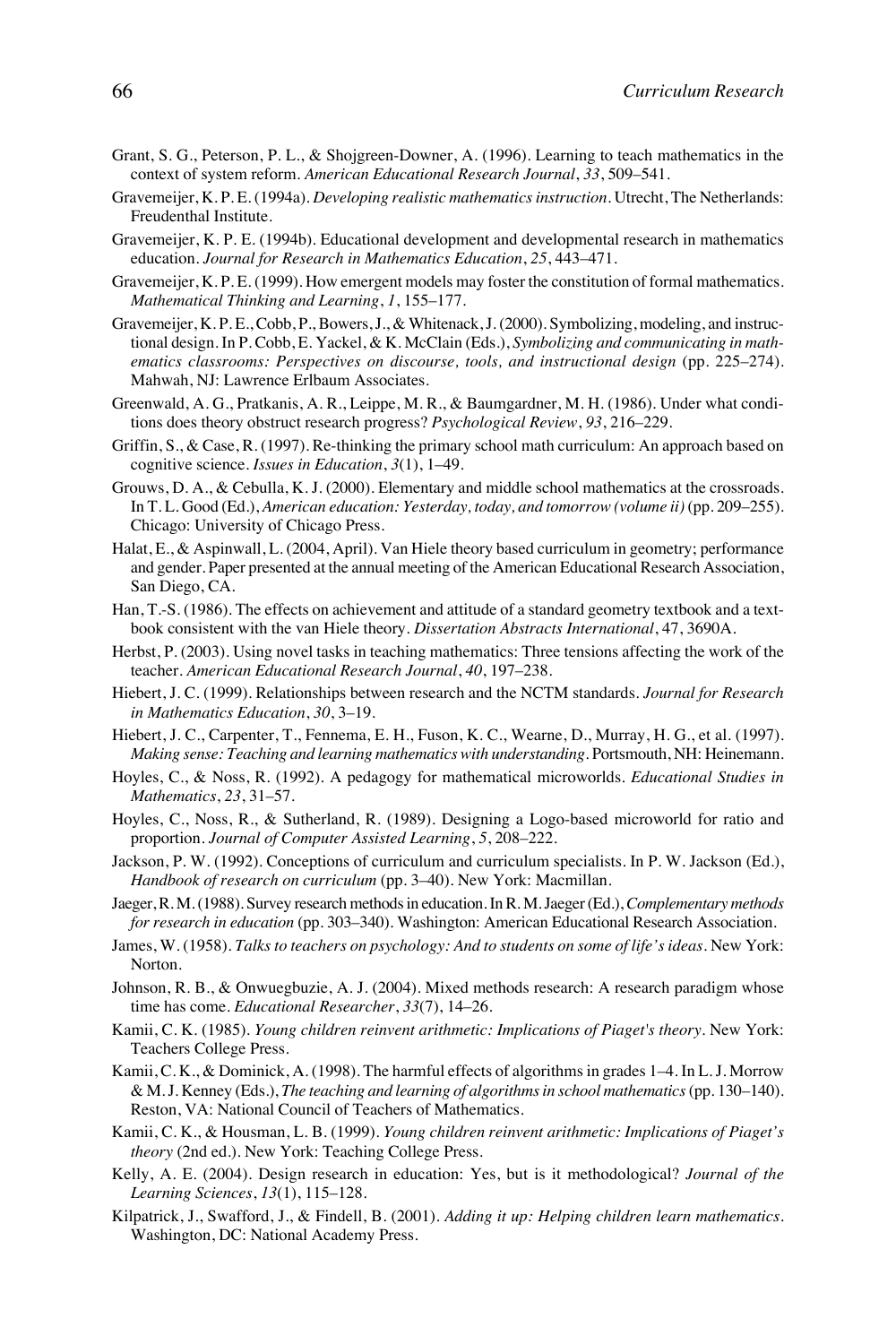- Lagemann, E. (1997). Contested terrain: A history of education research in the united states. *Educational Researcher*, *26*(9), 5–18.
- Lahm, E. A. (1996). Software that engaged young children with disabilities: A study of design features. *Focus on Autism and Other Developmental Disabilities*, *11*(2), 115–124.
- Lampert, M. (1988). *Teaching that connects students' inquiry with curricular agendas in schools. Technical report*. Cambridge, MA: Educational Technology Center, Harvard Graduate School of Education.
- Latour, B. (1987). *Science in action*. Cambridge, MA: Harvard University Press.
- Lavin, R. J., & Sanders, J. E. (1983). *Longitudinal evaluation of the c/a/i computer assisted instruction title 1 project: 1979–82.* Chelmsford, MA: Merrimack Education Center.
- Lawton, J. T. (1993). The Ausubelian preschool classroom. In J. L. Roopnarine & J. E. Johnson (Eds.), *Approaches to early childhood education* (2nd ed., pp. 157–177). New York: Merrill.
- Lehrer, R., & Chazan, D. (Eds.). (1998). *Designing learning environments for developing understanding of geometry and space*. Mahwah, NJ: Lawrence Erlbaum Associates.
- Lehrer, R., Jacobson, C., Thoyre, G., Kemeny, V., Strom, D., Horvarth, J., et al. (1998a). Developing understanding of geometry and space in the primary grades. In R. Lehrer & D. Chazan (Eds.), *Designing learning environments for developing understanding of geometry and space* (pp. 169–200). Mahwah, NJ: Lawrence Erlbaum Associates.
- Lehrer, R., Jenkins, M., & Osana, H. (1998b). Longitudinal study of children's reasoning about space and geometry. In R. Lehrer & D. Chazan (Eds.), *Designing learning environments for developing understanding of geometry and space* (pp. 137–167). Mahwah, NJ: Lawrence Erlbaum Associates.
- Lesh, R. A. (1990). Computer-based assessment of higher order understandings and processes in elementary mathematics. In G. Kulm (Ed.), *Assessing higher order thinking in mathematics* (pp. 81–110). Washington, DC: American Association for the Advancement of Science.
- Lesh, R. A., & Kelly, A. E. (2000). Multitiered teaching experiments. In A. E. Kelly & R. A. Lesh (Eds.), *Handbook of research design in mathematics and science education* (pp. 197–230). Mahwah, NJ: Lawrence Erlbaum Associates.
- Lester, F. K., Jr., & Wiliam, D. (2002). On the purpose of mathematics education research: Making productive contributions to policy and practice. In L. D. English (Ed.), *Handbook of international research in mathematics education* (pp. 489–506). Mahwah, NJ: Lawrence Erlbaum Associates.
- Lewis, C. C., & Tsuchida, I. (1998). A lesson is like a swiftly flowing river: How research lessons improve Japanese education. *American Educator*, 12, 14–17; 50–52.
- Light, R. J., & Pillemer, D. B. (1984). *Summing up: The science of reviewing research*. Cambridge, MA: Harvard University Press.
- Lincoln, Y. S. (1992). Curriculum studies and the traditions of inquiry: The humanistic tradition. In P. W. Jackson (Ed.), *Handbook of research on curriculum* (pp. 79–97). New York: Macmillan.
- Lincoln, Y. S., & Guba, E. G. (1985). *Naturalistic inquiry*. Newbury Park, CA: Sage Publications.
- McClain, K., Cobb, P., Gravemeijer, K. P. E., & Estes, B. (1999). Developing mathematical reasoning within the context of measurement. In L. V. Stiff & F. R. Curcio (Eds.), *Developing mathematical reasoning in grades K–12* (pp. 93–106). Reston, VA: National Council of Teachers of Mathematics.
- Mohrman, S. A., & Lawler III, E. E. (1996). Motivation for school reform. In S. H. Fuhrman & J. A. O'Day (Eds.), *Rewards and reform: Creating educational incentives that work* (pp. 115–143). San Francisco: Jossey-Bass.
- Mokros, J. R. (2003). Learning to reason numerically: The impact of *investigations*. In S. Senk (Ed.), *Standards-based school mathematics curricula. What are they? What do students learn?* (pp. 109–132). Mahwah, NJ: Lawrence Erlbaum Associates.
- Murphy, R. T., & Appel, L. R. (1984). *Evaluation of writing to read*. Princeton, NJ: Educational Testing Service.
- Nastasi, B. K., Clements, D. H., & Battista, M. T. (1990). Social-cognitive interactions, motivation, and cognitive growth in Logo programming and CAI problem-solving environments. *Journal of Educational Psychology*, *82*, 150–158.
- National Council of Teachers of Mathematics. (2000). *Principles and standards for school mathematics*. Reston, VA: Author.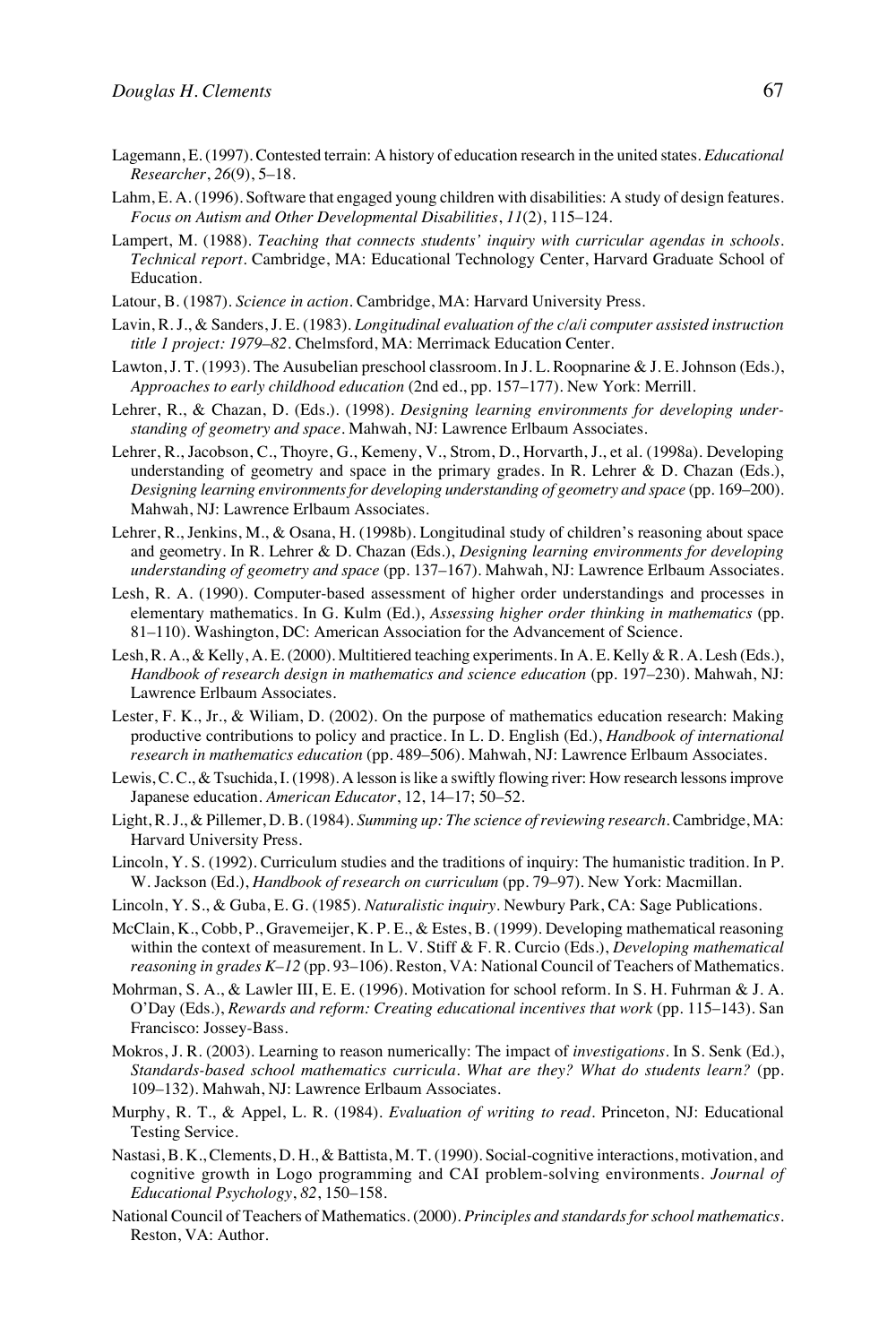National Council of Teachers of Mathematics. (2006). *Curriculum focal points*. Reston, VA: Author.

- National Research Council. (2002). *Scientific research in education*. In R. J. Shavelson & L. Towne (Eds.). Washington, DC: National Research Council, National Academy Press.
- NRC Committee. (2004). *On evaluating curricular effectiveness: Judging the quality of K–12 mathematics evaluations*. Washington, D.C.: Mathematical Sciences Education Board, Center for Education, Division of Behavioral and Social Sciences and Education, The National Academies Press.
- Papert, S. (1987). Computer criticism vs. technocentric thinking. *Educational Researcher*, *16*(1), 22–30.
- Pinar, W. F., Reynolds, W. M., Slattery, P., & Taubman, P. M. (1995). *Understanding curriculum: An introduction to the study of historical and contemporary curriculum discourses*. New York: Peter Lang.
- President's Committee of Advisors on Science and Technology—Panel on Educational Technology. (1997). *Report to the president on the use of technology to strengthen K–12 education in the United States*. Washington, DC: Author.
- Ramey, C. T., & Ramey, S. L. (1998). Early intervention and early experience. *American Psychologist*, *53*, 109–120.
- Reeves, D. B. (2002, May 8). Galileo's dilemma. *Education Week*, p. 44.
- Remillard, J. (2000). Can curriculum materials support teachers' learning? Two fourth-grade teachers' use of a new mathematics text. *Elementary School Journal*, *100*, 331–350.
- Rogers, E. M. (2003). *Diffusion of innovations* (4th ed.). New York: The Free Press.
- Russek, B. E., & Weinberg, S. L. (1993). Mixed methods in a study of implementation of technologybased materials in the elementary classroom. *Evaluation and Program Planning*, *16*, 131–142.
- Sarama, J. (2000). Toward more powerful computer environments: Developing mathematics software on research-based principles. *Focus on Learning Problems in Mathematics*, *22*(3&4), 125–147.
- Sarama, J. (2004). Technology in early childhood mathematics: *Building blocks™* as an innovative technology-based curriculum. In D. H. Clements, J. Sarama, & A.-M. DiBiase (Eds.), *Engaging young children in mathematics: Standards for early childhood mathematics education* (pp. 361–375). Mahwah, NJ: Lawrence Erlbaum Associates.
- Sarama, J., & Clements, D. H. (2002). *Building blocks*for young children's mathematical development. *Journal of Educational Computing Research*, *27*(1&2), 93–110.
- Sarama, J., & Clements, D. H. (in press). Linking research and software development. In K. Heid & G. Blume (Eds.), *Technology in the learning and teaching of mathematics: Syntheses and perspectives*. New York: Information Age Publishing, Inc.
- Sarama, J., Clements, D. H., & Henry, J. J. (1998). Network of influences in an implementation of a mathematics curriculum innovation. *International Journal of Computers for Mathematical Learning*, *3*, 113–148.
- Sarama, J., Clements, D. H., Swaminathan, S., McMillen, S., & González Gómez, R. M. (2003). Development of mathematical concepts of two-dimensional space in grid environments: An exploratory study. *Cognition and Instruction*, *21*, 285–324.
- Sarama, J., Clements, D. H., & Vukelic, E. B. (1996). The role of a computer manipulative in fostering specific psychological/mathematical processes. In E. Jakubowski, D. Watkins & H. Biske (Eds.), *Proceedings of the eighteenth annual meeting of the North American Chapter of the International Group for the Psychology of Mathematics Education* (Vol. 2, pp. 567–572). Columbus, OH: ERIC Clearinghouse for Science, Mathematics, and Environmental Education.
- Scardamalia, M., & Bereiter, C. (1994). Computer support for knowledge-building communities. *The Journal of the Learning Sciences*, *3*, 265–283.
- Schaff, W. L. (1960). Selected annotated bibliography. In *Instruction in arithmetic. Twenty-fifth yearbook* (pp. 320–354). Washington, D.C.: National Council of Teachers of Mathematics.
- Schmidt, W. H., McKnight, C. C., Houang, R. T., Wang, H. C., Wiley, D. E., Cogan, L. S., et al. (2001). *Why schools matter: A cross-national comparison of curriculum and learning*. San Francisco: Jossey-Bass.
- Schoenfeld, A. H. (1999). Looking toward the 21st century: Challenge of educational theory and practice. *Educational Researcher*, *28*, 4–14.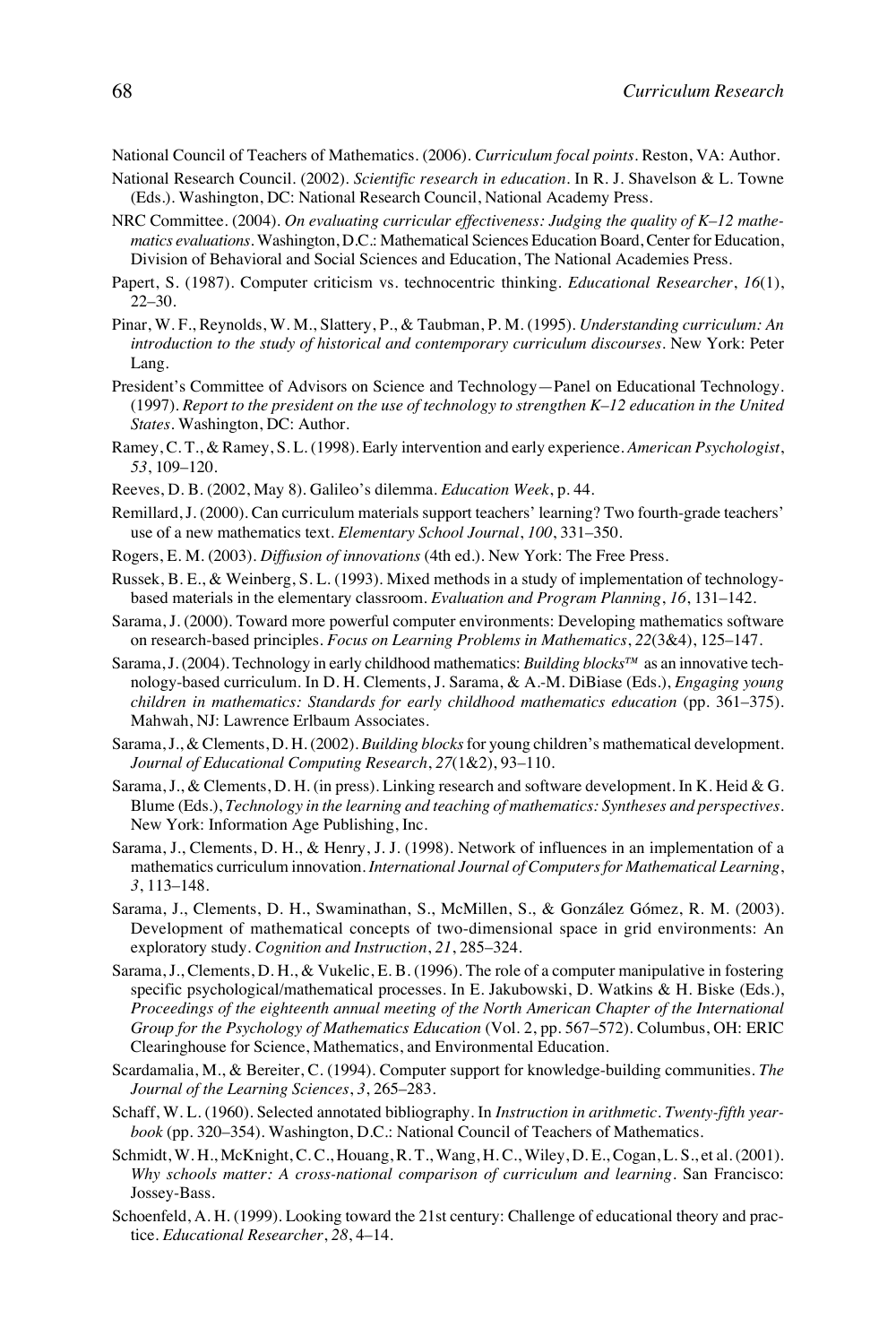- Schoenfeld, A. H. (2002). Research methods in (mathematics) education. In L. D. English (Ed.), *Handbook of international research in mathematics education* (pp. 435–487). Mahwah, NJ: Lawrence Erlbaum Associates.
- Schoenfeld, A. H., Smith III, J. P., & Arcavi, A. (1993). Learning: The microgenetic analysis of one students' evolving understanding of a complex subject matter domain. In R. Glaser (Ed.), *Advances in instructional psychology* (vol. 4, pp. 55–175). Mahwah, NJ: Lawrence Erlbaum Associates.
- Schwandt, T. A. (2002). *Evaluation practice reconsidered*. New York: Peter Lang.
- Shade, D. D. (1994). Computers and young children: Software types, social contexts, gender, age, and emotional responses. *Journal of Computing in Childhood Education*, *5*(2), 177–209.
- Siegler, R. S., & Crowley, K. (1991). The microgenetic method: A direct means for studying cognitive development. *American Psychologist*, *46*, 606–620.
- Simon, H. A. (1969). *The sciences of the artificial*. Cambridge, MA: The M.I.T. Press.
- Simon, M. A. (1995). Reconstructing mathematics pedagogy from a constructivist perspective. *Journal for Research in Mathematics Education*, *26*(2), 114–145.
- Smith, J. (1983). Quantitative versus qualitative research: An attempt to clarify the issue. *Educational Researcher*, *12*(3), 6–13.
- Snyder, J., Bolin, F., & Zumwalt, K. (1992). Curriculum implementation. In P. W. Jackson (Ed.), *Handbook of research on curriculum* (pp. 402–435). New York: Macmillan.
- Spradley, J. P. (1979). *The ethnographic interview*. New York: Holt, Rinehart & Winston.
- Spradley, J. P. (1980). *Participant observation*. New York: Holt, Rinehart & Winston.
- Steffe, L. P. (1983). Children's algorithms as schemes. *Educational Studies in Mathematics*, *14*, 109–125.
- Steffe, L. P. (1994). Children's multiplying schemes. In G. Harel & J. Confrey (Eds.), *The development of multiplicative reasoning in the learning of mathematics* (pp. 3–39). Albany, NY: SUNY Press.
- Steffe, L. P., & Cobb, P. (1988). *Construction of arithmetical meanings and strategies*. New York: Springer-Verlag.
- Steffe, L. P., Thompson, P. W., & Glasersfeld, E. v. (2000). Teaching experiment methodology: Underlying principles and essential elements. In A. E. Kelly & R. A. Lesh (Eds.), *Handbook of research design in mathematics and science education* (pp. 267–306). Mahwah, NJ: Lawrence Erlbaum Associates.
- Steffe, L. P., & Wiegel, H. G. (1994). Cognitive play and mathematical learning in computer microworlds. *Journal of Research in Childhood Education*, *8*(2), 117–131.
- Stigler, J. W., & Hiebert, J. C. (1999). *The teaching gap: Best ideas from the world's teachers for improving education in the classroom*. New York: The Free Press.
- Strauss, A., & Corbin, J. (1990). *Basics of qualitative research: Grounded theory procedures and techniques*. Newbury Park, CA: Sage.
- Streefland, L. (1991). *Fractions in realistic mathematics education: A paradigm of developmental research*. Dordrecht, The Netherlands: Kluwer Academic Publishers.
- Taba, H. (1962). *Curriculum development: Theory and practice*. New York: Harcourt Brace Jovanovich, Inc.
- Tamir, P. (1988). The role of pre-planning curriculum evaluation in science education. *Journal of Curriculum Studies*, *20*, 257–262.
- Tushnet, N. C., Millsap, M. A., Abdullah-Welsh, N., Brigham, N., Cooley, E., Elliot, J., et al. (2000). *Final report on the evaluation of the national science foundation's instructional materials development program*. Arlington, VA: National Science Foundation.
- Tyack, D., & Cuban, L. (1995). *Tinkering towards utopia: A century of public school reform*. Cambridge, MA: Harvard University Press.
- Tyack, D., & Tobin, W. (1992). The "Grammar" of schooling: Why has it been so hard to change? *American Educational Research Journal*, *31*, 453–479.
- Tyler, R. W. (1949). *Basic principles of curriculum and instruction*. Chicago, IL: University of Chicago Press.
- Valverde, G. A., Bianchi, L. J., Wolfe, R. G., Schmidt, W. H., & Houang, R. T. (2002). *According to the book: Using TIMSS to investigate the translation of policy into practice through the world of textbooks*. Dordrecht, The Netherlands: Kluwer Academic Publishers.